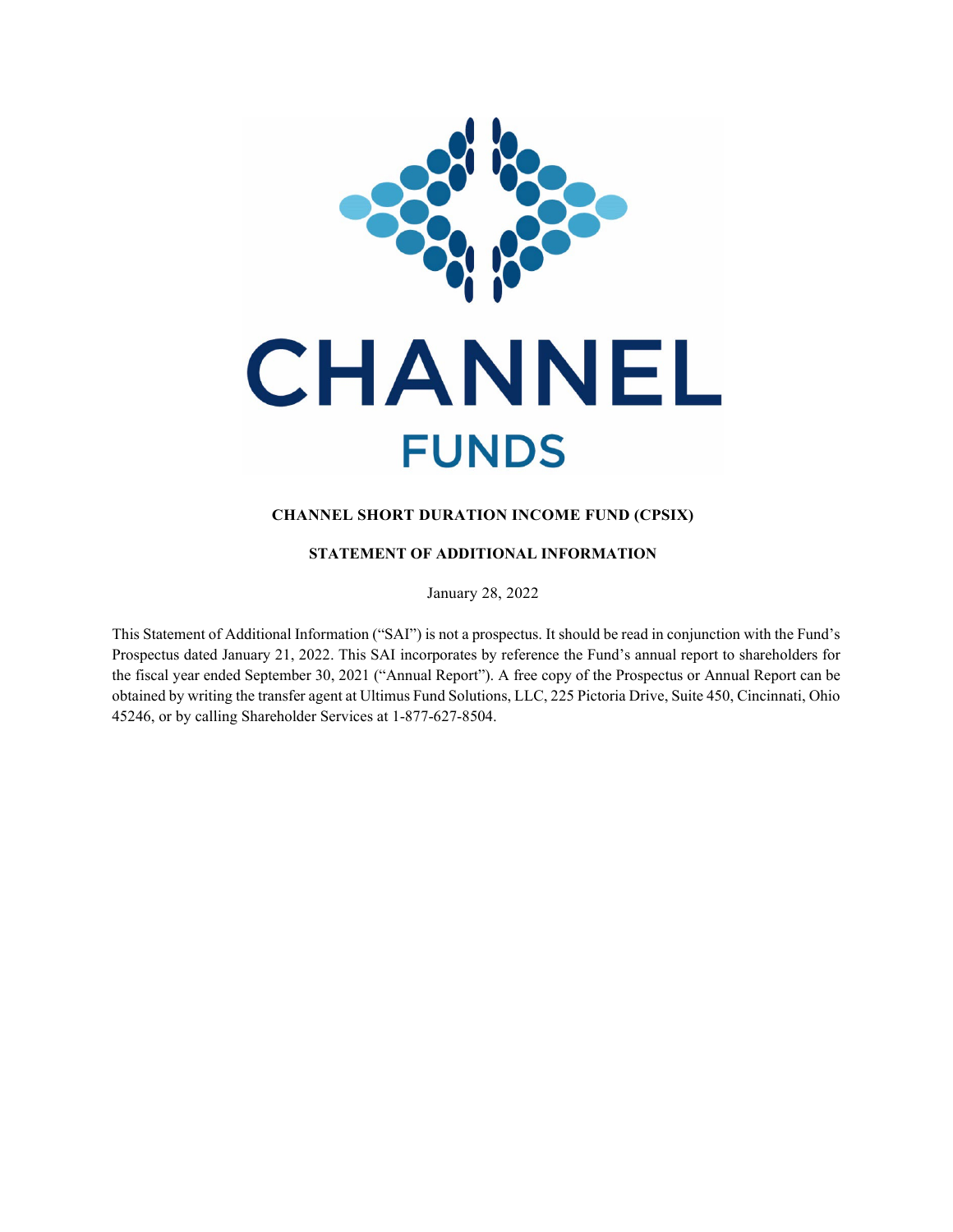# **TABLE OF CONTENTS**

| ADDITIONAL INFORMATION ABOUT THE FUND'S INVESTMENTS AND RISK CONSIDERATIONS2 |  |
|------------------------------------------------------------------------------|--|
|                                                                              |  |
|                                                                              |  |
|                                                                              |  |
|                                                                              |  |
|                                                                              |  |
|                                                                              |  |
|                                                                              |  |
|                                                                              |  |
|                                                                              |  |
|                                                                              |  |
|                                                                              |  |
|                                                                              |  |
|                                                                              |  |
|                                                                              |  |
|                                                                              |  |
|                                                                              |  |
|                                                                              |  |
|                                                                              |  |
|                                                                              |  |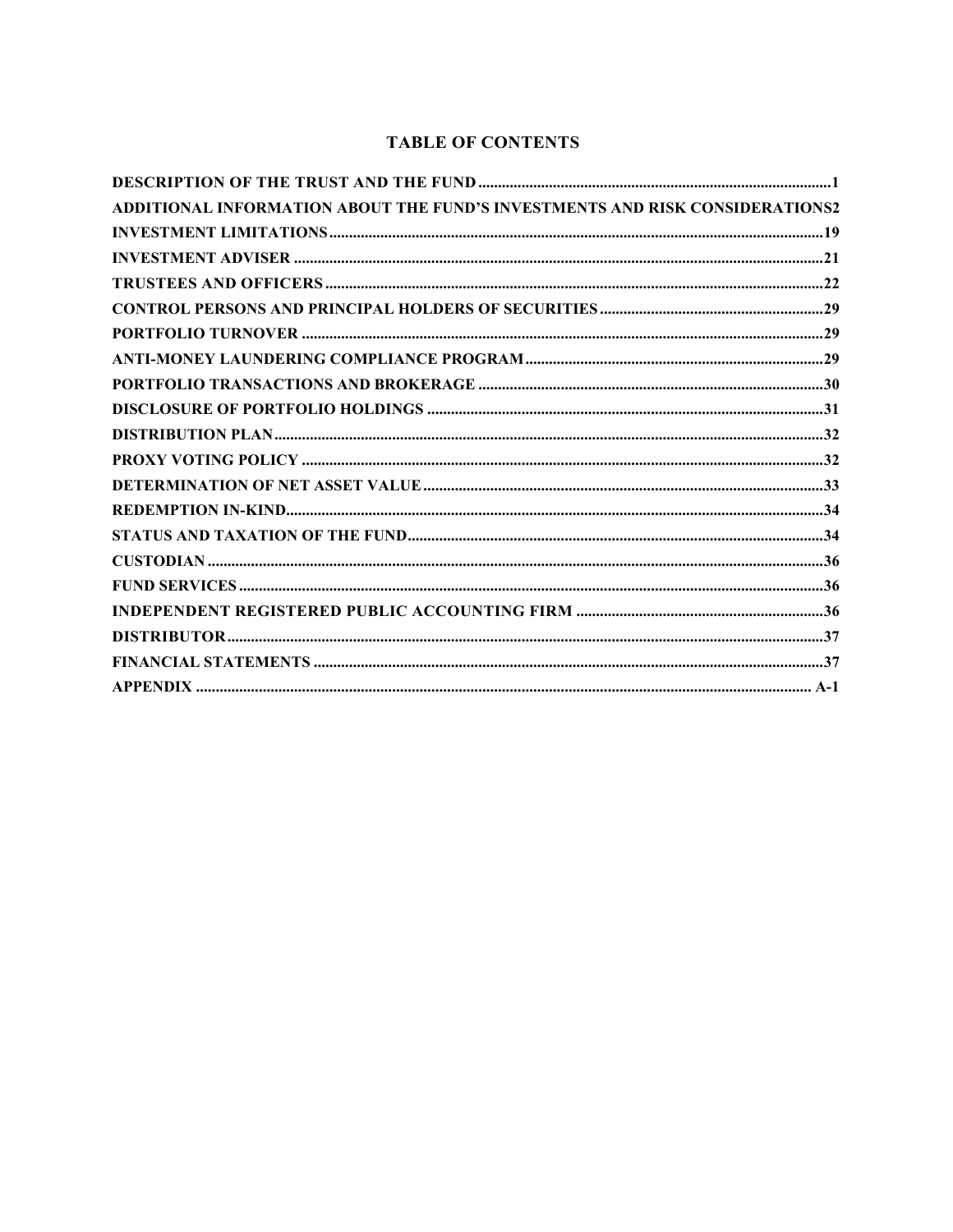#### **DESCRIPTION OF THE TRUST AND THE FUND**

<span id="page-2-0"></span>The Channel Short Duration Income Fund, formerly the FCI Bond Fund, (the "Fund") was organized as a diversified series of Unified Series Trust (the "Trust") on June 13, 2005. The Trust is an open-end investment company established under the laws of Ohio by an Agreement and Declaration of Trust dated October 14, 2002 (the "Trust Agreement"). The Trust Agreement permits the Board of Trustees (the "Board") to issue an unlimited number of shares of beneficial interest of separate series without par value. The Fund is one of a series of funds currently authorized by the Board. The Fund was declared effective on September 28, 2005 and commenced operations on October 4, 2005. The investment adviser to the Fund is Channel Investment Partners LLC (the "Adviser"). From commencement of operations through July 31, 2020, the investment adviser to the Fund was Financial Counselors, Inc. ("FCI").

Each share of a series represents an equal proportionate interest in the assets and liabilities belonging to the applicable class of the Fund and is entitled to such dividends and distributions out of income belonging to the applicable class of the Fund as are declared by the Board. Each share has the same voting and other rights and preferences as any other share of any series of the Trust for matters that affect the Trust as a whole. The Fund may offer additional classes of shares in the future.

The Fund does not issue share certificates. All shares are held in non-certificate form registered on the books of the Fund and the Fund's transfer agent for the account of the shareholder. The shares do not have cumulative voting rights or any preemptive or conversion rights, and the Board has the authority from time to time to divide or combine the shares of any series into a greater or lesser number of shares of that series so long as the proportionate beneficial interest in the assets belonging to that series and the rights of shares of any other series are in no way affected. In case of any liquidation of a series, the holders of shares of the series being liquidated will be entitled to receive as a class a distribution out of the assets, net of the liabilities, belonging to that series. Expenses attributable to any series are borne by that series. Any general expenses of the Trust not readily identifiable as belonging to a particular series are allocated by or under the direction of the Board in such manner as the Board determines to be fair and equitable. No shareholder is liable to further calls or to assessment by the Trust without his or her express consent.

Any Trustee of the Trust may be removed by vote of the shareholders holding not less than two-thirds of the outstanding shares of the Trust. The Trust does not hold an annual meeting of shareholders. When matters are submitted to shareholders for a vote, each shareholder is entitled to one vote for each whole share he owns and fractional votes for fractional shares he owns. All shares of the Fund have equal voting rights and liquidation rights. The Trust Agreement can be amended by the Board, except that certain amendments that could adversely affect the rights of shareholders must be approved by the shareholders affected. Each share of the Fund is subject to involuntary redemption if the Board determine to liquidate the Fund. The Fund will provide notice to the shareholders if the Board determines, in its sole judgment, to liquidate the Fund, but the Fund will not be required to obtain shareholder approval prior to such liquidation. An involuntary redemption will create a capital gain or a capital loss, which may have tax consequences about which you should consult your tax adviser.

For information concerning the purchase and redemption of shares of the Fund, see "How to Buy Shares" and "How to Redeem Shares" in the Fund's Prospectus. For a description of the methods used to determine the share price and value of the Fund's assets, see "Determination of Net Asset Value" in the Fund's Prospectus and this SAI.

The Fund may authorize one or more brokers or other intermediaries (an "Intermediary") to receive on its behalf purchase and redemption orders. Such Intermediaries would be authorized to designate others to receive purchase and redemption orders on the Fund's behalf. The Fund will be deemed to have received a purchase or redemption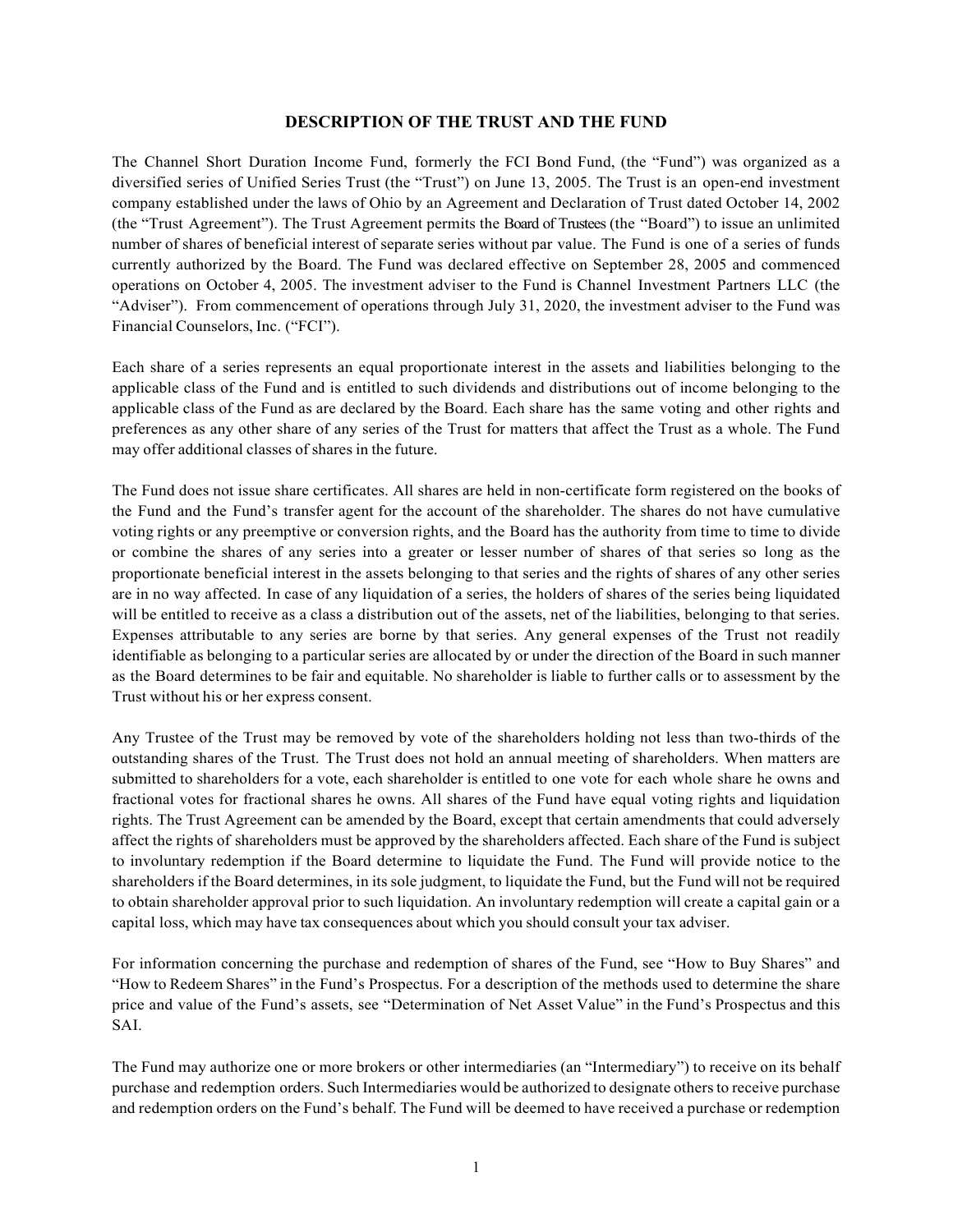order when an authorized Intermediary or, if applicable, its authorized designee, receives the order.

Customer orders will be priced at the Fund's net asset value ("NAV") next computed after they are received by an authorized Intermediary and accepted by the Fund. The performance of the Fund may be compared in publications to the performance of various indices and investments for which reliable performance data is available. The performance of the Fund may be compared in publications to averages, performance rankings, or other information prepared by recognized mutual fund statistical services. The Fund's annual report contains additional performance information and will be made available to investors upon request and without charge.

# <span id="page-3-0"></span>**ADDITIONAL INFORMATION ABOUT THE FUND'S INVESTMENTS AND RISK CONSIDERATIONS**

This section contains additional information regarding some of the investments the Fund may make and some of the techniques it may use.

**A. Equity Securities**. Equity securitiesinclude common stock and common stock equivalents(such asrights and warrants, and convertible securities). Warrants are options to purchase equity securities at a specified price valid for a specific time period. Rights are similar to warrants, but normally have a short duration and are distributed by the issuer to its shareholders.

Warrants are instruments that entitle the holder to buy underlying equity securities at a specific price for a specific period of time. A warrant tends to be more volatile than its underlying securities and ceases to have value if it is not exercised prior to its expiration date. In addition, changes in the value of a warrant do not necessarily correspond to changes in the value of its underlying securities. Rights are similar to warrants, but normally have shorter durations.

Equity securities also include exchange-traded funds ("ETFs"). ETFs include S&P Depository Receipts ("SPDRs"), Select Sector SPDRs, DIAMONDS, QQQQs, iShares, HOLDRS, Fortune e-50, streetTRACKS Series Trust, Vanguard ETFs and other security baskets. For example, SPDRs are exchange-traded shares that represent ownership in the SPDR Trust, an investment company that was established to own the stocks included in the S&P 500 Index. The price and dividend yield of SPDRs track the movement of the appropriate S&P index relatively closely. DIAMONDS are similar to SPDRs, but own the securities consisting of all of the stocks of the Dow Jones Industrial Average. To the extent the Fund invests in a sector product, the Fund is subject to the risks associated with thatsector. Additionally, the Fund may invest in new exchange-traded shares asthey become available.

The Fund may invest in American Depositary Receipts ("ADRs"). ADRs are receipts, issued by domestic banks, for shares of a foreign-based company that entitle the holder to dividends and capital gains on the underlying security. Foreign investments can involve significant risks in addition to the risks inherent in U.S. investments. Securities of foreign companies may experience more rapid and extreme changes in value than securities of U.S. companies because a limited number of companies represent a small number of industries. Many foreign countrieslack uniform accounting and disclosure standards comparable to those applicable to U.S. companies, and it may be more difficult to obtain reliable information regarding an issuer'sfinancial condition and operations.

Investing abroad also involves different political and economic risks. Foreign investments may be affected by actions of foreign governments adverse to the interests of U.S. investors, including the possibility of expropriation or nationalization of assets, confiscatory taxation, restrictions on U.S. investment or on the ability to repatriate assets or convert currency into U.S. dollars, or other government intervention. There may be a greater possibility of default by foreign governments or foreign government-sponsored enterprises. Investments in foreign countries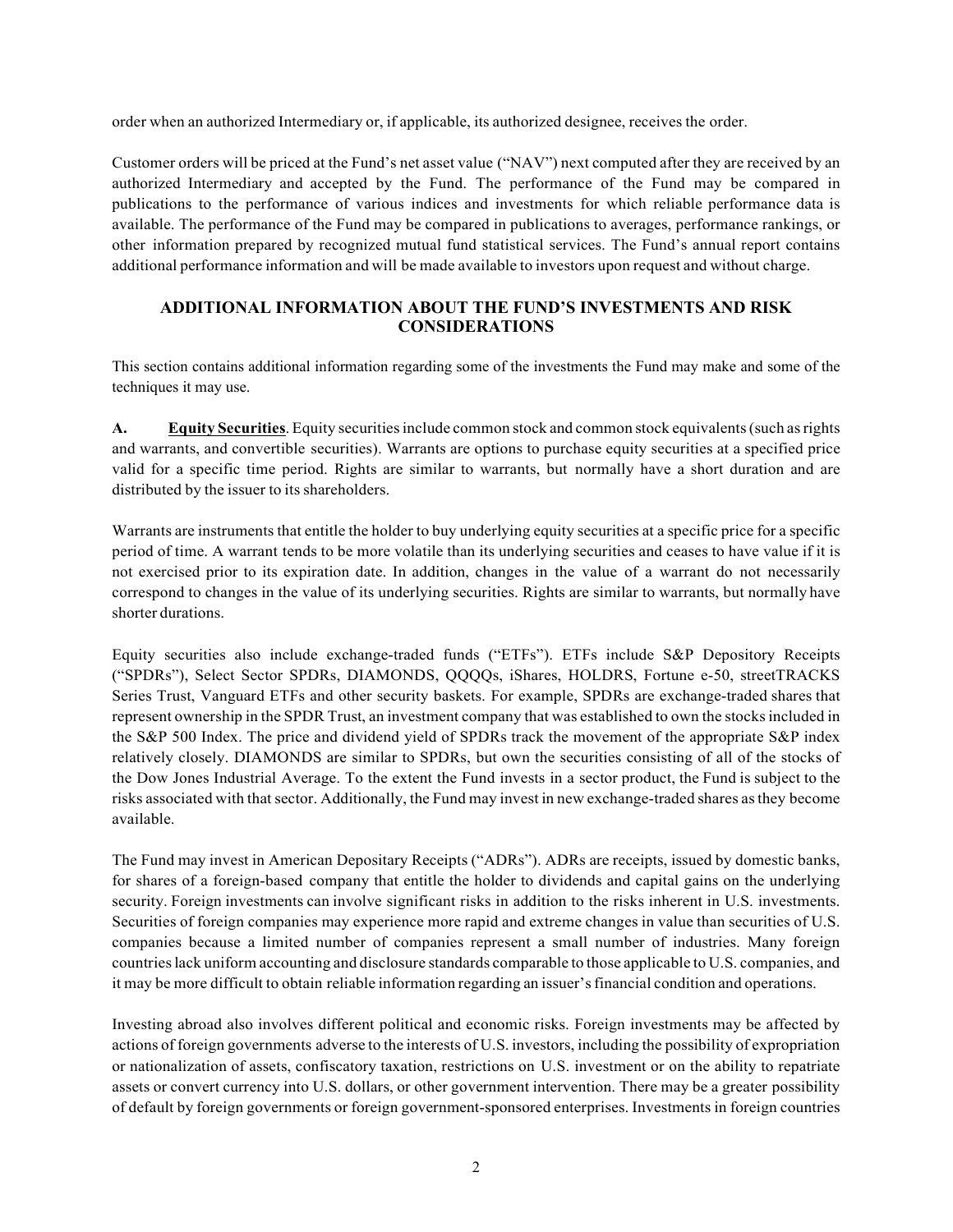also involve a risk of local political, economic or social instability, military action or unrest, or adverse diplomatic developments. There is no assurance that the Adviser will be able to anticipate or counter these potential events and their impacts on the Fund's share price.

**B. Debt Securities**. The Fund may invest in debt securities, including debt securities that are convertible into common stocks. The Fund may invest up to 10% of its assets in lower-rated bonds that are rated below investmentgrade, commonly referred to as "junk bonds" (bonds that are rated below BBB or its equivalent by any nationally recognized securities rating agency rating such bonds, or in unrated bonds that the Adviser believes are of comparable quality), and in exchange traded funds and closed-end funds that invest in these types of bonds. Debt securities rated below investment-grade are considered to have poor protection with respect to the payment of interest and repayment of principal, or may be in default. These securities are often considered to be speculative and involve greater risk of loss or price changes due to changes in the issuer's capacity to pay. The market prices of lower-rated debt securities may fluctuate more than those of higher-rated debt securities and may decline significantly in periods of general economic difficulty, which may follow periods of rising interest rates.

The market for lower-rated debt securities may be thinner and less active than that for higher-rated debt securities, which can adversely affect the prices at which the former are sold. If market quotations are not available, lowerrated debt securities will be valued in accordance with procedures established by the Board, including the use of outside pricing services. Judgment plays a greater role in valuing high-yield corporate debt securities than is the case for securities for which more external sources for quotations and last-sale information are available. Adverse publicity and changing investor perceptions may affect the ability of outside pricing services to value lower-rated debt securities and the Fund's ability to sell these securities.

Since the risk of default is higher for lower-rated debt securities, the Adviser's research and credit analysis are an especially important part of managing securities of this type held by the Fund. In considering investments for the Fund, the Adviser will attempt to identify those issuers of high-yielding debt securities whose financial condition are adequate to meet future obligations, have improved, or is expected to improve in the future. The analysis focuses on relative values based on such factors as interest or dividend coverage, asset coverage, earnings prospects, and the experience and managerial strength of the issuer.

The ratings of S&P, Moody's and other nationally recognized rating agenciesrepresent the opinions of those rating agencies as to the quality of debt securities. It should be emphasized, however, that ratings are general and are not absolute standards of quality, and debt securities with the same maturity, interest rate and rating may have different yields, while debt securities of the same maturity and interest rate with different ratings may have the same yield.

The payment of principal and interest on most debt securities purchased by the Fund will depend upon the ability of the issuers to meet their obligations. An issuer's obligations under its debt securities are subject to the provisions of bankruptcy, insolvency, and other laws affecting the rights and remedies of creditors, such as the Federal Bankruptcy Code, and laws, if any, which may be enacted by federal or state legislatures extending the time for payment of principal or interest, or both, or imposing other constraints upon enforcement of such obligations. The power or ability of an issuer to meet its obligations for the payment of interest on, and principal of, its debt securities may be materially adversely affected by litigation or other conditions.

Subsequent to its purchase by the Fund, a rated security may cease to be rated or its rating may be reduced below the minimum rating required for purchase by the Fund. The Adviser will consider such an event in determining whether the Fund should continue to hold the security. For a more detailed description of ratings, see the Appendix.

**C. Preferred Stock**. Preferred stock has a preference in liquidation (and, generally dividends) over common stock but is subordinated in liquidation to debt. As a general rule the market value of preferred stocks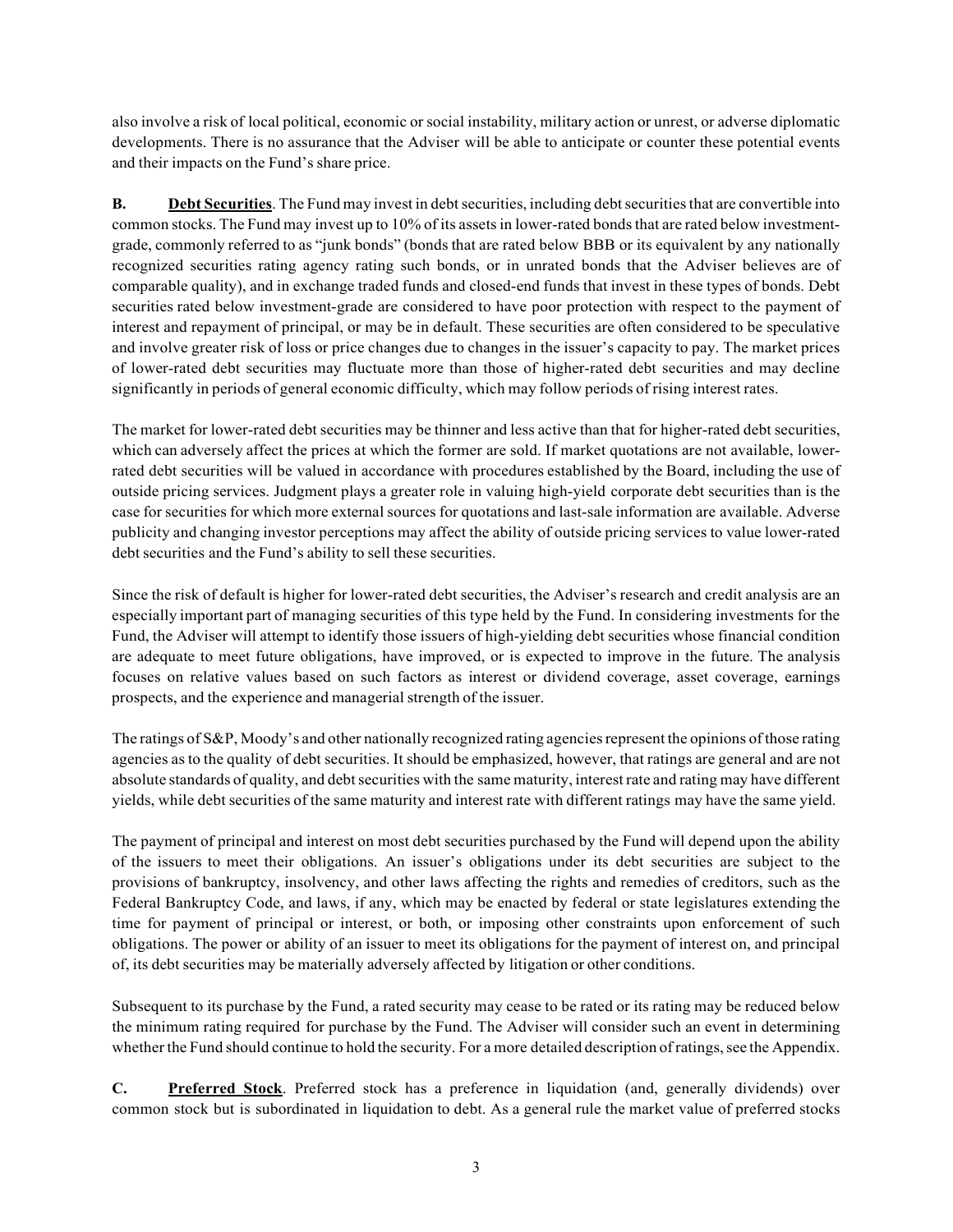with fixed dividend rates and no conversion rights varies inversely with interest rates and perceived credit risk, with the price determined by the dividend rate. Some preferred stocks are convertible into other securities, (for example, common stock) at a fixed price and ratio or upon the occurrence of certain events. The market price of convertible preferred stocks generally reflects an element of conversion value. Because many preferred stocks lack a fixed maturity date, these securities generally fluctuate substantially in value when interest rates change; such fluctuations often exceed those of long term bonds of the same issuer. Some preferred stocks pay an adjustable dividend that may be based on an index, formula, auction procedure or other dividend rate reset mechanism. In the absence of credit deterioration, adjustable rate preferred stocks tend to have more stable market valuesthan fixed rate preferred stocks. All preferred stocks are also subject to the same types of credit risks of the issuer as corporate bonds. In addition, because preferred stock is junior to debt securities and other obligations of an issuer, deterioration in the credit rating of the issuer will cause greater changes in the value of a preferred stock than in a more senior debt security with similar yield characteristics. Preferred stocks may be rated by S&P and Moody's although there is no minimum rating which a preferred stock must have (and a preferred stock may not be rated) to be an eligible investment for the Fund. The Adviser expects, however, that generally the preferred stocks in which the Fund invests will be rated at least BBB by S&P or Baa by Moody's or, if unrated, of comparable quality in the opinion of the Adviser. Moody's Ratings with respect to preferred stocks do not purport to indicate the future status of payments of dividends.

**D. Cash Management**. The Fund may invest directly in cash, ETFs and high-quality short-term fixedincome securities. All money market instruments can change in value when interest rates or an issuer's creditworthiness change dramatically. Various short-term fixed-income securities that the Fund invest in for cash management purposes are described below:

**U.S. Government Obligations.** The Fund may each invest in a variety of U.S. Treasury obligations including bonds, notes and bills that mainly differ only in their interest rates, maturities and time of issuance. The Fund may also invest in other securities issued or guaranteed by the U.S. government, its agencies and instrumentalities; such as obligations of Federal Home Loan Banks, Federal Farm Credit Banks, Federal Land Banks, the Federal Housing Administration, Farmers Home Administration, Export-Import Bank of the United States, Small Business Administration, Government National Mortgage Association, Federal National Mortgage Association, General Services Administration, Central Bank for Cooperatives, Federal Home Loan Mortgage Corporation, Federal Intermediate Credit Banks, Maritime Administration, and Resolution Trust Corp. No assurance can be given that the U.S. government will provide financial support to U.S. government-sponsored agencies or instrumentalities if it is not obligated to do so by law.

**Repurchase Agreements.** Repurchase agreements are agreements by which the Fund purchases a security and obtains a simultaneous commitment from the seller to repurchase the security at an agreed upon price and date. The resale price is in excess of the purchase price and reflects an agreed upon market rate unrelated to the coupon rate on the purchased security. Repurchase agreements must be fully collateralized and can be entered into only with wellestablished banks and broker-dealers that have been deemed creditworthy by the Adviser. Repurchase transactions are intended to be short-term transactions, usually with the seller repurchasing the securities within seven days. Repurchase agreements that mature in more than seven days are subject to the Fund's limit on illiquid securities. When entering into a repurchase agreement, the Fund may lose money in the event that the other party defaults on its obligation and the Fund is delayed or prevented from disposing of the collateral. The Fund also might incur a loss if the value of the collateral declines, and it might incur costs in selling the collateral or asserting its legal rights under the agreement. If a defaulting seller filed for bankruptcy or became insolvent, disposition of collateral might be delayed pending court action.

**Bank Obligations.** Bank obligations include bankers' acceptances, negotiable certificates of deposit and nonnegotiable time deposits, including U.S. dollar-denominated instruments issued or supported by the credit of U.S. or foreign banks or savings institutions. Although the Fund may invest in money market obligations of foreign banks or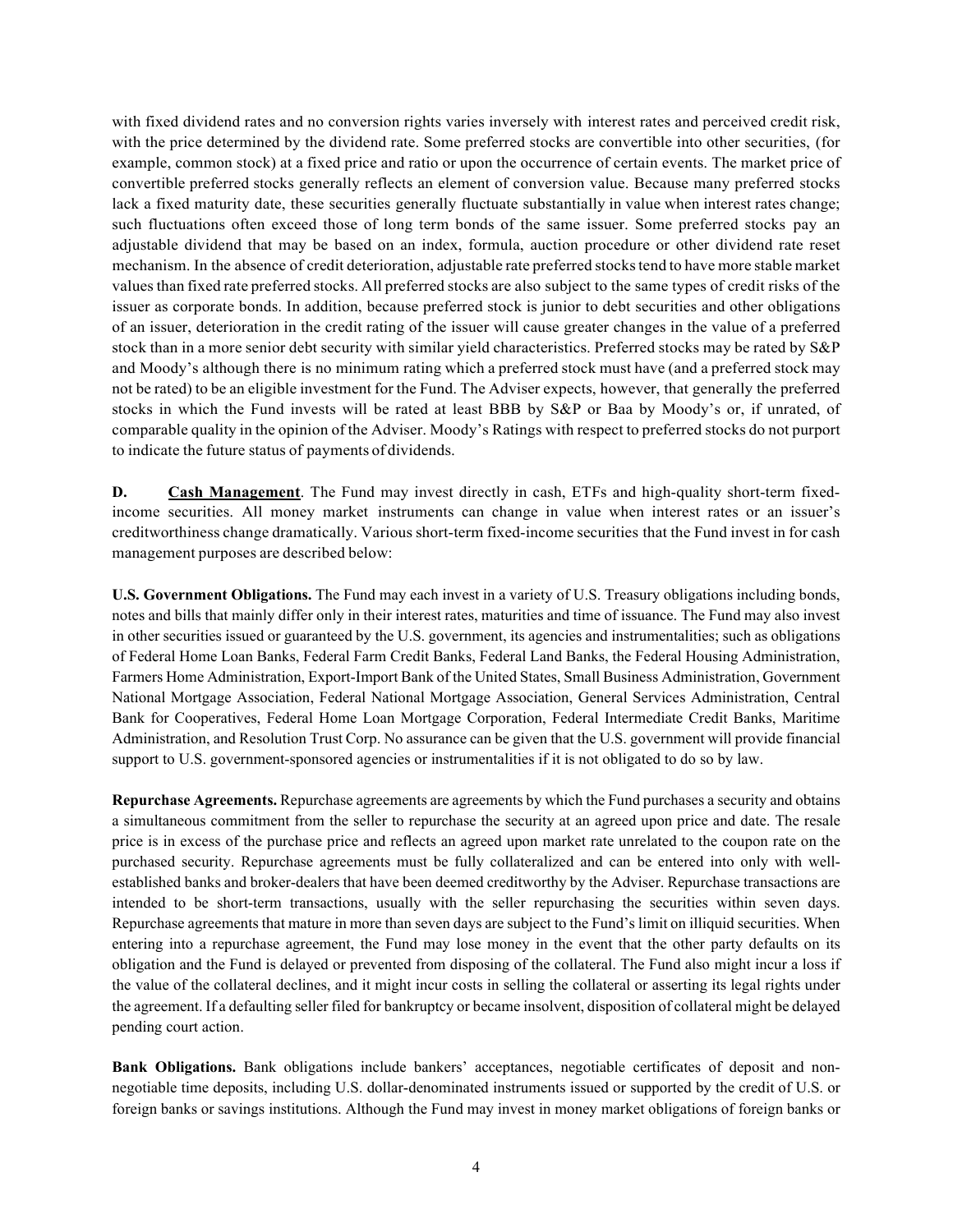foreign branches of U.S. banks only where the Adviser determines the instrument to present minimal credit risks, such investments may nevertheless entail risks that are different from those of investments in domestic obligations of U.S. banks due to differences in political, regulatory and economic systems and conditions. All investments in bank obligations are limited to the obligations of financial institutions having more than \$1 billion in total assets at the time of purchase, and investments by the Fund in the obligations of foreign banks and foreign branches of U.S. banks will not exceed 10% of the Fund's total assets at the time of purchase. The Fund may also make interest-bearing savings deposits in commercial and savings banks in amounts not in excess of 10% of its net assets.

**Commercial Paper.** Investments by the Fund in commercial paper will consist of issues rated at the time of investment as A-1 and/or P-1 by S&P, Moody's or similar rating by another nationally recognized rating agency. In addition, the Fund may acquire unrated commercial paper and corporate bonds that are determined by the Adviser at the time of purchase to be of comparable quality to rated instruments that may be acquired by the Fund as previously described.

**E. Derivatives**. The Fund may use derivatives for any lawful purpose consistent with its investment objective.

**Swaps.** The Fund may enter into interest rate, credit default, securities index, commodity, or security and currency exchange rate swap agreements for any lawful purpose consistent with the Fund's investment objective, such as for the purpose of attempting to obtain, enhance, or preserve a particular desired return or spread at a lower cost to the Fund than if the Fund had invested directly in an instrument that yielded that desired return or spread. The Fund also may enter into swaps in order to protect against an increase in the price of, or the currency exchange rate applicable to, securities that the Fund anticipates purchasing at a later date. Swap agreements are two-party contracts entered into primarily by institutional investors for periods ranging from a few weeks to several years. In a standard "swap" transaction, two parties agree to exchange the returns (or differentials in rates of return) earned or realized on particular predetermined investments or instruments. The gross returns to be exchanged or "swapped" between the parties are calculated with respect to a "notional amount" (i.e., the amount or value of the underlying asset used in computing the particular interest rate, return, or other amount to be exchanged) in a particular foreign currency, or in a "basket" of securities representing a particular index. Swap agreements may include (i) interest rate caps, under which, in return for a premium, one party agrees to make payments to the other to the extent that interest rates exceed a specified rate, or "cap;" (ii) interest rate floors, under which, in return for a premium, one party agrees to make payments to the other to the extent that interest rates fall below a specified level, or "floor;" and (iii) interest rate collars, under which a party sells a cap and purchases a floor, or vice versa, in an attempt to protect itself against interest rate movements exceeding given minimum or maximum levels or "collar" amounts.

The "notional amount" of the swap agreement is the agreed upon amount or value of the underlying asset used for calculating the obligations that the parties to a swap agreement have agreed to exchange. Under most swap agreements entered into by the Fund, the obligations of the parties would be exchanged on a "net basis." Consequently, the Fund's obligation (or rights) under a swap agreement will generally be equal only to the net amount to be paid or received under the agreement based on the relative notional values of the positions held by each party to the agreement ("net amount") and not the notional amount differences themselves. The Fund's obligation under a swap agreement will be accrued daily (offset against amounts owed to the Fund) and any accrued but unpaid net amounts owed to a swap counterparty will be covered by designating liquid assets on the Fund's books and records.

Whether the Fund's use of swap agreements will be successful in furthering its investment objective will depend, in part, on the Adviser's ability to predict correctly whether certain types of investments are likely to produce greater returns than other investments and the changes in the future values, indices, or rates covered by the swap agreement. Swap agreements may be considered to be illiquid. Moreover, the Fund bears the risk of loss of the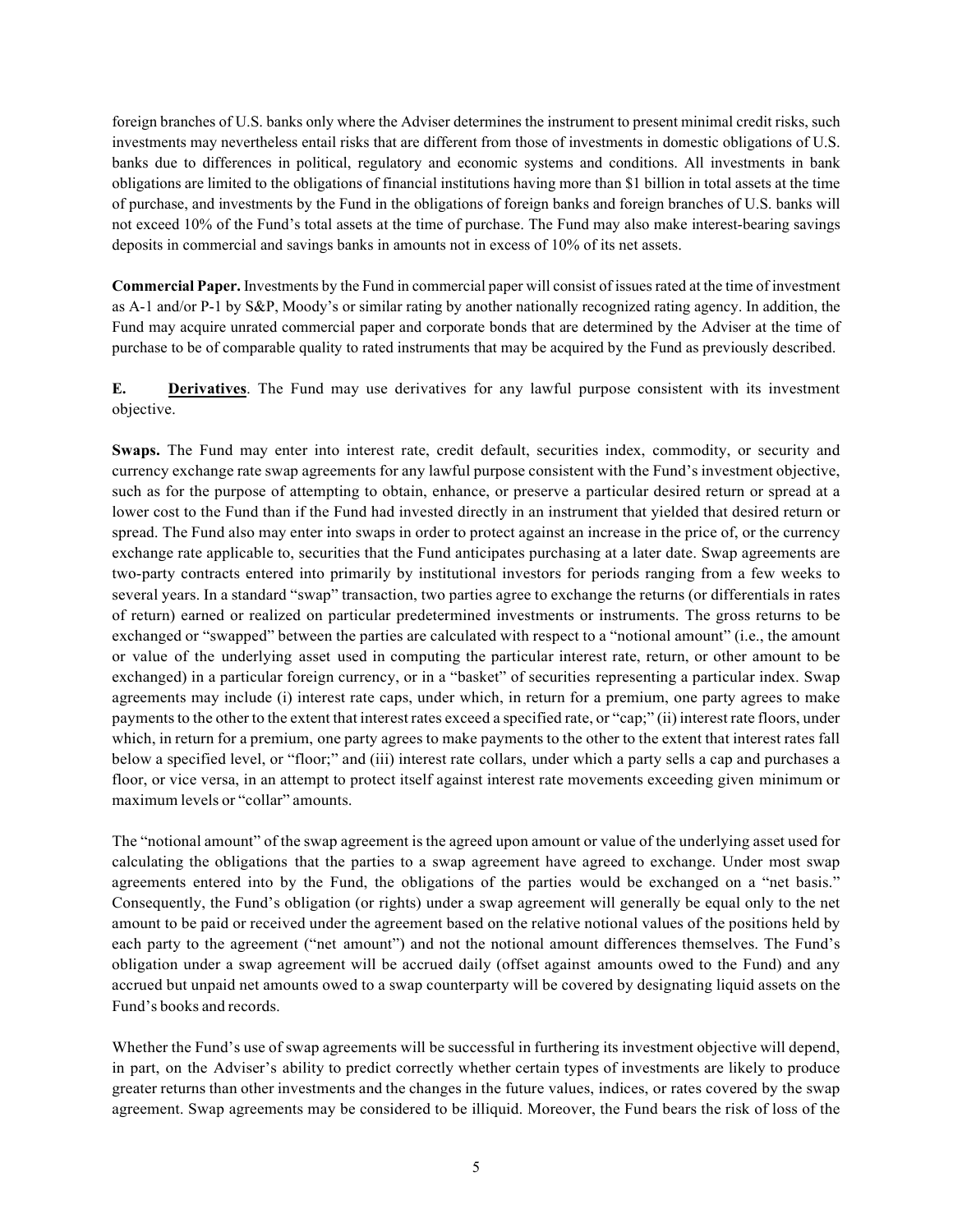amount expected to be received under a swap agreement in the event of the default or bankruptcy of a swap agreement counterparty. The Fund will enter into swap agreements only with counterparties that the Adviser reasonably believes are capable of performing under the swap agreements. If there is a default by the other party to such a transaction, the Fund will have to rely on its contractual remedies (which may be limited by bankruptcy, insolvency or similar laws) pursuant to the agreements related to the transaction. Certain restrictions imposed on the Fund by the Internal Revenue Code of 1986 ("IRC") may limit the Fund's ability to use swap agreements. The swaps market is largely unregulated.

**Credit Derivatives.** Credit derivatives are a form of derivative that are divided into two basic types, credit default swaps and total return swaps, and are usually governed by the standard ISDA Master Agreement terms and conditions. A credit default swap involves a protection buyer and a protection seller. The Fund may be either a protection buyer or seller. The protection buyer makes periodic premium payments to the protection seller during the swap term in exchange for the protection seller agreeing to make certain defined payments to the protection buyer in the event that certain defined credit events occur with respect to a particular security, issuer or basket of securities. A total return swap involves a total return receiver and a total return payor. The Fund may either be a total return receiver or payor. Generally, the total return payor sells to the total return receiver an amount equal to all cash flows and price appreciation on a defined security or asset payable at periodic times during the swap term (i.e., credit risk) in return for a periodic payment from the total return receiver based on a designated index and spread plus the amount of any price depreciation on the reference security or asset. The total return payor does not need to own the underlying security or asset to enter into a total return swap. The final payment at the end of the swap term includes final settlement of the current market price of the underlying reference security or asset, and payment by the applicable party for any appreciation or depreciation in value. Usually, collateral must be posted by the total return receiver to secure the periodic interest-based and market price depreciation payments depending on the credit quality of the underlying reference security and creditworthiness of the total return receiver, and the collateral amount is marked-to-market daily equal to the market price of the underlying reference security or asset between periodic payment dates. Another type of credit derivative is the credit-linked notes and other forms of debt obligations with an embedded credit default swap component. In this type of credit derivative, payments of principal and interest are linked to the performance of one or more reference debt securities or assets. In all of these credit derivative transactions, the same general risks of derivative transactions are present, but they offer greater risks of imperfect correlation between the performance and price of the underlying reference security or asset, and the general performance of the designated interest rate or index which is the basis for the periodic payment. If the Fund writes a credit default swap, it receives a premium up front but the Fund's exposure under the credit default swap is a form of leverage and will be subject to the restrictions on leveraged derivatives discussed above.

**F. Options.** An option is a contract in which the "holder" (the buyer) pays a certain amount ("premium") to the "writer" (the seller) to obtain the right, but not the obligation, to buy from the writer (in a "call") or sell to the writer (in a "put") a specific asset at an agreed upon price ("strike price" or "exercise price") at or before a certain time ("expiration date"). The holder pays the premium at inception and has no further financial obligation. The holder of an option will benefit from favorable movements in the price of the underlying asset but is not exposed to corresponding losses due to adverse movementsin the value of the underlying asset. The writer of an option will receive fees or premiums but is exposed to losses due to adverse changes in the value of the underlying asset. The Fund may buy (hold) or write (sell) put and call options on assets, such as securities, currencies, financial commodities, and indices of debt and equity securities ("underlying assets") and enter into closing transactions with respect to such options to terminate an existing position. Options used by the Fund may include European, American, and Bermuda style options. If an option is exercisable only at maturity, it is a "European" option; if it is also exercisable prior to maturity, it is an "American" option. If it is exercisable only at certain times, it is a "Bermuda" option.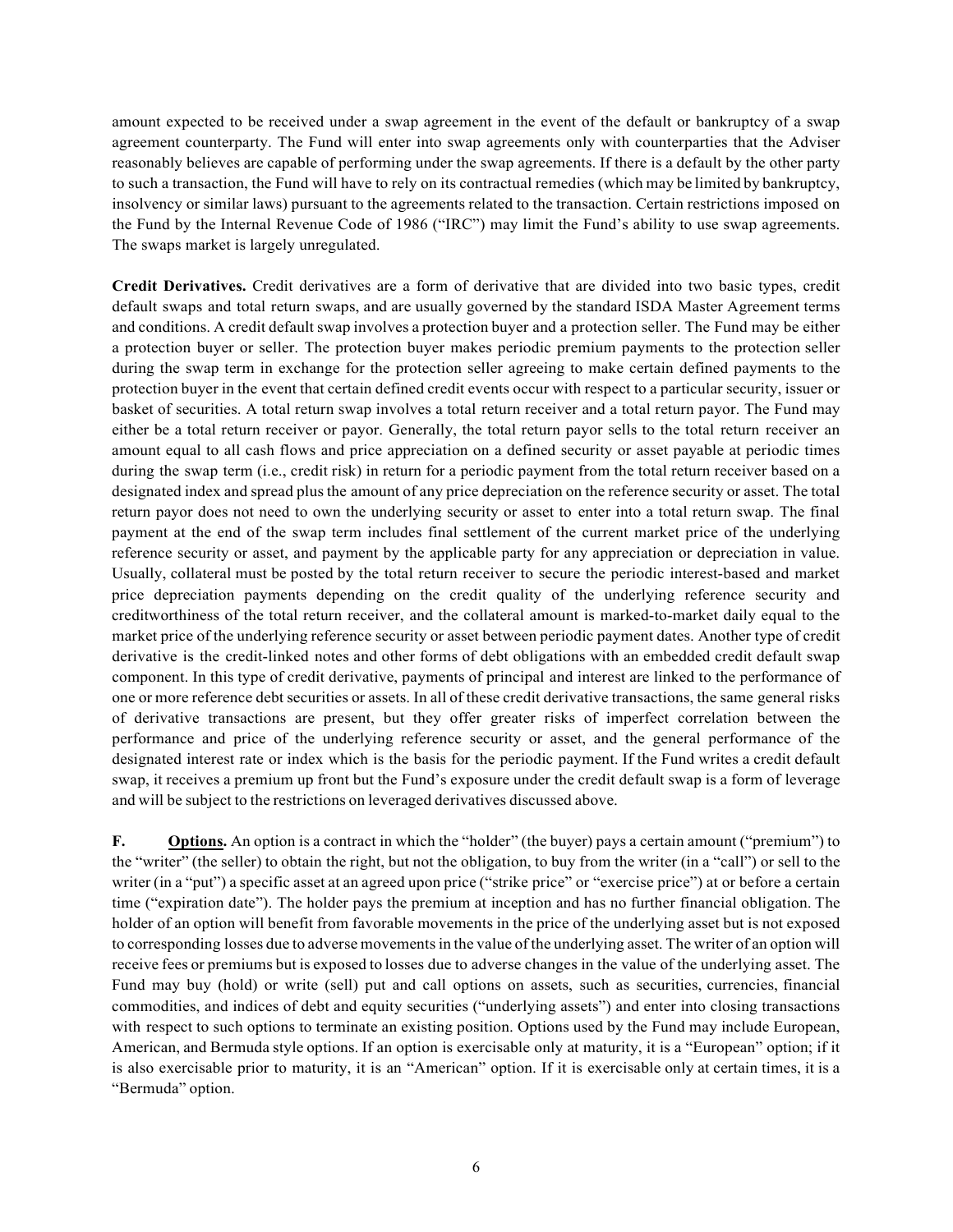The Fund may hold (buy) and write (sell) put and call options on underlying assets and enter into closing transactions with respect to such options to terminate an existing position. The purchase of a call option serves as a long hedge, and the purchase of a put option serves as a short hedge. Writing put or call options can enable the Fund to enhance income by reason of the premiums paid by the purchaser of such options. Writing call options serves as a limited short hedge because declines in the value of the hedged investment would be offset to the extent of the premium received for writing the option. However, if the security appreciates to a price higher than the exercise price of the call option, it can be expected that the option will be exercised and the Fund will be obligated to sell the security at less than its market value or will be obligated to purchase the security at a price greater than that at which the security must be sold under the option. All or a portion of any assets used as cover for OTC options written by the Fund would be considered illiquid. Writing put options serves as a limited long hedge because decreases in the value of the hedged investment would be offset to the extent of the premium received for writing the option. However, if the security depreciates to a price lower than the exercise price of the put option, it can be expected that the put option will be exercised and the Fund will be obligated to purchase the security at more than its market value.

The value of an option position will reflect, among other things, the historical price volatility of the underlying investment, the current market value of the underlying investment, the time remaining until expiration, the relationship of the exercise price to the market price of the underlying investment, and general market conditions.

The Fund may effectively terminate its right or obligation under an option by entering into a closing transaction. For example, the Fund may terminate its obligation under a call or put option that it had written by purchasing an identical call or put option; this is known as a closing purchase transaction. Conversely, the Fund may terminate a position in a put or call option it had purchased by writing an identical put or call option; thisis known as a closing sale transaction. Closing transactions permit the Fund to realize the profit or limit the loss on an option position prior to its exercise or expiration.

The Fund may purchase or write both exchange-traded and OTC options. Exchange-traded options are issued by a clearing organization affiliated with the exchange on which the option is listed that, in effect, guarantees completion of every exchange-traded option transaction. In contrast, OTC options are contracts between the Fund and the other party to the transaction ("counterparty") (usually a securities dealer or a bank) with no clearing organization guarantee. Thus, when the Fund purchases or writes an OTC option, it relies on the counterparty to make or take delivery of the underlying investment upon exercise of the option. Failure by the counterparty to do so would result in the loss of any premium paid by the Fund as well as the loss of any expected benefit of the transaction.

The Fund's ability to establish and close out positions in exchange-listed options depends on the existence of a liquid market. The Fund intends to purchase or write only those exchange-traded options for which there appears to be a liquid secondary market. However, there can be no assurance that such a market will exist at any particular time. Closing transactions can be made for OTC options only by negotiating directly with the counterparty, or by a transaction in the secondary market if any such market exists. Although the Fund will enter into OTC options only with counterparties that are expected to be capable of entering into closing transactions with the Fund, there is no assurance that the Fund will in fact be able to close out an OTC option at a favorable price prior to expiration. In the event of insolvency of the counterparty, the Fund might be unable to close out an OTC option position at any time prior to its expiration. If the Fund were unable to effect a closing transaction for an option it had purchased, it would have to exercise the option to realize any profit.

The Fund may engage in options transactions on indices in much the same manner as the options on securities discussed above, except the index options may serve as a hedge against overall fluctuationsin the securities market represented by the relevant market index.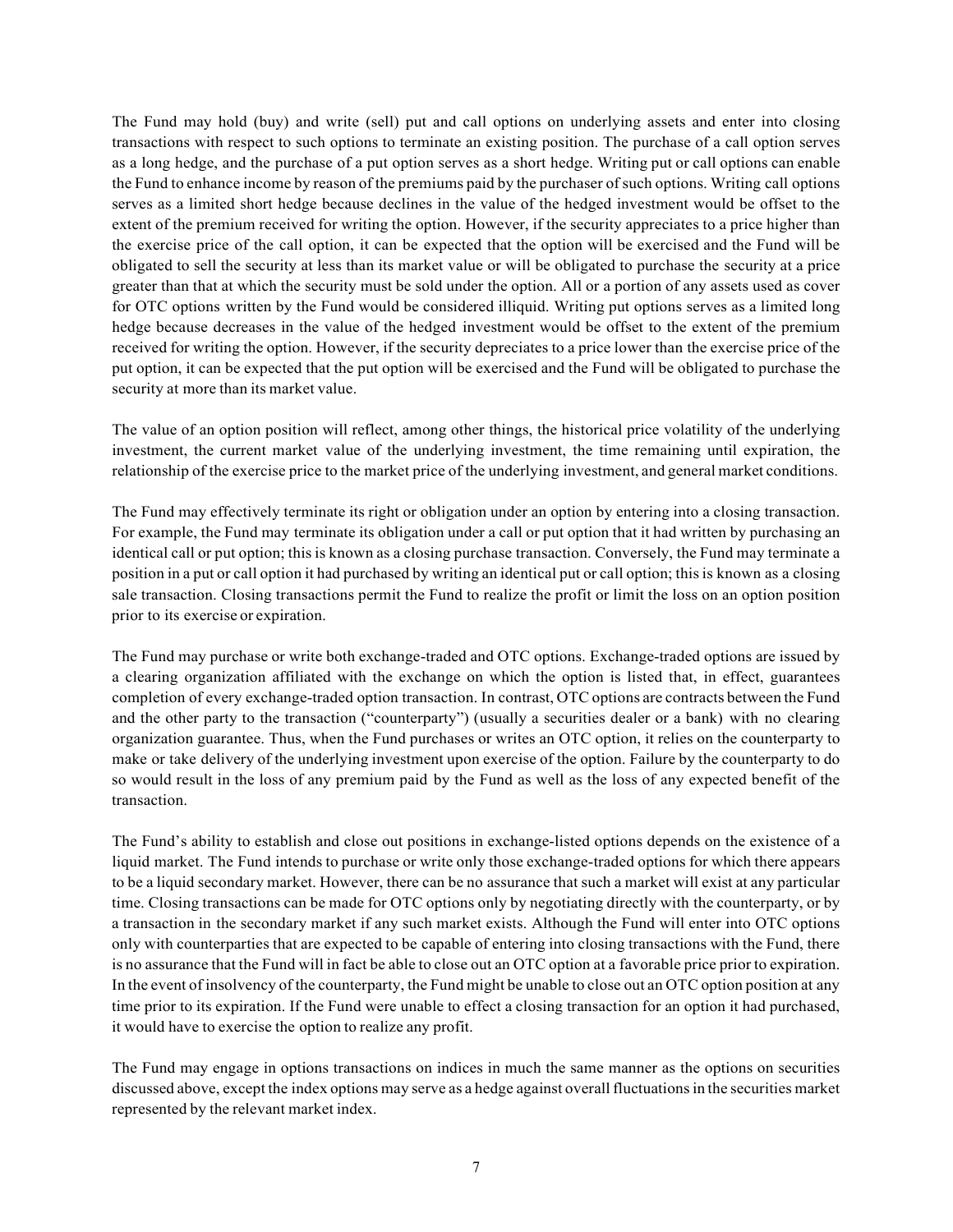The writing and purchasing of options is a highly specialized activity that involves investment techniques and risks different from those associated with ordinary portfolio securities transactions. Imperfect correlation between the options and securities markets may detract from the effectiveness of the attempted hedging.

**G. Rule 144A Securities.** The Fund may invest in Rule 144A securities that the Adviser determines to be liquid. Rule 144A allows a broader institutional trading market for securities otherwise subject to restriction on their resale to the general public. Rule 144A establishes a "safe harbor" from the registration requirements of the 1933 Act of resales of certain securities to qualified institutional buyers. Rule 144A securities are not considered to be illiquid or restricted for purposes of the Fund's illiquid securities policy, which prohibits the Fund from investing in illiquid securities, if such securities satisfy the conditions enumerated in Rule 144A and are determined to be liquid by the Adviser in accordance with the requirements established by Board. In determining the liquidity of such securities, the Adviser will consider, among other things, the following factors: (1) the frequency of trades and quotes for the security; (2) the number of dealers and other potential purchasers or sellers of the security; (3) dealer undertakings to make a market in the security and (4) the nature of the security and of the marketplace trades (*e.g.*, the time needed to dispose of the security, the method of soliciting offers and the mechanics of the transfer).

**H. Income Trusts**. The Fund may invest in income trusts, including real estate investment trusts, business trusts and oil royalty trusts. Income trusts are operating businesses that have been put into a trust. They pay out the bulk of their free cash flow to unit holders. The businesses that are sold into these trusts are usually mature and stable income-producing companiesthat lend themselvesto fixed (monthly or quarterly) distributions. These trusts are regarded as equity investments with fixed-income attributes or high-yield debt with no fixed maturity date. These trusts typically offer regular income payments and a significant premium yield compared to other types of fixed income investments.

Business Trusts. A business trust is an income trust where the principal business of the underlying corporation or other entity is in the lending, manufacturing, service or general industrial sectors. It is anticipated that the number of businesses constituted or reorganized as income trusts will increase significantly in the future. Conversion to the income trust structure is attractive to many existing mature businesses with relatively high, stable cash flows and low capital expenditure requirements, due to tax efficiency and investor demand for high-yielding equity securities. One of the primary attractions of business trusts, in addition to their relatively high yield, is their ability to enhance diversification in the portfolio as they cover a broad range of industries and geographies, including public refrigerated warehousing, shipping and transportation, mining, coal distribution, sugar distribution, forest products, retail sales, food sales and processing, chemical recovery and processing, data processing, gas marketing and check printing. Each business represented is typically characterized by long life assets or businesses that have exhibited a high degree of stability. Investments in business trusts are subject to various risks, including risks related to the underlying operating companies controlled by such trusts. These risks may include lack of or limited operating histories and increased susceptibility to interest rate risks.

Oil Royalty Trusts. A royalty trust typically controls an operating company which purchases oil and gas properties using the trust's capital. The royalty trust then receives royalties and/or interest payments from its operating company, and distributes them as income to its unit holders. Units of the royalty trust represent an economic interest in the underlying assets of the trust.

The Fund may invest in oil royalty trusts that are traded on the stock exchanges. Oil royalty trusts are income trusts that own or control oil and gas operating companies. Oil royalty trusts pay out substantially all of the cash flow they receive from the production and sale of underlying crude oil and natural gas reserves to shareholders (unitholders) in the form of monthly dividends (distributions). As a result of distributing the bulk of their cash flow to unitholders,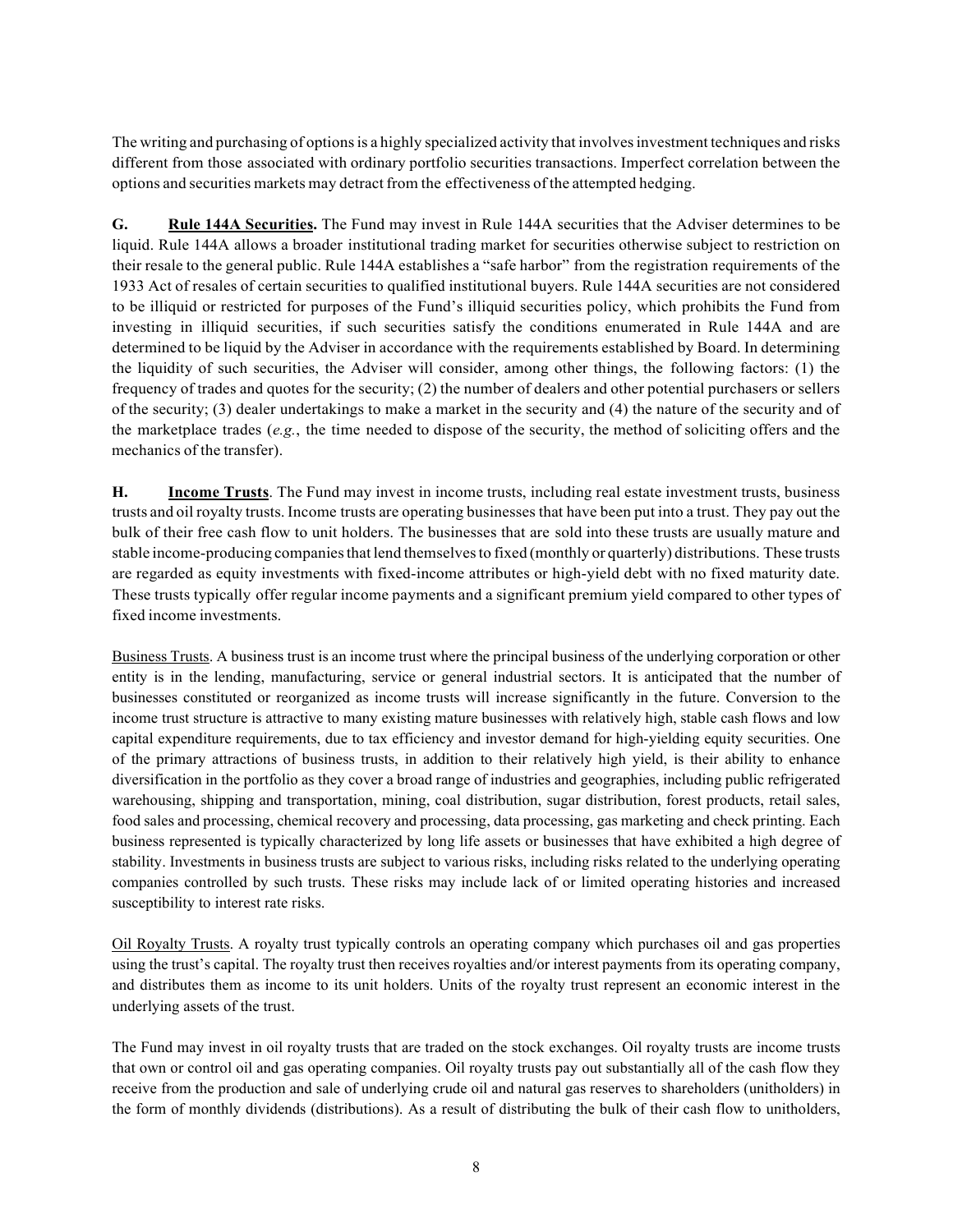royalty trusts are effectively precluded from internally originating new oil and gas prospects. Therefore, these royalty trusts typically grow through acquisition of producing companies or those with proven reserves of oil and gas, funded through the issuance of additional equity or, where the trust is able, additional debt. Consequently, oil royalty trusts are considered less exposed to the uncertainties faced by a traditional exploration and production corporation. However, they are still exposed to commodity risk and reserve risk, as well as operating risk.

The operations and financial condition of oil royalty trusts, and the amount of distributions or dividends paid on their securities is dependent on the oil prices. Prices for commodities vary and are determined by supply and demand factors, including weather, and general economic and political conditions. A decline in oil prices could have a substantial adverse effect on the operations and financial conditions of the trusts. Such trusts are also subject to the risk of an adverse change in the regulations of the natural resource industry and other operational risks relating to the energy sector. In addition, the underlying operating companies held or controlled by the trusts are usually involved in oil exploration; however, such companies may not be successful in holding, discovering, or exploiting adequate commercial quantities of oil, the failure of which will adversely affect their values. Even if successful, oil and gas prices have fluctuated widely during the most recent years and may continue to do so in the future. The Adviser expects that the combination of global demand growth and depleting reserves, together with current geopolitical instability, will continue to support strong crude oil prices over the long term. However, there is no guarantee that these prices will not decline. Declining crude oil prices may cause the Fund to incur losses on its investments. In addition, the demand in and supply to the developing markets could be affected by other factors such as restrictions on imports, increased taxation, and creation of government monopolies, as well as social, economic and political uncertainty and instability. Furthermore, there is no guarantee that non-conventional sources of natural gas will not be discovered which would adversely affect the oil industry.

Moreover, as the underlying oil and gas reserves are produced the remaining reserves attributable to the royalty trust are depleted. The ability of a royalty trust to replace reserves is therefore fundamental to its ability to maintain distribution levels and unit prices over time. Certain royalty trusts have demonstrated consistent positive reserve growth year-over-year and, as such, certain royalty trusts have been successful to date in this respect and are thus currently trading at unit prices significantly higher than those of five or ten years ago. Oil royalty trusts manage reserve depletion through reserve additions resulting from internal capital development activities and through acquisitions.

When the Fund invests in foreign oil royalty trusts, it will also be subject to foreign securities risks which are more fully described herein.

Real Estate Investment Trusts. The Fund may invest in real estate investment trusts ("REITs"). A REIT is a corporation or business trust that invests substantially all of its assets in interests in real estate. Equity REITs are those which purchase or lease land and buildings and generate income primarily from rental income. Equity REITs may also realize capital gains (or losses) when selling property that has appreciated (or depreciated) in value. Equity REITs will be treated as equity securities for purposes of calculating the percentage of the Fund's assets invested in equity securities. Mortgage REITs are those which invest in real estate mortgages and generate income primarily from interest payments on mortgage loans. Hybrid REITs generally invest in both real property and mortgages. Mortgage REITs and hybrid REITs (which invest in mortgages and real property) will be treated as fixed income securities for purposes of calculating the percentage of the Fund's assets invested in fixed income securities.

REITs generally are subject to risks associated with direct ownership of real estate, such as decreases in real estate values or fluctuations in rental income caused by a variety of factors, including increases in interest rates, increases in property taxes and other operating costs, casualty or condemnation losses, possible environmental liabilities and changes in supply and demand for properties. Risks associated with REIT investments include the fact that equity and mortgage REITs are dependent upon specialized management skills and are not fully diversified. These characteristics subject REITs to the risks associated with financing a limited number of projects. They are also subject to heavy cash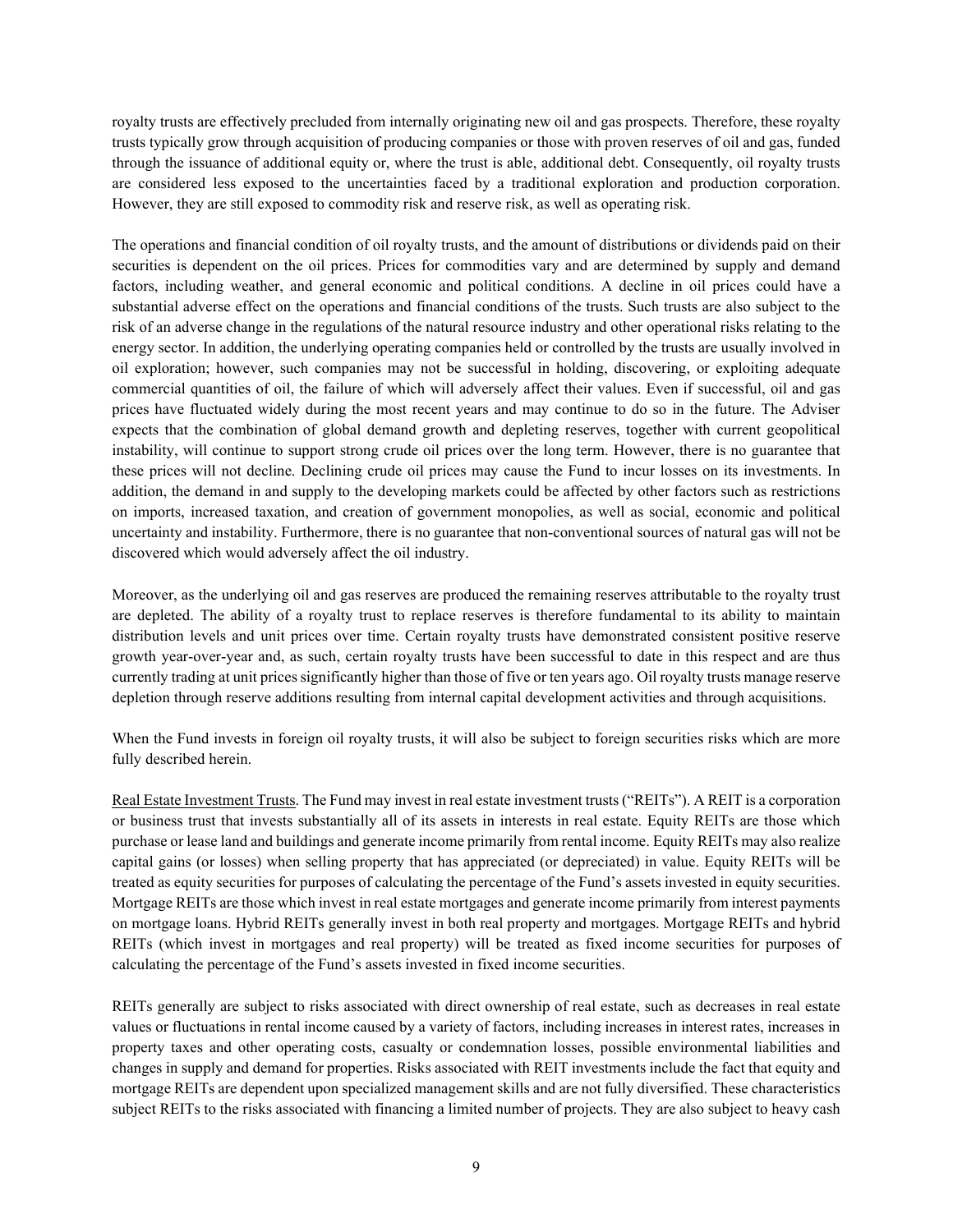flow dependency, defaults by borrowers and self-liquidation. Additionally, equity REITs may be affected by any changes in the value of the underlying properties they own, and mortgage REITs may be affected by the quality of any credit extended.

**I. Shares of Other Investment Companies**. The Fund may invest in shares of other investment companies (including money market funds, exchange-traded funds, closed-end funds or other mutual funds). To the extent the Fund investsin securities of other investment companies, Fund shareholders would indirectly pay a portion of the operating costs of such companies. These costs include management, brokerage, shareholder servicing and other operational expenses. Indirectly, then, shareholders may incur higher expenses than if they owned the underlying investment companies directly because they will bear not only the proportionate share of the expenses of the Fund, but also, indirectly, the proportionate share of the expenses of the underlying investment companies. Shareholders may also incur increased transaction costs as a result of the Fund's portfolio turnover rate and/or because of the high portfolio turnover ratesin the underlying funds. The Fund is not required to hold securities for any minimum period and, as a result, the Fund may incur short-term redemption fees and increased trading costs. When selecting underlying funds for investment, the Fund will not be precluded from investing in an underlying fund with a higher than average expense ratio. The Fund is independent from any of the underlying funds in which it invests and it has no voice in or control over the investment strategies, policies or decisions of the underlying funds. The Fund's only option is to liquidate its investment in an underlying fund in the event of dissatisfaction with the fund.

The structure of a closed-end fund poses additional risks than are involved when investing in most mutual funds. For example, most closed- end funds leverage a higher percentage of their assets (that is, using borrowed money to buy additional assets). Leveraging can provide higher yields and potentially higher returns for closed-end fund investors, but it also increases overall risk and the volatility of the investment. Unlike mutual funds, closed-end fund shares generally are not redeemable. Closed-end funds generally sell a fixed number of shares at one time (in the initial public offering), after which the shares typically trade on a secondary market, such as the New York Stock Exchange (the "NYSE") or the Nasdaq Stock Market. A closed-end fund is not required to buy its shares back from investors upon request. By comparison, mutual funds issue securities redeemable at NAV at the option of the shareholder and typically engage in a continuous offering of their shares. If a closed-end fund's underlying market falls and the fund's discount increases or its premium decreases, the price return of the closedend fund — the actual return to the shareholder — will be lessthan the fund's NAV return. Most closed-end funds trade actively, and their shares are liquid. Some closed-end funds, however, trade less actively, and may not be very liquid. The market price of a closed-end fund's shares may also be affected by its dividend or distribution levels (which are dependent, in part, on expenses), stability of dividends or distributions, general market and economic conditions and other factors beyond the control of a closed-end fund. The foregoing factors may result in the market price of the shares of the closed-end fund being greater than, less than or equal to NAV.

The Fund may invest in business development companies ("BDCs"), a special type of closed-end investment company that tendsto invest in small, developing, financially troubled, and often private companies. BDCs make available significant managerial assistance to those portfolio companies. BDCs are not required to register as investment companies under the Investment Company Act of 1940. They are, however, required to register their securities under the Securities Exchange Act of 1934.

**J. Exchange Traded Notes.** The Fund may invest in exchange-traded notes ("ETNs"), which are a type of unsecured, unsubordinated debt security. ETNs combine certain aspects of bonds and ETFs. Similar to ETFs, ETNs are traded on a major exchange (e.g., NYSE) during normal trading hours. However, investors can also hold the ETN until maturity. At maturity, the issuer pays to the investor a cash amount equal to principal amount, subject to the day's index factor. ETN returns are based upon the performance of a market index minus applicable fees. ETNs do not make periodic coupon payments and provide no principal protection. The value of an ETN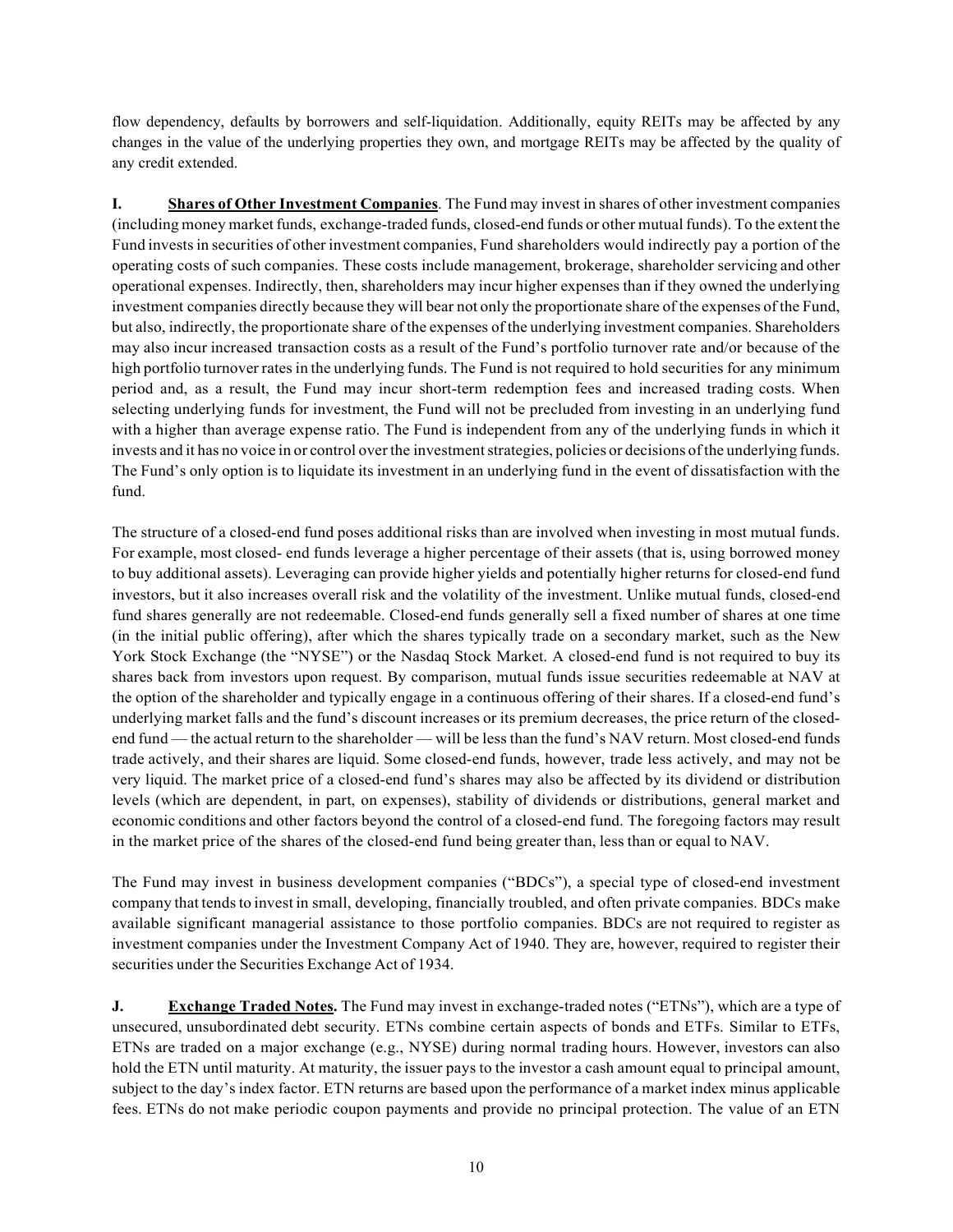may be influenced by time to maturity, level of supply and demand for the ETN, volatility and lack of liquidity in underlying commodities markets, changes in the applicable interest rates, changes in the issuer's credit rating and economic, legal, political or geographic events that affect the referenced commodity. The value of the ETN may drop due to a downgrade in the issuer's credit rating, despite the underlying index remaining unchanged.

**K. Asset-Backed Securities**. Asset-backed securities ("ABS") are collateralized by pools of automobile loans, educational loans, home equity loans, credit card receivables, equipment or automobile leases, commercial mortgagebacked securities ("MBS"), utilities receivables, secured or unsecured bonds issued by corporate or sovereign obligors, unsecured loans made to a variety of corporate commercial and industrial loan customers of one or more lending banks, or a combination of these bonds and loans. ABS are "pass through" securities, meaning that principal and interest payments made by the borrower on the underlying assets are passed through to the ABS holder. ABS are issued through special purpose vehicles that are bankruptcy remote from the issuer of the collateral. ABS are subject to interest rate risk and prepayment risk. Some ABS may receive prepayments that can change their effective maturities. Issuers of ABS may have limited ability to enforce the security interest in the underlying assets or may have no security in the underlying assets, and credit enhancements provided to support the securities, if any, may be inadequate to protect investors in the event of default. In addition, ABS may experience losses on the underlying assets as a result of certain rights provided to consumer debtors under federal and state law. The value of ABS may be affected by the factors described above and other factors, such as the availability of information concerning the pool and its structure, the creditworthiness of the servicing agent for the pool, the originator of the underlying assets or the entities providing credit enhancements and the ability of the servicer to service the underlying collateral. The value of ABS representing interests in a pool of utilities receivables may be adversely affected by changes in government regulations. While certain ABS may be insured as to the payment of principal and interest, this insurance does not protect the market value of such obligations or the Fund's net asset value. The value of an insured security will be affected by the credit standing of its insurer.

Collateralized debt obligations ("CDOs") and collateralized loan obligations ("CLOs") are types of ABS that are backed solely by a pool of other debt securities. CDOs and CLOs are typically issued in various classes with varying priorities. The risks of an investment in a CDO or CLO depend largely on the type of the collateral securities and the class of the CDO or CLO in which the Fund invests. In addition to interest rate, prepayment, default and other risks of ABS and fixed income securities, in general, CDOs and CLOs are subject to additional risks, including the possibility that distributions from collateral securities will not be adequate to make interest or other payments, the quality of the collateral may decline in value or default, the Fund may invest in CDOs or CLOs that are subordinate to other classes, and the complex structure may produce disputes with the issuer or unexpected investment results. The Fund's investment in CDOs and CLOs may decrease in market value if they experience loan defaults or credit impairment, the disappearance of a subordinate tranche or class of debt, or due to market anticipation of defaults and investor aversion to the securities as a class.

**L. Mortgage-Backed Securities**. MBS are "pass through" securities, meaning that a pro rata share of regular interest and principal payments, as well as unscheduled early prepayments, on the underlying mortgage pool is passed through monthly to the holder. MBS may include conventional mortgage pass through securities, participation interests in pools of adjustable and fixed rate mortgage loans, stripped securities (described herein), floating rate mortgage-backed securities and certain classes of multiple class CMOs. MBS pay principal to the holder over their term, which differs from other forms of debt securities that normally provide for principal payment at maturity or specified call dates. MBS are subject to the general risks associated with investing in real estate securities; that is, they may lose value if the value of the underlying real estate to which a pool of mortgages relates declines. In addition, investments in MBS involve certain specific risks, including the failure of a party to meet its commitments under the related operative documents, adverse interest rate changes, and the effects of prepayments on mortgage cash flows and that any guarantee or other structural feature, if present, is insufficient to enable the timely payment of interest and principal on the MBS. Although certain MBS are guaranteed as to timely payment of interest and principal by a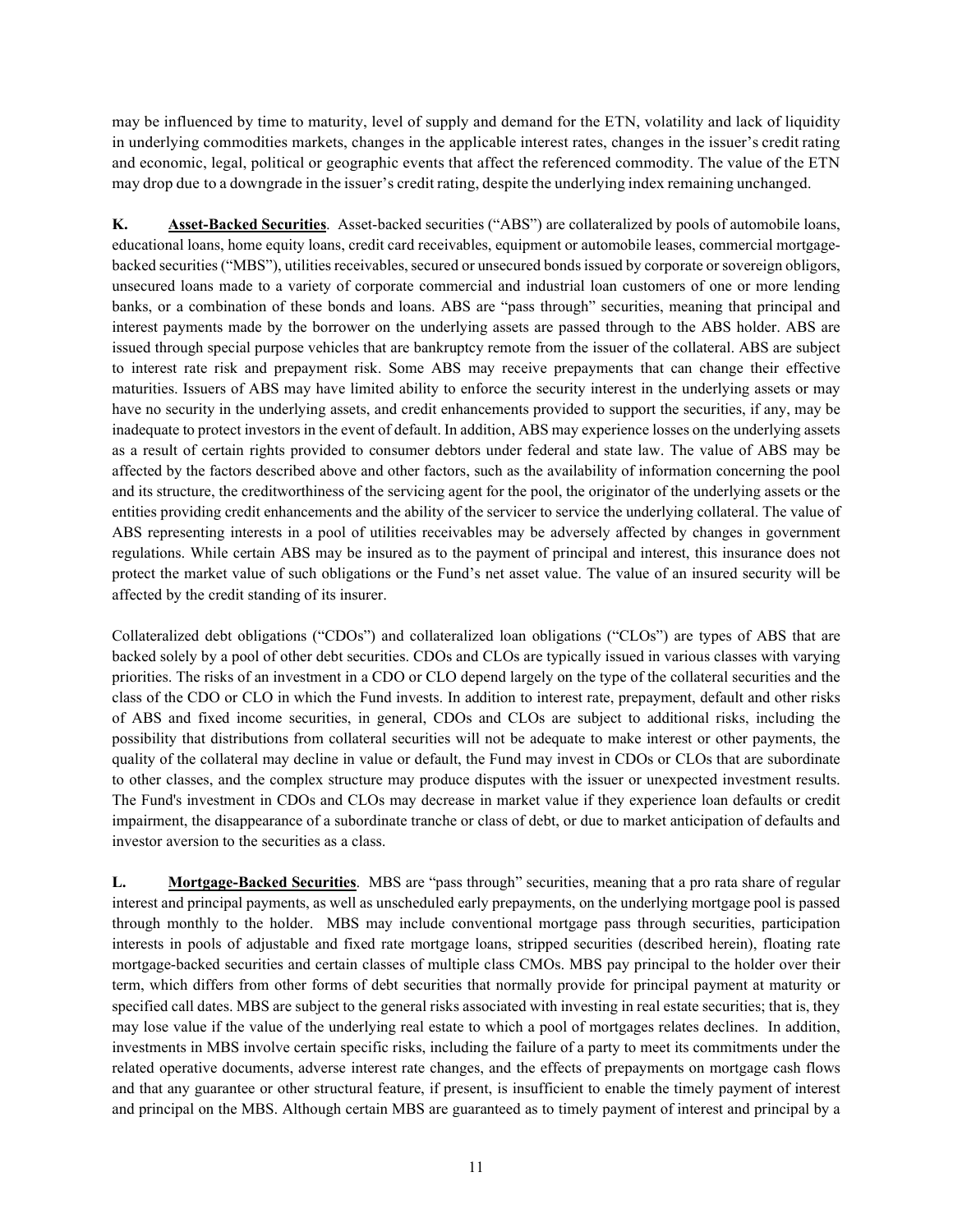government-sponsored enterprise, the market price for such securities is not guaranteed and will fluctuate. Certain MBS may be purchased on a when-issued basis subject to certain limitations and requirements.

There are currently four types of MBS: (1) those issued by the U.S. Government or one of its agencies or instrumentalities, such as the Government National Mortgage Association ("GNMA"), the Federal National Mortgage Association ("FNMA") and the Federal Home Loan Mortgage Corporation ("FHLMC"); (2) those issued by private issuers that represent an interest in or are collateralized by pass through securities issued or guaranteed by the U.S. Government or one of its agencies or instrumentalities; (3) those issued by the U.S. Government or one of its agencies or instrumentalities without a government guarantee, such as credit risk transfer bonds; and (4) those issued by private issuers that represent an interest in or are collateralized by whole mortgage loans or pass through securities without a government guarantee but that usually have some form of private credit enhancement. Privately issued MBS are structured similar to GNMA, FNMA and FHLMC MBS, and are issued by originators or and investors in mortgage loans, including depositary institutions mortgage banks and special purpose subsidiaries of the foregoing.

**M. Loans**. Loans may be primary, direct investments or investments in loan assignments or participation interests. A loan assignment represents a portion or the entirety of a loan and a portion of the entirety of a position previously attributable to a different lender. The purchaser of an assignment typically succeeds to all the rights and obligations under the loan agreement and has the same rights and obligations as the assigning investor. However, assignments through private negotiations may cause the purchaser of an assignment to have different and more limited rights than those held by the assigning investor. Loan participation interests are interests issued by a lender or other entity and represent a fractional interest in a loan. The Fund typically will have a contractual relationship only with the financial institution that issued the participation interest. As a result, the Fund may have the right to receive payments of principal, interest and any fees to which it is entitled only from the financial institution and only upon receipt by such entity of such payments from the borrower. In connection with purchasing a participation interest, the Fund generally will have no right to enforce compliance by the borrower with the terms of the loan agreement, nor any rights with respect to any funds acquired by other investors through set-off against the borrower and the Fund may not directly benefit from the collateral supporting the loan in which it has purchased the participation interest. As a result, the Fund may assume the credit risk of both the borrower and the financial institution issuing the participation interest. In the event of the insolvency of the entity issuing a participation interest, the Fund may be treated as a general creditor of such entity.

Loans may be originated by a lending agent, such as a financial institution or other entity, on behalf of a group or "syndicate" of loan investors (the "Loan Investors"). In such a case, the agent administers the terms of the loan agreement and is responsible for the collection of principal, and interest payments from the borrower and the apportionment of these payments to the Loan Investors. Failure by the agent to fulfill its obligations may delay or adversely affect receipt of payment by the Fund. Furthermore, unless under the terms of a loan agreement or participation (as applicable) the Fund has direct recourse against the borrower, the Fund must rely on the Agent and the other Loan Investors to pursue appropriate remedies against the borrower.

Loan investments may be made at par or at a discount or premium to par. The interest payable on a loan may be fixed or floating rate, and paid in cash or in-kind. In connection with transactions in loans, the Fund may be subject to facility or other fees. Loans may be secured by specific collateral or other assets of the borrower, guaranteed by a third party, unsecured or subordinated. During the term of a loan, the value of any collateral securing the loan may decline in value, causing the loan to be under collateralized. Collateral may consist of assets that may not be readily liquidated, and there is no assurance that the liquidation of such assets would satisfy fully a borrower's obligations under the loan. In addition, if a loan is foreclosed, the Fund could become part owner of the collateral and would bear the costs and liabilities associated with owning and disposing of such collateral.

A lender's repayment and other rights primarily are determined by governing loan, assignment or participation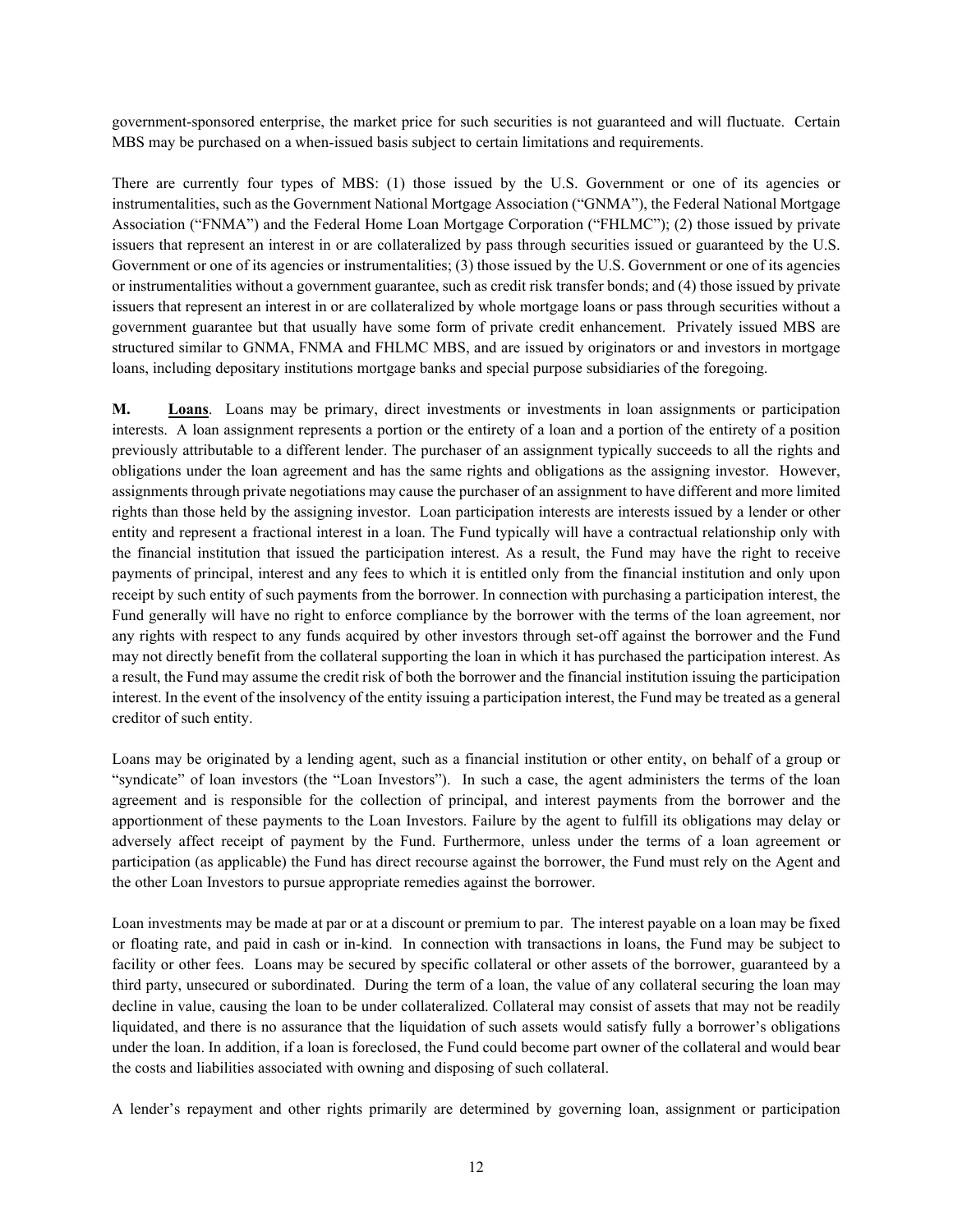documents, which (among other things) typically establish the priority of payment on the loan relative to other indebtedness and obligations of the borrower. A borrower typically is required to comply with certain covenants contained in a loan agreement between the borrower and the holders of the loan. The types of covenants included in loan agreements generally vary depending on market conditions, the creditworthiness of the issuer, and the nature of the collateral securing the loan. Loans with fewer covenants that restrict activities of the borrower may provide the borrower with more flexibility to take actions that may be detrimental to the loan holders and provide fewer investor protections in the event covenants are breached. The Fund may experience relatively greater realized or unrealized losses or delays and expense in enforcing its rights with respect to loans with fewer restrictive covenants. Loans to entities located outside of the U.S. (including to sovereign entities) may have substantially different lender protections and covenants as compared to loans to U.S. entities and may involve greater risks. In the event of bankruptcy, applicable law may impact a lender's ability to enforce its rights. The Fund may have difficulties and incur expense enforcing its rights with respect to non-U.S. loans and such loans could be subject to bankruptcy laws that are materially different than in the U.S. Sovereign entities may be unable or unwilling to meet their obligations under a loan due to budgetary limitations or economic or political changes within the country.

Investing in loans involves the risk of default by the borrower or other party obligated to repay the loan. In the event of insolvency of the borrower or other obligated party, the Fund may be treated as a general creditor of such entity unless it has rights that are senior to that of other creditors or secured by specific collateral or assets of the borrower. Fixed-rate loans are also subject to the risk that their value will decline in a rising interest rate environment. This risk is mitigated for floating-rate loans, where the interest rate payable on the loan resets periodically by reference to a base lending rate. The base lending rate usually is the London Interbank Offered Rate ("LIBOR"), the Federal Reserve federal funds rate, the prime rate or other base lending rates used by commercial lenders. LIBOR usually is an average of the interest rates quoted by several designated banks as the rates at which they pay interest to major depositors in the London interbank market on U.S. dollar-denominated deposits.

Many financial instruments use or may use a floating rate based on LIBOR, which is the offered rate for short-term Eurodollar deposits between major international banks. On July 27, 2017, the head of the United Kingdom's Financial Conduct Authority announced a desire to phase out the use of LIBOR by the end of 2021. Due to this announcement, there remains uncertainty regarding the future utilization of LIBOR and the nature of any replacement rate. As such, the potential effect of a transition away from LIBOR on the Fund or the financial instruments in which the Fund invests cannot yet be determined. See "LIBOR Transition and Associated Risk" herein.

The Fund will take whatever action it considers appropriate in the event of anticipated financial difficulties, default or bankruptcy of the borrower or other entity obligated to repay a loan. Such action may include: (i) retaining the services of various persons or firms (including affiliates of the investment adviser) to evaluate or protect any collateral or other assets securing the loan or acquired as a result of any such event; (ii) managing (or engaging other persons to manage) or otherwise dealing with any collateral or other assets so acquired; and (iii) taking such other actions (including, but not limited to, payment of operating or similar expenses relating to the collateral) as the investment adviser may deem appropriate to reduce the likelihood or severity of loss on the Fund's investment and/or maximize the return on such investment. The Fund will incur additional expenditures in taking protective action with respect to loans in (or anticipated to be in) default and assets securing such loans. In certain circumstances, the Fund may receive equity or equity-like securities from a borrower to settle the loan or may acquire an equity interest in the borrower. Representatives of the Fund also may join creditor or similar committees relating to loans.

Lenders can be sued by other creditors and the debtor and its shareholders. Losses could be greater than the original loan amount and occur years after the loan's recovery. If a borrower becomes involved in bankruptcy proceedings, a court may invalidate the Fund's security interest in any loan collateral or subordinate the Fund's rights under the loan agreement to the interests of the borrower's unsecured creditors or cause interest previously paid to be refunded to the borrower. There are also other events, such as the failure to perfect a security interest due to faulty documentation or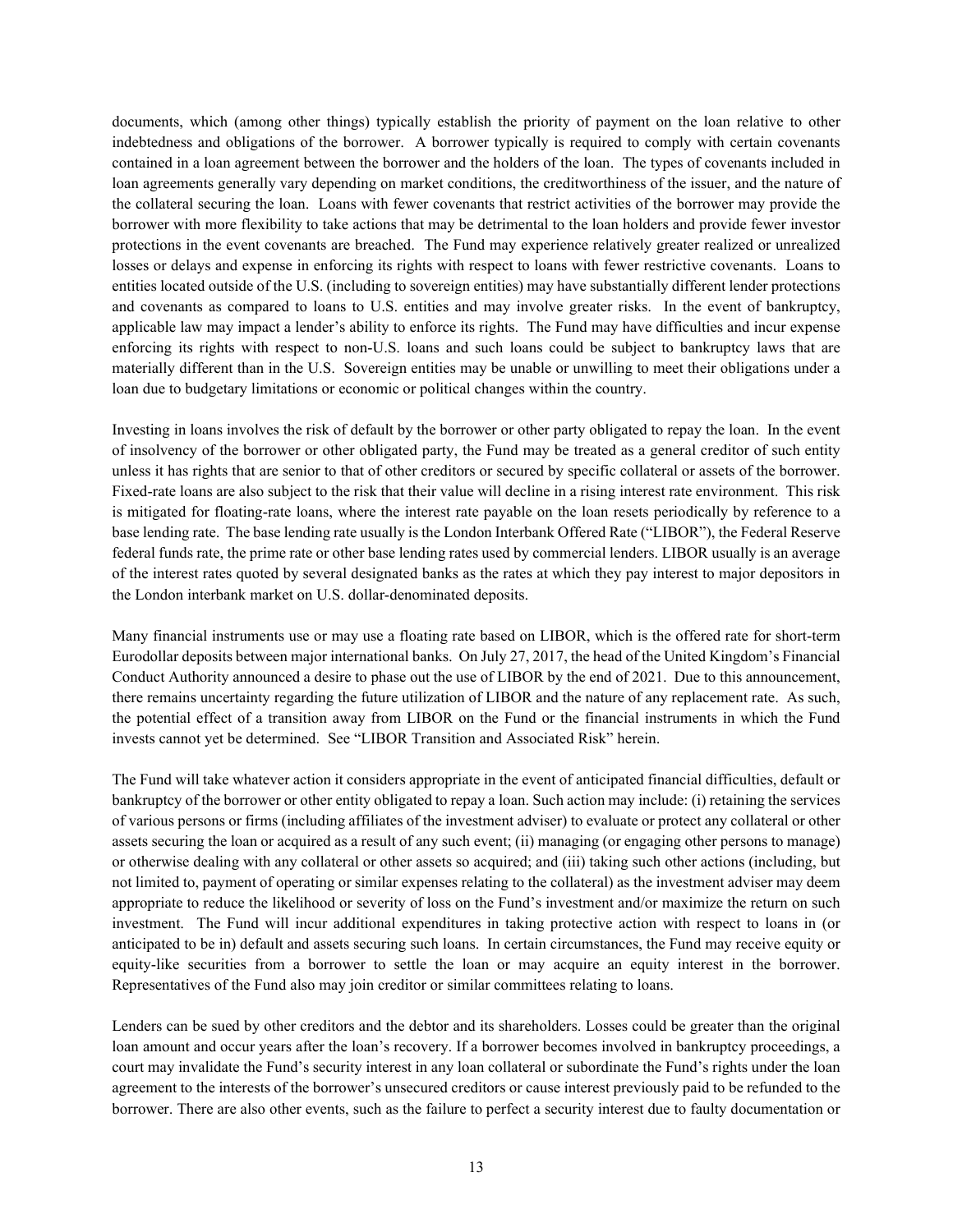faulty official filings, which could lead to the invalidation of the Fund's security interest in loan collateral. If any of these events occur, the Fund's performance could be negatively affected.

Interests in loans generally are not listed on any national securities exchange or automated quotation system and no active market may exist for many loans, making them illiquid. As described below, a secondary market exists for many Senior Loans, but it may be subject to irregular trading activity, wide bid/ask spreads and extended trade settlement periods.

From time to time the investment adviser and its affiliates may borrow money from various banks in connection with their business activities. Such banks may also sell interests in loans to or acquire them from the Fund or may be intermediate participants with respect to loans in which the Fund owns interests. Such banks may also act as agents for loans held by the Fund.

To the extent that legislation or state or federal regulators that regulate certain financial institutions impose additional requirements or restrictions with respect to the ability of such institutions to make loans, particularly in connection with highly leveraged transactions, the availability of loans for investment may be adversely affected. Further, such legislation or regulation could depress the market value of loans.

# **N. Municipal Securities**.

Municipal Lease Obligations. Municipal lease obligations ("MLOs") MLO are bonds that are secured by lease payments made by the party, typically a state or municipality, leasing the facilities (e.g., schools or office buildings) that were financed by the bond. Such lease payments may be subject to annual appropriation or may be made only from revenues associated with the facility financed. In other cases, the leasing state or municipality is obligated to appropriate funds from its general tax revenues to make lease payments as long as it utilizes the leased property. MLOs, like other municipal debt obligations, are subject to the risk of non-payment. Although MLOs do not constitute general obligations of the issuer for which the issuer's unlimited taxing power is pledged, a lease obligation is frequently backed by the issuer's covenant to budget for, appropriate and make the payments due under the lease obligation. However, certain lease obligations contain "non-appropriation" clauses, which provide that the issuer has no obligation to make lease or installment purchase payments in future years unless money is appropriated for such purpose on a yearly basis. Although "non-appropriation" lease obligations may be secured by the leased property, disposition of the property in the event of foreclosure might prove difficult. A certificate of participation (also referred to as a "participation") in a municipal lease is an instrument evidencing a pro rata share in a specific pledged revenue stream, usually lease payments by the issuer that are typically subject to annual appropriation. The certificate generally entitles the holder to receive a share, or participation, in the payments from a particular project.

MLOs and participations therein represent a type of financing that may not have the depth of marketability associated with more conventional securities and, as such, they may be less liquid than conventional securities. Certain MLOs may be deemed illiquid for the purpose of the Fund's limitation on investments in illiquid securities, unless determined by the investment adviser, pursuant to guidelines adopted by the Board, to be liquid securities. The investment adviser will consider an MLO to be liquid if it is rated investment grade (being an MLO rated BBB or Baa or higher) by a nationally recognized statistical ratings organization or is insured by an insurer rated investment grade. If an MLO or participation does not meet the foregoing criteria, then the investment adviser will consider the MLO to be illiquid unless it conducts an analysis of relevant factors and concludes that the MLO is liquid. In conducting such an analysis, the investment adviser will consider the factors it believes are relevant to the marketability of the obligation, to the extent that information regarding such factor is available to the investment adviser and pertinent to the liquidity determination, which may include: (1) the willingness of dealers to bid for the obligation; (2) the number of dealers willing to purchase or sell the obligation and the number of other potential buyers; (3) the frequency of trades and quotes for the obligation; (4) the nature of the marketplace trades, including the time needed to dispose of the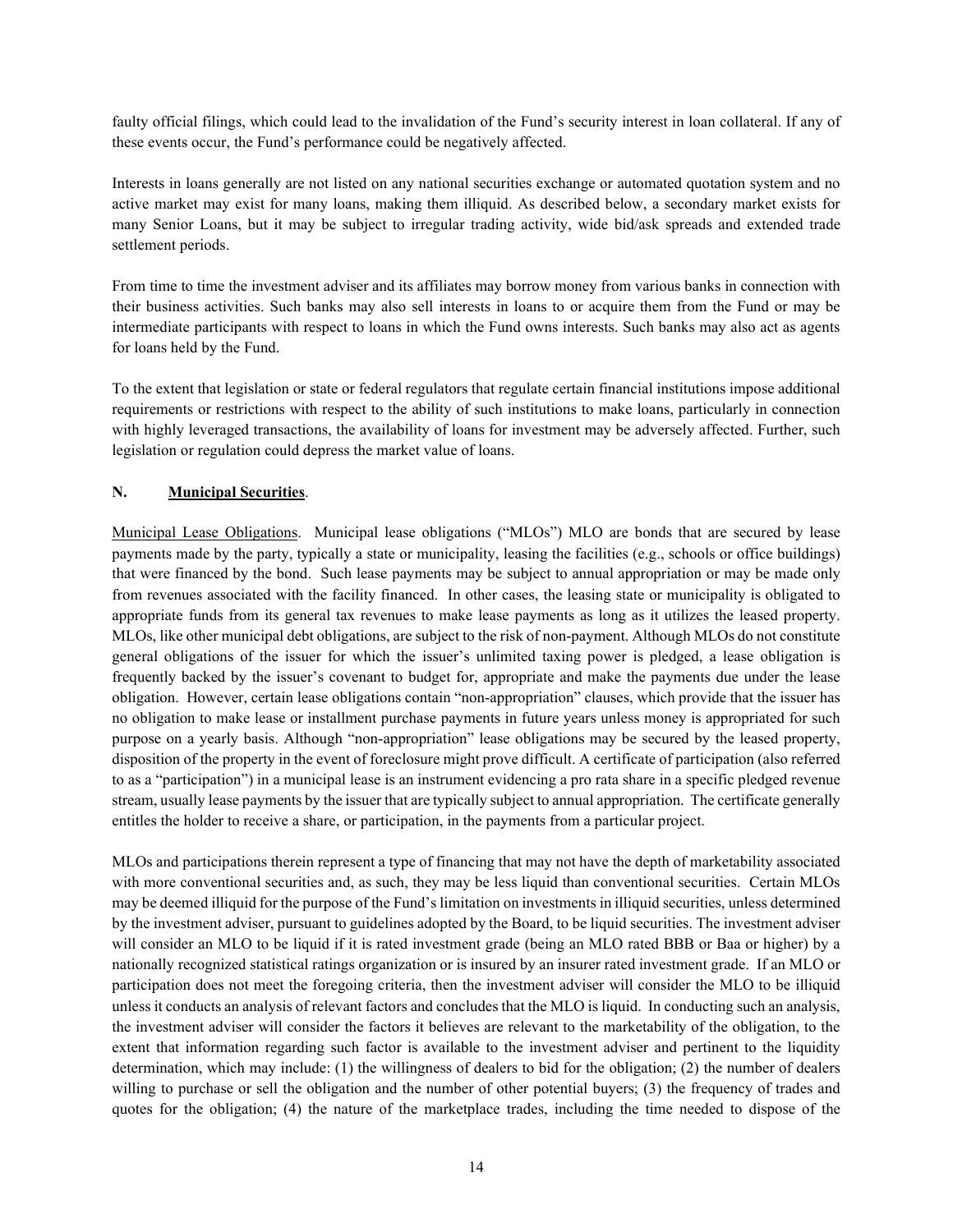obligation, the method of soliciting offers, and the mechanics of transfer; (5) the willingness of the governmental issuer to continue to appropriate funds for the payment of the obligation; (6) how likely or remote an event of nonappropriation may be, which depends in varying degrees on a variety of factors, including those relating to the general creditworthiness of the governmental issuer, its dependence on its continuing access to the credit markets, and the importance to the issuer of the equipment, property or facility covered by the lease or contract; (7) an assessment of the likelihood that the lease may or may not be cancelled; and (8) other factors and information unique to the obligation in determining its liquidity.

The ability of issuers of MLOs to make timely lease payments may be adversely impacted in general economic downturns and as relative governmental cost burdens are allocated and reallocated among federal, state and local governmental units. Such non-payment would result in a reduction of income from and value of the obligation. Issuers of MLOs might seek protection under the bankruptcy laws. In the event of bankruptcy of such an issuer, holders of MLOs could experience delays and limitations with respect to the collection of principal and interest on such MLOs and may not, in all circumstances, be able to collect all principal and interest to which it is entitled. To enforce its rights in the event of a default in lease payments, the Fund might take possession of and manage the assets securing the issuer's obligations on such securities or otherwise incur costs to protect its rights, which may increase the Fund's operating expenses and adversely affect the net asset value of the Fund. When the lease contains a non-appropriation clause, however, the failure to pay would not be a default and the Fund would not have the right to take possession of the assets. Any income derived from the Fund's ownership or operation of such assets may not be tax-exempt.

Municipal Obligations. Municipal obligations include debt obligations issued to obtain funds for various public purposes, including the construction of a wide range of public facilities, refunding of outstanding obligations and obtaining funds for general operating expenses and loans to other public institutions and facilities. Certain types of bonds are issued by or on behalf of public authorities to finance various privately owned or operated facilities, including certain facilities for the local furnishing of electric energy or gas, sewage facilities, solid waste disposal facilities and other specialized facilities. Municipal obligations include bonds as well as tax-exempt commercial paper, project notes and municipal notes such as tax, revenue and bond anticipation notes of short maturity, generally less than three years. While most municipal bonds pay a fixed rate of interest semiannually in cash, there are exceptions. Some bonds pay no periodic cash interest, but rather make a single payment at maturity representing both principal and interest. Some bonds may pay interest at a variable or floating rate. Bonds may be issued or subsequently offered with interest coupons materially greater or less than those then prevailing, with price adjustments reflecting such deviation. Municipal obligations also include trust certificates representing interests in municipal securities held by a trustee. The trust certificates may evidence ownership of future interest payments, principal payments or both on the underlying securities.

In general, there are three categories of municipal obligations, the interest on which is exempt from federal income tax and is not a tax preference item for purposes of the AMT: (i) certain "public purpose" obligations (whenever issued), which include obligations issued directly by state and local governments or their agencies to fulfill essential governmental functions; (ii) certain obligations issued before August 8, 1986 for the benefit of non-governmental persons or entities; and (iii) certain "private activity bonds" issued after August 7, 1986, which include "qualified Section 501(c)(3) bonds" or refundings of certain obligations included in the second category. Opinions relating to the validity of municipal bonds, exclusion of municipal bond interest from an investor's gross income for federal income tax purposes and, where applicable, state and local income tax, are rendered by bond counsel to the issuing authorities at the time of issuance.

Interest on certain "private activity bonds" issued after August 7, 1986 is exempt from regular federal income tax, but such interest (including a distribution by the Fund derived from such interest) is treated as a tax preference item that could subject the recipient to or increase the recipient's liability for the AMT.

The two principal classifications of municipal bonds are "general obligation" and "revenue" bonds. Issuers of general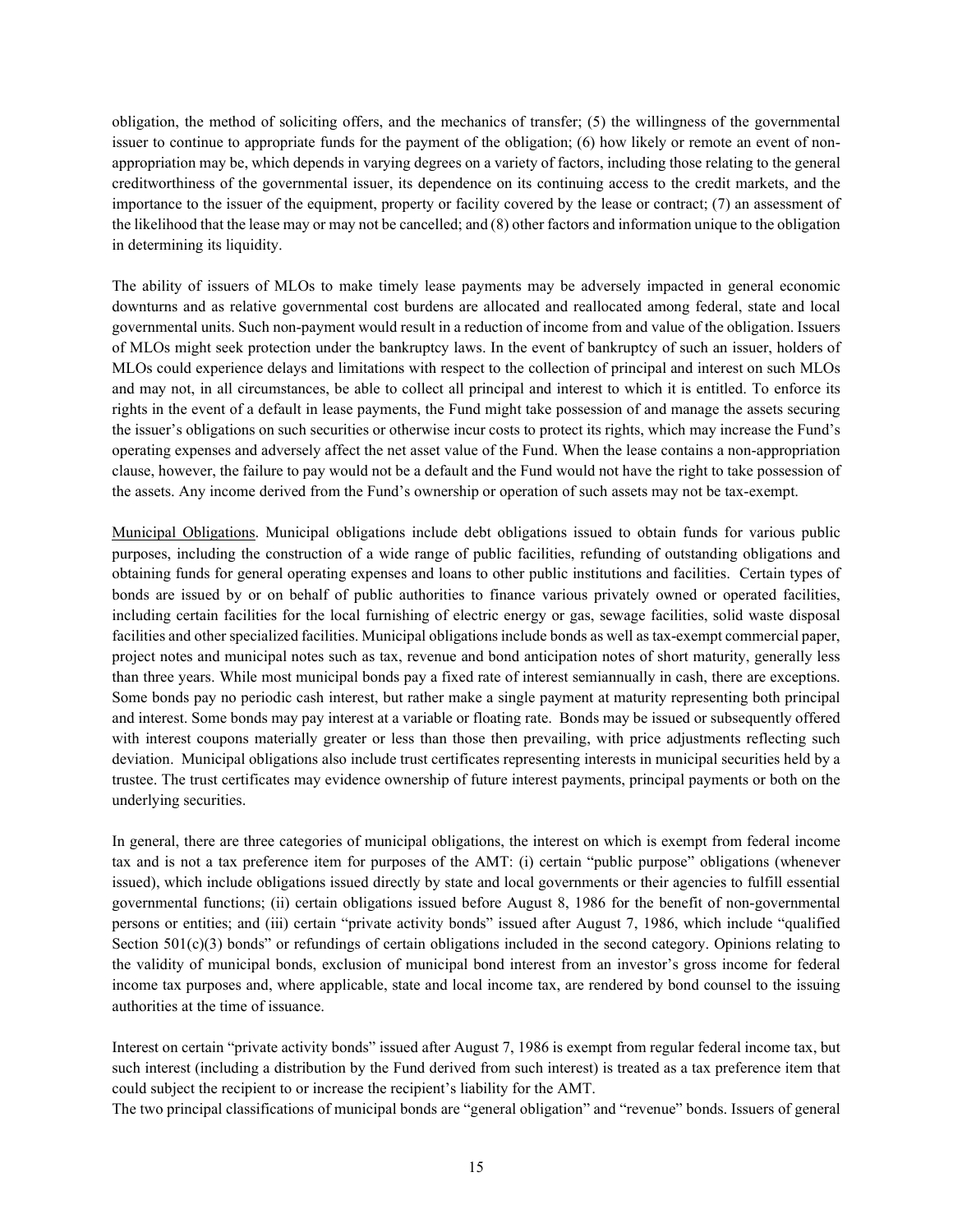obligation bonds include states, counties, cities, towns and regional districts. The proceeds of these obligations are used to fund a wide range of public projects, including the construction or improvement of schools, highways and roads, water and sewer systems and a variety of other public purposes. The basic security of general obligation bonds is the issuer's pledge of its faith, credit, and taxing power for the payment of principal and interest. The taxes that can be levied for the payment of debt service may be limited or unlimited as to rate and amount.

Typically, the only security for a limited obligation or revenue bond is the net revenue derived from a particular facility or class of facilities financed thereby or, in some cases, from the proceeds of a special tax or other special revenues. Revenue bonds have been issued to fund a wide variety of revenue-producing public capital projects including: electric, gas, water and sewer systems; highways, bridges and tunnels; port and airport facilities; colleges and universities; hospitals; and convention, recreational, tribal gaming and housing facilities. Although the security behind these bonds varies widely, many lower rated bonds provide additional security in the form of a debt service reserve fund that may also be used to make principal and interest payments on the issuer's obligations. In addition, some revenue obligations (as well as general obligations) are insured by a bond insurance company or backed by a letter of credit issued by a banking institution. Revenue bonds also include, for example, pollution control, health care and housing bonds, which, although nominally issued by municipal authorities, are generally not secured by the taxing power of the municipality but by the revenues of the authority derived from payments by the private entity that owns or operates the facility financed with the proceeds of the bonds. Obligations of housing finance authorities have a wide range of security features, including reserve funds and insured or subsidized mortgages, as well as the net revenues from housing or other public projects. Many of these bonds do not generally constitute the pledge of the credit of the issuer of such bonds. The credit quality of such revenue bonds is usually directly related to the credit standing of the user of the facility being financed or of an institution which provides a guarantee, letter of credit or other credit enhancement for the bond issue. The Fund may on occasion acquire revenue bonds that carry warrants or similar rights covering equity securities. Such warrants or rights may be held indefinitely, but if exercised, the Fund anticipates that it would, under normal circumstances, dispose of any equity securities so acquired within a reasonable period of time. Investing in revenue bonds may involve (without limitation) the following risks.

Hospital bond ratings are often based on feasibility studies that contain projections of expenses, revenues and occupancy levels. A hospital's income available to service its debt may be influenced by demand for hospital services, management capabilities, the service area economy, efforts by insurers and government agencies to limit rates and expenses, competition, availability and expense of malpractice insurance, and Medicaid and Medicare funding.

Education-related bonds are comprised of two types: (i) those issued to finance projects for public and private colleges and universities, charter schools and private schools, and (ii) those representing pooled interests in student loans. Bonds issued to supply educational institutions with funding are subject to many risks, including the risks of unanticipated revenue decline, primarily the result of decreasing student enrollment, decreasing state and federal funding, or changes in general economic conditions. Additionally, higher than anticipated costs associated with salaries, utilities, insurance or other general expenses could impair the ability of a borrower to make annual debt service payments. Student loan revenue bonds are generally offered by state (or sub-state) authorities or commissions and are backed by pools of student loans. Underlying student loans may be guaranteed by state guarantee agencies and may be subject to reimbursement by the United States Department of Education through its guaranteed student loan program. Others may be private, uninsured loans made to parents or students that may be supported by reserves or other forms of credit enhancement. Cash flows supporting student loan revenue bonds are impacted by numerous factors, including the rate of student loan defaults, seasoning of the loan portfolio, and student repayment deferral periods of forbearance. Other risks associated with student loan revenue bonds include potential changes in federal legislation regarding student loan revenue bonds, state guarantee agency reimbursement and continued federal interest and other program subsidies currently in effect.

Transportation debt may be issued to finance the construction of airports, toll roads, highways, or other transit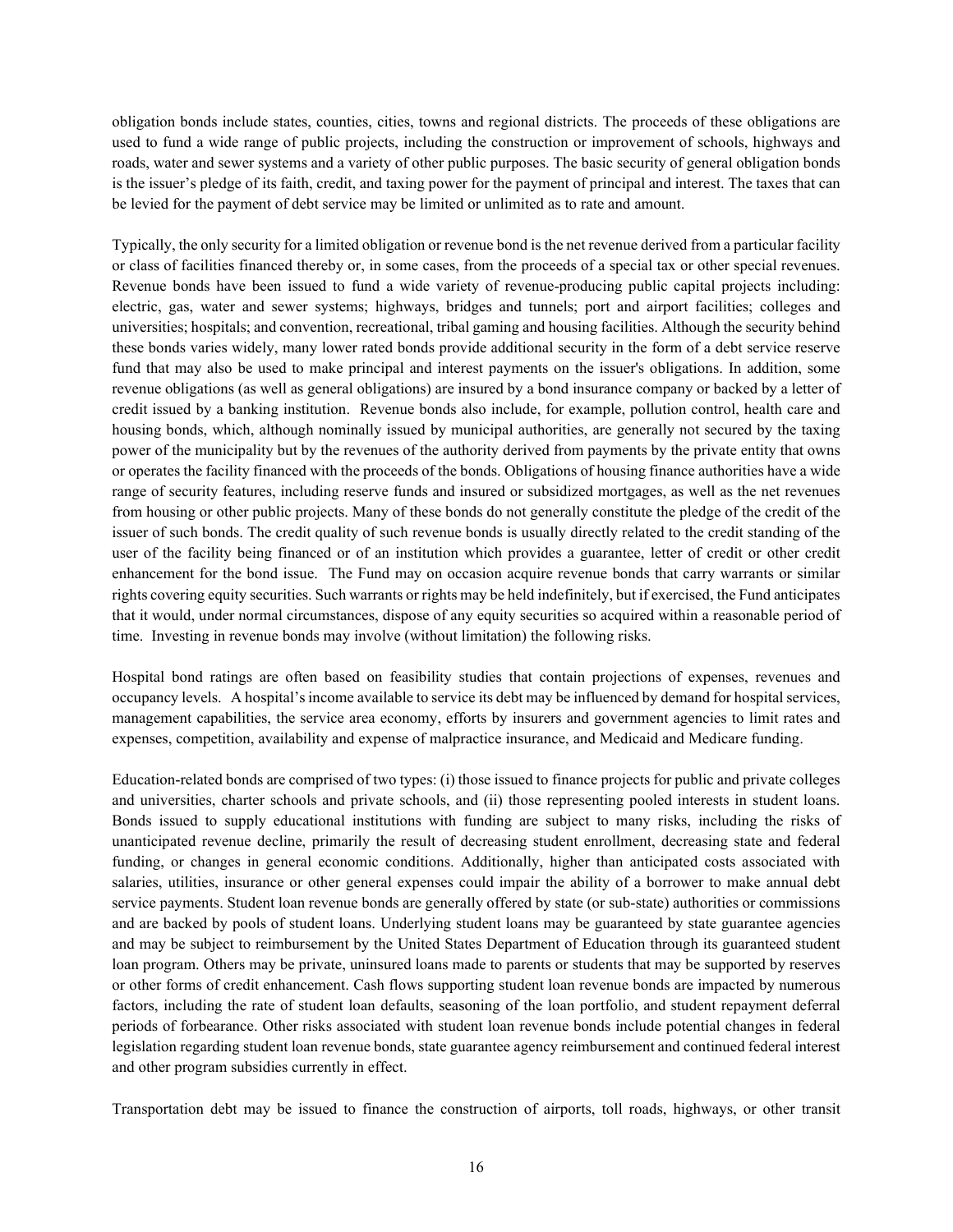facilities. Airport bonds are dependent on the economic conditions of the airport's service area and may be affected by the business strategies and fortunes of specific airlines. They may also be subject to competition from other airports and modes of transportation. Air traffic generally follows broader economic trends and is also affected by the price and availability of fuel. Toll road bonds are also affected by the cost and availability of fuel as well as toll levels, the presence of competing roads and the general economic health of an area. Fuel costs, transportation taxes and fees, and availability of fuel also affect other transportation-related securities, as do the presence of alternate forms of transportation, such as public transportation.

Industrial development bonds ("IDBs") are normally secured only by the revenues from the project and not by state or local government tax payments, they are subject to a wide variety of risks, many of which relate to the nature of the specific project. Generally, IDBs are sensitive to the risk of a slowdown in the economy.

Electric utilities face problems in financing large construction programs in an inflationary period, cost increases and delay occasioned by safety and environmental considerations (particularly with respect to nuclear facilities), difficulty in obtaining fuel at reasonable prices, and in achieving timely and adequate rate relief from regulatory commissions, effects of energy conservation and limitations on the capacity of the capital market to absorb utility debt.

Water and sewer revenue bonds are generally secured by the fees charged to each user of the service. The issuers of water and sewer revenue bonds generally enjoy a monopoly status and latitude in their ability to raise rates. However, lack of water supply due to insufficient rain, run-off, or snow pack can be a concern and has led to past defaults. Further, public resistance to rate increases, declining numbers of customers in a particular locale, costly environmental litigation, and federal environmental mandates are challenges faced by issuers of water and sewer bonds.

The obligations of any person or entity to pay the principal of and interest on a municipal obligation are subject to the provisions of bankruptcy, insolvency and other laws affecting the rights and remedies of creditors, such as the Federal Bankruptcy Act, and laws, if any, that may be enacted by Congress or state legislatures extending the time for payment of principal or interest, or both, or imposing other constraints upon enforcement of such obligations. Certain bond structures may be subject to the risk that a taxing authority may issue an adverse ruling regarding tax-exempt status. There is also the possibility that as a result of adverse economic conditions (including unforeseen financial events, natural disasters and other conditions that may affect an issuer's ability to pay its obligations), litigation or other conditions, the power or ability of any person or entity to pay when due principal of and interest on a municipal obligation may be materially affected or interest and principal previously paid may be required to be refunded. There have been instances of defaults and bankruptcies involving municipal obligations that were not foreseen by the financial and investment communities. The Fund will take whatever action it considers appropriate in the event of anticipated financial difficulties, default or bankruptcy of either the issuer of any municipal obligation or of the underlying source of funds for debt service. Such action may include: (i) retaining the services of various persons or firms (including affiliates of the investment adviser) to evaluate or protect any real estate, facilities or other assets securing any such obligation or acquired by the Fund as a result of any such event; (ii) managing (or engaging other persons to manage) or otherwise dealing with any real estate, facilities or other assets so acquired; and (iii) taking such other actions as the adviser (including, but not limited to, payment of operating or similar expenses of the underlying project) may deem appropriate to reduce the likelihood or severity of loss on the fund's investment. The Fund will incur additional expenditures in taking protective action with respect to portfolio obligations in (or anticipated to be in) default and assets securing such obligations.

Historically, municipal bankruptcies have been rare and certain provisions of the U.S. Bankruptcy Code governing such bankruptcy are unclear. Further, the application of state law to municipal obligation issuers could produce varying results among the states or among municipal obligation issuers within a state. These uncertainties could have a significant impact on the prices of the municipal obligations in which the Fund invests. There could be economic, business or political developments or court decisions that adversely affect all municipal obligations in the same sector.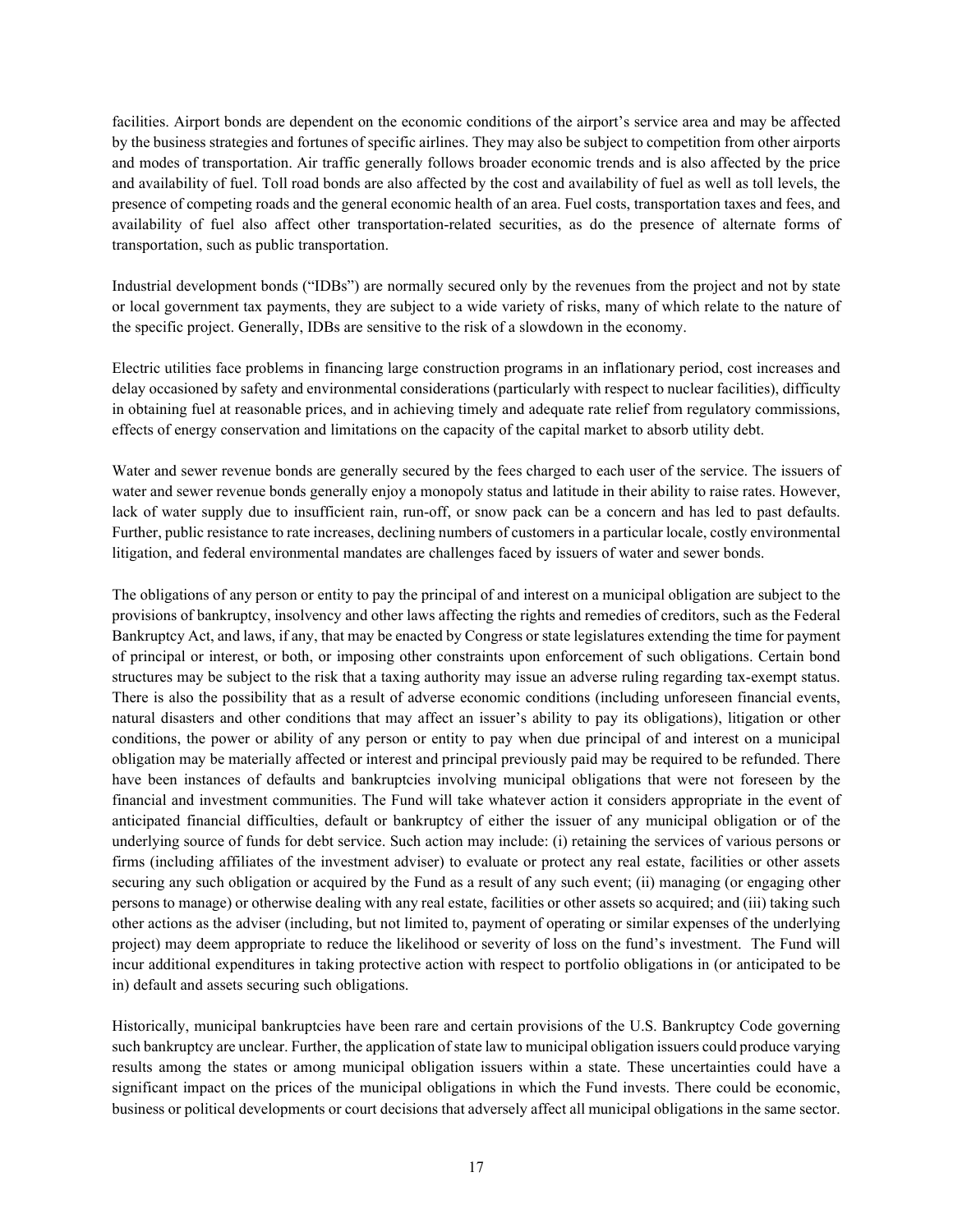Developments such as changes in healthcare regulations, environmental considerations related to construction, construction cost increases and labor problems, failure of healthcare facilities to maintain adequate occupancy levels, and inflation can affect municipal obligations in the same sector. As the similarity in issuers of municipal obligations held by the Fund increases, the potential for fluctuations in the Fund's share price also may increase.

The Commonwealth of Puerto Rico and its related issuers continue to experience financial difficulties, including persistent government budget deficits, underfunded public pension benefit obligations, underfunded government retirement systems, sizable debt service obligations and a high unemployment rate. Several rating agencies have downgraded a number of securities issued in Puerto Rico to below investment-grade, and numerous issuers have entered Title III of the Puerto Rico Oversite, Management and Economic Stability Act ("PROMESA"), which is similar to bankruptcy protection, through which the Commonwealth of Puerto Rico can restructure its debt. However, Puerto Rico's case is the first ever heard under PROMESA and there is no existing case precedent to guide the proceedings. Accordingly, Puerto Rico's debt restructuring process could take significantly longer than traditional municipal bankruptcy proceedings. Further, it is not clear whether a debt restructuring process will ultimately be approved or, if so, the extent to which it will apply to Puerto Rico municipal securities sold by an issuer other than the territory. A debt restructuring could reduce the principal amount due, the interest rate, the maturity, and other terms of Puerto Rico municipal securities, which could adversely affect the value of Puerto Rican municipal securities. Puerto Rico's short-term financial difficulties continue to be further impacted by the 2017 hurricane, and Puerto Rico has faced significant out-migration relating to its economic difficulties, eroding its population, economic base and ultimate ability to support its current debt burden, creating further long-term uncertainty.

The secondary market for some municipal obligations issued within a state (including issues that are privately placed with the Fund) is less liquid than that for taxable debt obligations or other more widely traded municipal obligations. No established resale market exists for certain of the municipal obligations in which the Fund may invest. The market for obligations rated below investment grade is also likely to be less liquid than the market for higher rated obligations. As a result, the Fund may be unable to dispose of these municipal obligations at times when it would otherwise wish to do so at the prices at which they are valued.

Municipal obligations that are rated below investment grade but that, subsequent to the assignment of such rating, are backed by escrow accounts containing U.S. Government obligations may be determined by the investment adviser to be of investment grade quality for purposes of the Fund's investment policies. In the case of a defaulted obligation, the Fund may incur additional expense seeking recovery of its investment. Defaulted obligations are denoted in the "Schedule of Investments" in the "Financial Statements" included in the Fund's reports to shareholders.

The yields on municipal obligations depend on a variety of factors, including purposes of the issue and source of funds for repayment, general money market conditions, general conditions of the municipal bond market, size of a particular offering, maturity of the obligation and rating of the issue. The ratings of Moody's, S&P and Fitch represent their opinions as to the quality of the municipal obligations which they undertake to rate, and in the case of insurers, other factors including the claims-paying ability of such insurer. It should be emphasized, however, that ratings are based on judgment and are not absolute standards of quality. Consequently, municipal obligations with the same maturity, coupon and rating may have different yields while obligations of the same maturity and coupon with different ratings may have the same yield. In addition, the market price of such obligations will normally fluctuate with changes in interest rates, and therefore the net asset value of the Fund will be affected by such changes.

**O. Trust Certificates**. Trust certificates are investments in a limited purpose trust or other vehicle formed under state law. Trust certificates in turn invest in instruments, such as credit default swaps, interest rate swaps, preferred securities and other securities, in order to customize the risk/return profile of a particular security. Like an investment in a bond, investments in trust certificates represent the right to receive periodic income payments (in the form of distributions) and payment of principal at the end of the term of the certificate. However, these payments are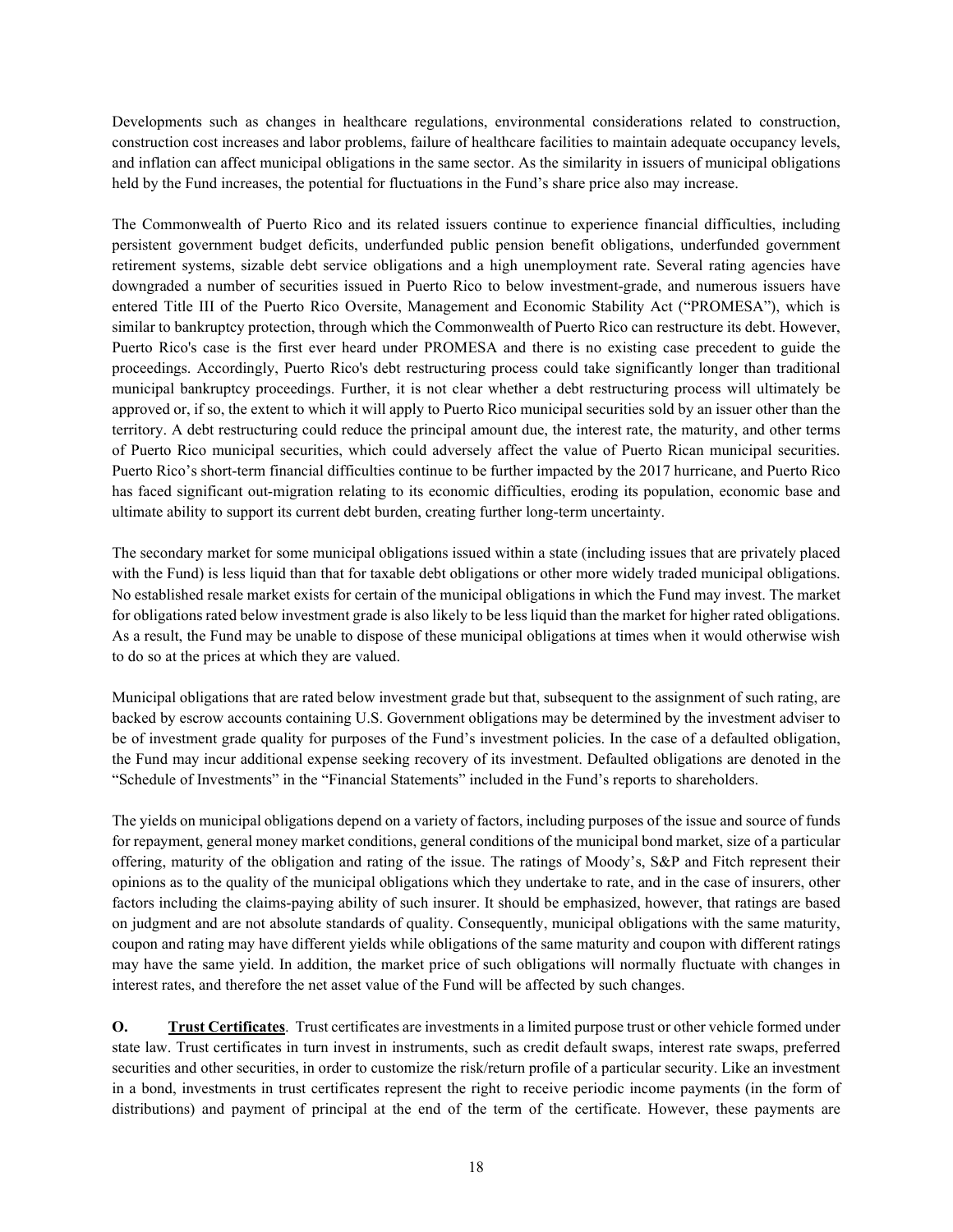conditioned on the trust's receipt of payments from, and the trust's potential obligations to, the counterparties to the derivative instruments and other securities in which the trust invests. Investments in these instruments are indirectly subject to the risks associated with derivative instruments, including, among others, credit risk, default or similar event risk, counterparty risk, interest rate risk, leverage risk and management risk. It is expected that the trusts that issue credit-linked trust certificates will constitute "private" investment companies, exempt from registration under the 1940 Act. Although the trusts are typically private investment companies, they are generally not actively managed. It is also expected that the certificates will be exempt from registration under the 1933 Act. Accordingly, there may be no established trading market for the certificates and they may constitute illiquid investments.

# **INVESTMENT LIMITATIONS**

<span id="page-20-0"></span>**A. Fundamental**. The investment limitations described below have been adopted by the Trust with respect to the Fund and are fundamental  $(i.e.,$  they may not be changed without the affirmative vote of a majority of the outstanding shares of the Fund). As used in the Prospectus and this SAI, the term "majority of the outstanding shares of the Fund" meansthe lesser of:(1) 67% or more of the outstanding shares of the Fund present at a meeting, if the holders of more than 50% of the outstanding shares of the Fund are present or represented at such meeting; or (2) more than 50% of the outstanding shares of the Fund.

1. **Borrowing Money**. The Fund will not borrow money, except (a) from a bank, provided that immediately after such borrowing there is an asset coverage of 300% for all borrowings of the Fund; or (b) from a bank or other persons for temporary purposes only, provided that such temporary borrowings are in an amount not exceeding 5% of the Fund's total assets at the time when the borrowing is made. This limitation does not preclude the Fund from entering into reverse repurchase transactions, provided that the Fund has an asset coverage of 300% for all borrowings and repurchase commitments of the Fund pursuant to reverse repurchase transactions.

2. **Senior Securities**. The Fund will not issue senior securities. This limitation is not applicable to activities that may be deemed to involve the issuance or sale of a senior security by the Fund, provided that the Fund's engagement in such activities is consistent with or permitted by the Investment Company Act of 1940, as amended (the "1940 Act"), the rules and regulations promulgated thereunder or interpretations of the U.S. Securities and Exchange Commission (the "SEC") or its staff.

3. **Underwriting**. The Fund will not act as underwriter of securities issued by other persons. This limitation is not applicable to the extent that, in connection with the disposition of portfolio securities (including restricted securities), the Fund may be deemed an underwriter under certain federal securities laws.

4. **Real Estate**. The Fund will not purchase orsell real estate. Thislimitation is not applicable to investments in marketable securities which are secured by or represent interests in real estate. This limitation does not preclude the Fund from investing in mortgage-related securities or investing in companies engaged in the real estate business or that have a significant portion of their assets in real estate (including real estate investment trusts).

5. **Commodities**. The Fund will not purchase or sell commodities unless acquired as a result of ownership of securities or other investments. This limitation does not preclude the Fund from purchasing or selling options or futures contracts, from investing in securities or other instruments backed by commodities, or from investing in companies which are engaged in a commodities business or have a significant portion of their assets in commodities.

6. **Loans**. The Fund will not make loans to other persons, except (a) by loaning portfolio securities, (b) by engaging in repurchase agreements, or (c) by purchasing nonpublicly offered debt securities. For purposes of this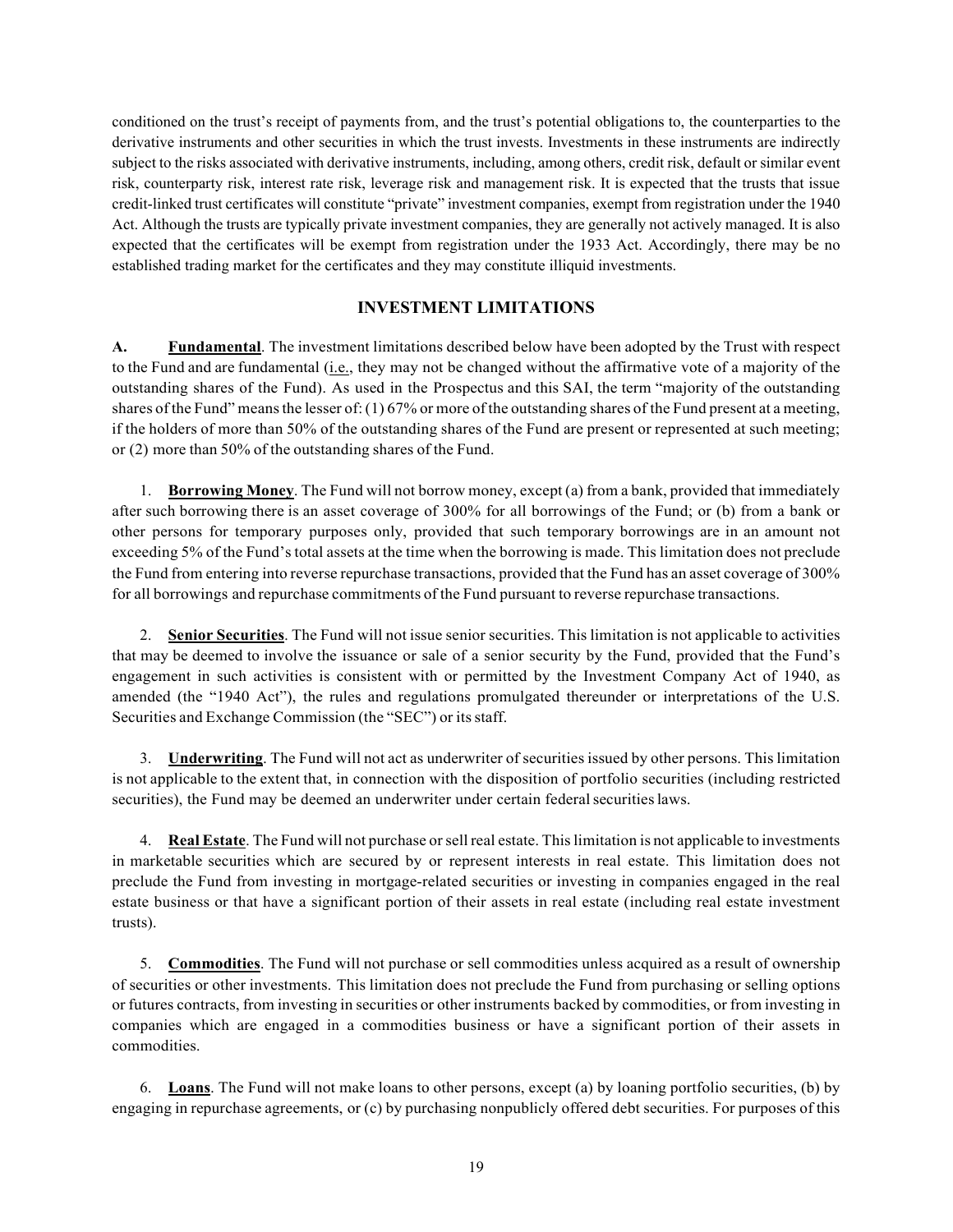limitation, the term "loans" shall not include the purchase of a portion of an issue of publicly distributed bonds, debentures or other securities.

7. **Concentration**. The Fund will not invest 25% or more of its total assets in a particular industry. This limitation is not applicable to investments in obligations issued or guaranteed by the U.S. government, its agencies and instrumentalities or repurchase agreements with respect thereto.

8. **Diversification**. With respect to 75% of its total assets, the Fund will not purchase securities issued by any one issuer (other than cash, cash items, or securities issued or guaranteed by the government of the United States or its agencies or instrumentalities) if, as a result at the time of such purchase, more than 5% of the value of its total assets would be invested in the securities of that issuer, or if it would own more than 10% of the outstanding voting securities of that issuer.

With respect to the percentages adopted by the Trust as maximum limitations on the Fund's investment policies and limitations, an excess above the fixed percentage will not be a violation of the policy or limitation unless the excess results immediately and directly from the acquisition of any security or the action taken. This paragraph does not apply to the borrowing policy set forth in paragraph 1 above.

Notwithstanding any of the foregoing limitations, any investment company, whether organized as a trust, association or corporation, or a personal holding company, may be merged or consolidated with or acquired by the Trust, provided that if such merger, consolidation or acquisition results in an investment in the securities of any issuer prohibited by said paragraphs, the Trust shall, within ninety days after the consummation of such merger, consolidation or acquisition, dispose of all of the securities of such issuer so acquired or such portion thereof as shall bring the total investment therein within the limitations imposed by said paragraphs above as of the date of consummation.

**B. Non-Fundamental**. The following limitations have been adopted by the Trust for the Fund and are nonfundamental (i.e., they are other investment practices that may be changed by the Board without the approval of shareholders to the extent permitted by applicable law, regulation or regulatory policy).

1. **Pledging**. The Fund will not mortgage, pledge, hypothecate or in any manner transfer, as security for indebtedness, any assets of the Fund except as may be necessary in connection with borrowings described in Fundamental limitation (1) above. Margin deposits, security interests, liens and collateral arrangements with respect to transactions involving options, futures contracts, short sales and other permitted investments and techniques are not deemed to be a mortgage, pledge or hypothecation of assets for purposes of this limitation.

2. **Borrowing**. The Fund will not purchase any security while borrowings (including reverse repurchase agreements) representing more than 5% of its total assets are outstanding.

3. **Margin Purchases**. The Fund will not purchase securities or evidences of interest thereon on "margin." Thislimitation is not applicable to short-term credit obtained by the Fund for the clearance of purchases and sales or redemption of securities, or to arrangements with respect to transactions involving options, futures contracts, short sales and other permitted investments and techniques.

4. **Loans of Portfolio Securities**. The Fund will not make loans of portfolio securities.

5. **SEC Name Rule**. Under normal circumstances, the Fund will invest at least 80% of its net assets (plus any borrowings for investment purposes) in fixed income securities. The Fund may meet its objective by directly investing in the applicable securities, or by investing in other investment companies(including exchange-traded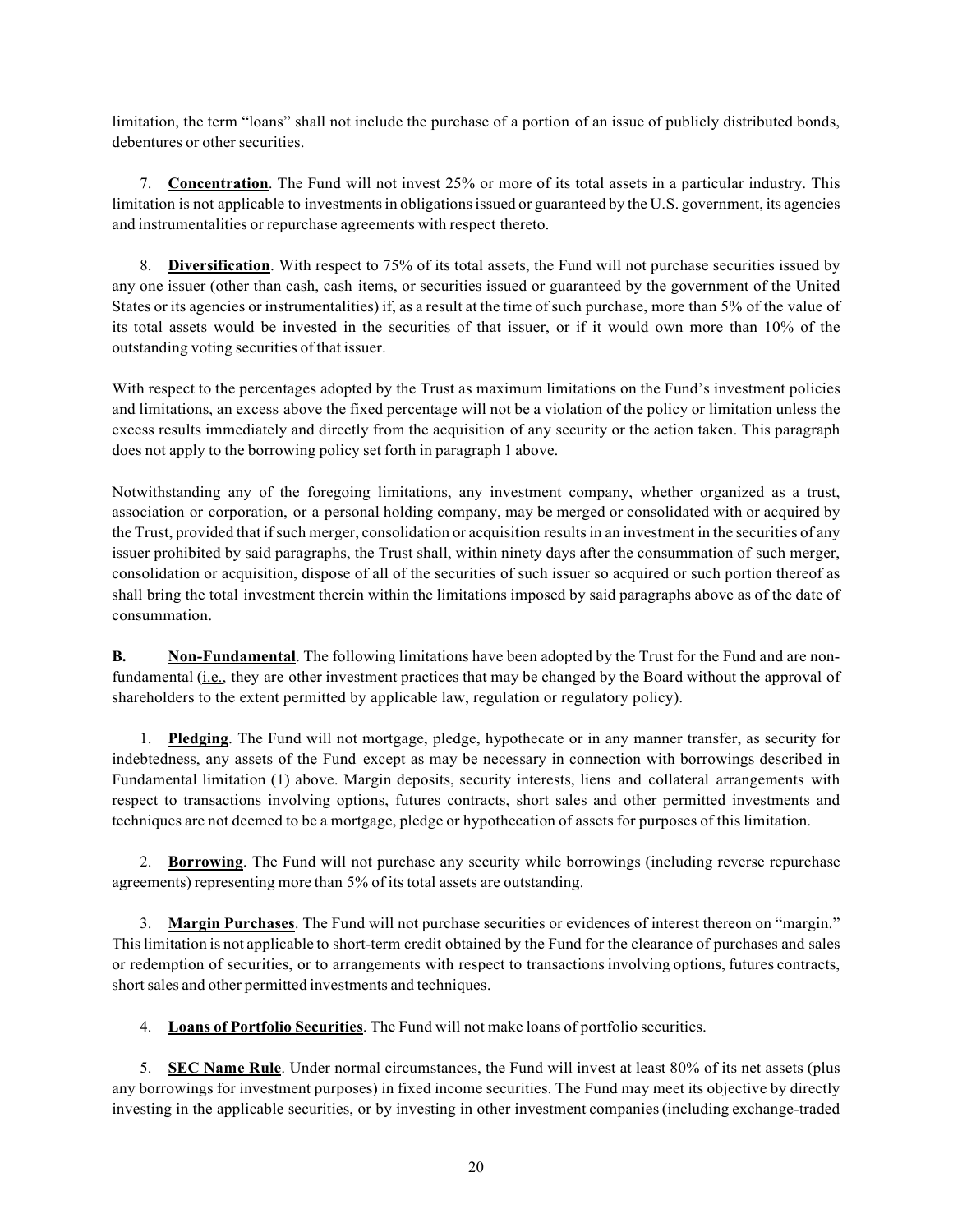funds) that invest primarily in such securities. The Fund may not change this policy except upon at least 60 days prior written notice to shareholders.

### **INVESTMENT ADVISER**

<span id="page-22-0"></span>Channel Investment Partners LLC, located at 4601 N. Fairfax Drive, Ste. 1200, Arlington, VA 22203, serves as Adviser to the Fund. Matthew Duch is the President and Managing Partner, and sole owner, of the Adviser. The Adviser was formed in August 2019 and registered with the Securities and Exchange Commission in April 2020.

Under the terms of the management agreement (the "Agreement"), the Adviser manages the Fund's investments subject to approval of the Board. As compensation for its management services, the Fund is obligated to pay the Adviser a fee computed and accrued daily and paid monthly at an annual rate of 0.40% of the average daily net assets of the Fund. The Adviser has contractually agreed to waive its fee and, to the extent necessary, reimburse certain of the Fund's operating expenses, but only to the extent necessary so that the Fund's net expenses, excluding portfolio transaction and other investment-related costs (including brokerage fees and commissions); taxes; borrowing costs (such as interest and dividend expenses on securities sold short); acquired fund fees and expenses; fees and expenses associated with investments in other collective investment vehicles or derivative instruments (including for example option and swap fees and expenses); any amounts payable pursuant to a distribution or service plan adopted in accordance with Rule 12b-1 under the Investment Company Act of 1940; any administrative and/or shareholder servicing fees payable pursuant to a plan adopted by the Board of Trustees; expenses incurred in connection with any merger or reorganization; extraordinary expenses (such as litigation expenses, indemnification of Trust officers and Trustees and contractual indemnification of Fund service providers); and other expenses that the Trustees agree have not been incurred in the ordinary course of the Fund's business, do not exceed 0.95% of the average daily net assets of the Fund. The contractual arrangement isin place through January 31, 2023. Each waiver/expense payment by the Adviser is subject to recoupment by the Adviser from the Fund in the three years following the date the particular waiver/expense payment occurred, but only if such recoupment can be achieved without exceeding the annual expense limitation in effect at the time of the waiver/expense payment and any expense limitation in effect at the time of the recoupment. Prior to August 1, 2020 FCI managed the Fund. Prior to October 1, 2020, the expense limitation was 0.80% of the Fund's daily net assets. The Adviser is entitled to recoup from the Fund fees waived and expenses reimbursed by FCI and the Adviser in the three years following the date the particular waiver/expense payment occurred, but only if such recoupment can be achieved without exceeding the annual expense limitation in effect at the time of the waiver/expense payment and any expense limitation in effect at the time of the recoupment. As of September 30, 2021, the Adviser is entitled to recoup \$34,613 through September 30, 2022, \$35,678 through September 30, 2023 and \$44,501 through September 30, 2024.

The following table describes the advisory fees paid to FCI and the Adviser by the Fund during the fiscal years indicated:

|                          |                      | <b>Total Fees</b><br>Waived and/or   |                                         |
|--------------------------|----------------------|--------------------------------------|-----------------------------------------|
|                          | <b>Advisory Fees</b> | <b>Expenses</b><br><b>Reimbursed</b> | <b>Net Advisory</b><br><b>Fees Paid</b> |
| <b>Fiscal Year Ended</b> | Accrued              | (Recouped)                           | (Reimbursed)                            |
| September 30, 2019       | \$145,502            | \$34,613                             | \$110,889                               |
| September 30, $2020*$    | \$150,734            | \$35,678                             | \$115,056                               |
| September 30, 2021       | \$115,323            | \$44,501                             | \$70,822                                |

\*From August 1, 2020 through September 30, 2020, fees accrued to, and were waived by, the Adviser.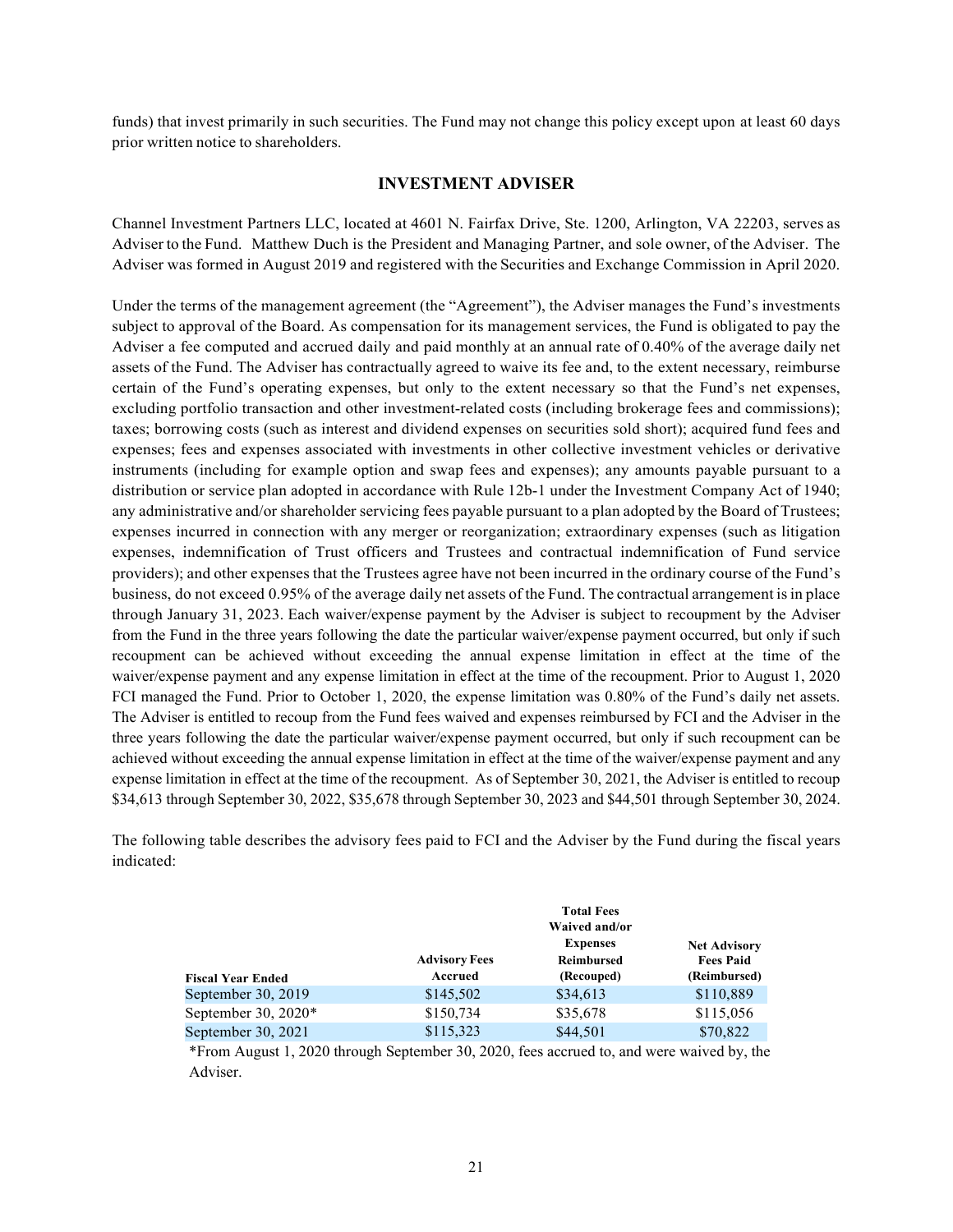A discussion of the factors that the Board considered in approving the Fund's management agreement is included in the Fund's annual report to shareholders for the period ended September 30, 2020.

The Adviser may make payments to banks or other financial institutions that provide shareholder services and administer shareholder accounts. If a bank or other financial institution were prohibited from continuing to perform all or a part of such services, management of the Fund believes that there would be no material impact on the Fund or its shareholders. Banks and other financial institutions may charge their customers fees for offering these services to the extent permitted by applicable regulatory authorities, and the overall return to those shareholders availing themselves of these services may be lower than to those shareholders who do not. The Fund may from time to time purchase securities issued by banks and other financial institutions which provide such services; however, in selecting investments for the Fund, no preference will be shown for such securities.

### **About the Portfolio Manager**

Matthew Duch (the "Portfolio Manager") is the portfolio manager responsible for the day-to-day management of the Fund and has ultimate decision-making authority related to investments made by the Fund. As of September 30, 2021, the Portfolio Manager was responsible for the management of the following types of accounts, in addition to the Fund:

| <b>MATTHEW DUCH</b>               |                                                   |                                                                          |                                                                                        |                                                                                           |
|-----------------------------------|---------------------------------------------------|--------------------------------------------------------------------------|----------------------------------------------------------------------------------------|-------------------------------------------------------------------------------------------|
| <b>Type of Account</b>            | <b>Number of Other</b><br><b>Accounts Managed</b> | <b>Total Assets in</b><br><b>Other Accounts</b><br>Managed<br>(millions) | Number of<br><b>Accounts Managed</b><br>with Performance-<br><b>Based Advisory Fee</b> | <b>Total Assets with</b><br><b>Performance-Based</b><br><b>Advisory Fee</b><br>(millions) |
| Registered Investment Companies:  |                                                   | \$0                                                                      |                                                                                        | \$0                                                                                       |
| Other Pooled Investment Vehicles: |                                                   | \$0                                                                      |                                                                                        | \$0                                                                                       |
| Other Accounts:                   |                                                   | \$0                                                                      |                                                                                        | \$0                                                                                       |

The Portfolio Manager is compensated for his services by the Adviser. The Portfolio Manager's compensation consists of monies available after Adviser operations, commissions, capital expenditures, contracts, taxes, etc. are paid. Compensation is aligned with the Adviser's goal of growing assets under management to reduce fees, efficient and cost effective operations, competitive performance and meeting other shareholder objectives.

To the extent that the Fund and another of the Adviser's clients seek to acquire the same security at about the same time, the Fund may not be able to acquire as large a position in such security as it desires or it may have to pay a higher price for the security. Similarly, the Fund may not be able to obtain as large an execution of an order to sell or as high a price for any particular portfolio security if the other client desires to sell the same portfolio security at the same time. On the other hand, if the same securities are bought or sold at the same time by more than one client, the resulting participation in volume transactions could produce better executions for the Fund. In the event that more than one client wants to purchase or sell the same security on a given date, the purchases and sales will normally be made by random client selection.

The Portfolio Manager's ownership of shares of the Fund as of September 30, 2021 appears in the table below.

| Portfolio Manager | <b>Dollar Range of Fund Shares</b> |
|-------------------|------------------------------------|
| Matthew Duch      | NONE                               |

# **TRUSTEES AND OFFICERS**

<span id="page-23-0"></span>**GENERAL QUALIFICATIONS.** The Board supervises the business activities of the Trust. Each Trustee serves as a trustee until termination of the Trust unless the Trustee dies, resigns, retires, or is removed. The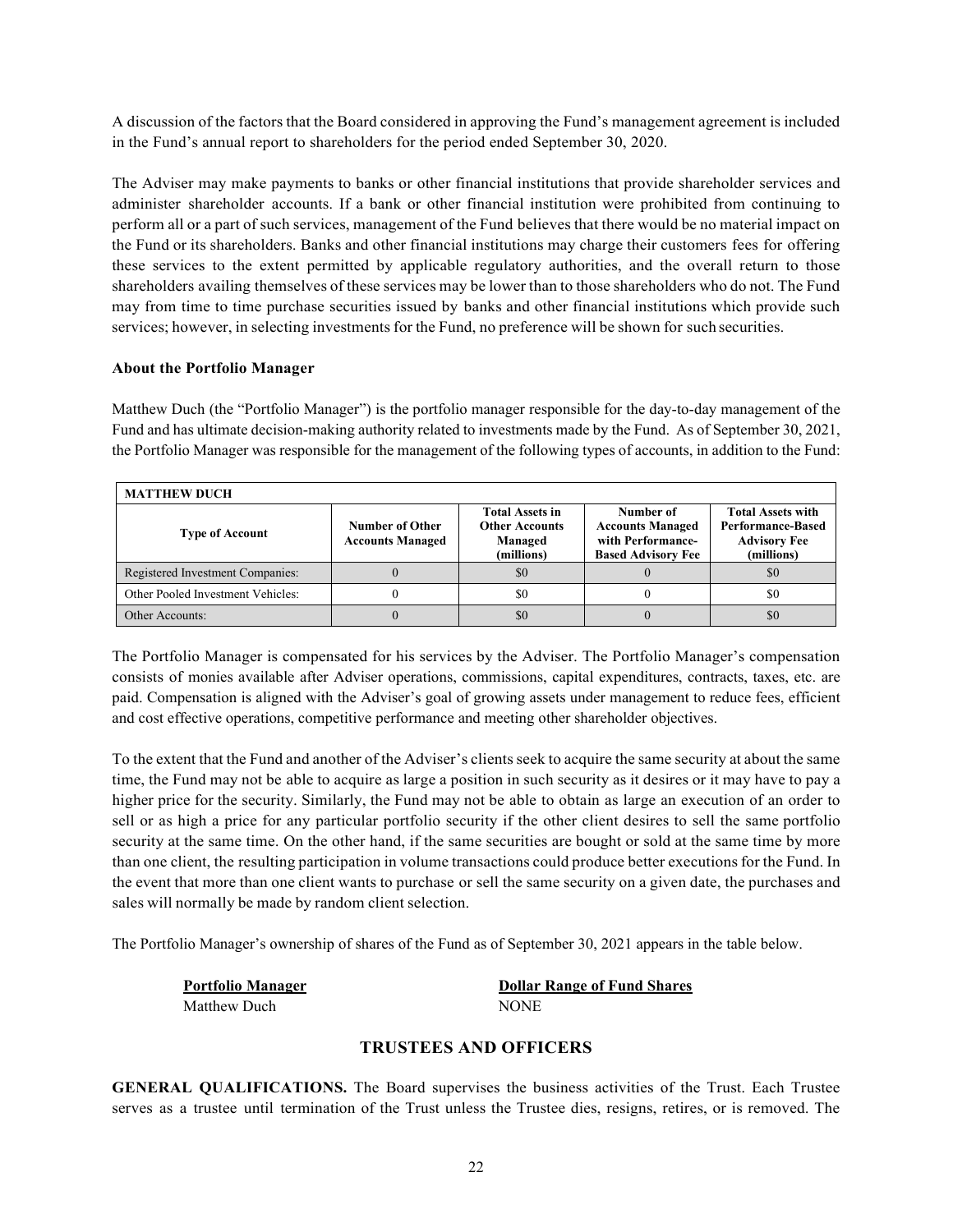Chairman of the Board and more than 75% of the Trustees are "Independent Trustees," which means that they are not "interested persons" (as defined in the 1940 Act) of the Trust or any adviser, sub-adviser or distributor of the Trust.

The following table provides information regarding the Independent Trustees.

| Name, Address*, (Year of Birth), Position<br>with Trust**, Term of Position with Trust<br>Kenneth G.Y. Grant (1949)<br>Chairman, January 2017 to | <b>Principal Occupation During Past 5 Years and Other Directorships</b><br>Current: Director, Standpoint Multi-Asset (Cayman) Fund, Ltd. (2019<br>- present); Director, Advisors Charitable Gift Fund (2020 - present), a<br>Donor Advised Fund.                                                                                                                                                                                                                                                                                                |
|--------------------------------------------------------------------------------------------------------------------------------------------------|-------------------------------------------------------------------------------------------------------------------------------------------------------------------------------------------------------------------------------------------------------------------------------------------------------------------------------------------------------------------------------------------------------------------------------------------------------------------------------------------------------------------------------------------------|
| present; Independent Trustee, May<br>2008 to present                                                                                             | Previous: EVP, Benefit Plans Administrative Services, Inc., provider of<br>retirement benefit plans administration $(2019 - 2020)$ ; Director,<br>Northeast Retirement Services (NRS) LLC, a transfer agent and fund<br>administrator; and Director, Global Trust Company (GTC), a non-<br>depository trust company sponsoring private investment product (2003<br>$-2019$ ); EVP, NRS (2003 - 2019); GTC, EVP (2008 - 2019); EVP,<br>Savings Banks Retirement Association $(2003 – 2019)$ , provider of<br>qualified retirement benefit plans. |
| Daniel J. Condon (1950)                                                                                                                          | <b>Current:</b> Retired (2017 - present)                                                                                                                                                                                                                                                                                                                                                                                                                                                                                                        |
| Chairman of the Audit Committee;<br>Chairman of the Governance &<br>Nominating Committee; Independent<br>Trustee, December 2002 to present       |                                                                                                                                                                                                                                                                                                                                                                                                                                                                                                                                                 |
| Gary E. Hippenstiel (1947)                                                                                                                       | <b>Current:</b> President and founder of Hippenstiel Investment<br>Counsel LLC ("Hippenstiel") since 2008. Hippenstiel was                                                                                                                                                                                                                                                                                                                                                                                                                      |
| Chairman of the Pricing & Liquidity<br>Committee; Independent Trustee,<br>December 2002 to present                                               | registered as an investment adviser from 2008 to December 31,<br>2019.                                                                                                                                                                                                                                                                                                                                                                                                                                                                          |
| Stephen A. Little (1946)                                                                                                                         | Current: President and founder of The Rose, Inc., a                                                                                                                                                                                                                                                                                                                                                                                                                                                                                             |
| Independent Trustee, December 2002 to<br>present; Chairman, December 2004 to<br>December 2016                                                    | registered investment adviser, since 1993.                                                                                                                                                                                                                                                                                                                                                                                                                                                                                                      |
| Ronald C. Tritschler (1952)                                                                                                                      | Current: Chief Executive Officer, Director and Legal Counsel<br>of The Webb Companies, a national real estate company, since                                                                                                                                                                                                                                                                                                                                                                                                                    |
| Independent Trustee, January 2007 to<br>present; Interested Trustee, December<br>2002 to December 2006                                           | 2001; Director, Standpoint Multi-Asset (Cayman) Fund, Ltd.<br>$(2020 - present).$                                                                                                                                                                                                                                                                                                                                                                                                                                                               |
| *                                                                                                                                                | The address for each Trustee is 225 Pictoria Drive, Suite 450, Cincinnati, Ohio 45246.                                                                                                                                                                                                                                                                                                                                                                                                                                                          |
| **                                                                                                                                               | As of the date of this SAI, the Trust consists of, and each Trustee oversees, 22 series.                                                                                                                                                                                                                                                                                                                                                                                                                                                        |

The following table provides information regarding the interested Trustee and officers of the Trust.

| Name, Address*, (Year of Birth), Position |                                                                         |
|-------------------------------------------|-------------------------------------------------------------------------|
| with Trust, Term of Position with Trust   | <b>Principal Occupation During Past 5 Years and Other Directorships</b> |
| David R. Carson (1958)                    | <b>Current:</b> Senior Vice President Client Strategies of Ultimus Fund |
|                                           | Solutions, LLC, since 2013; Interested Trustee of Ultimus               |
| President, January 2016 to August         | Managers Trust, since 2020.                                             |
| 2021; Interested Trustee, August 2020     |                                                                         |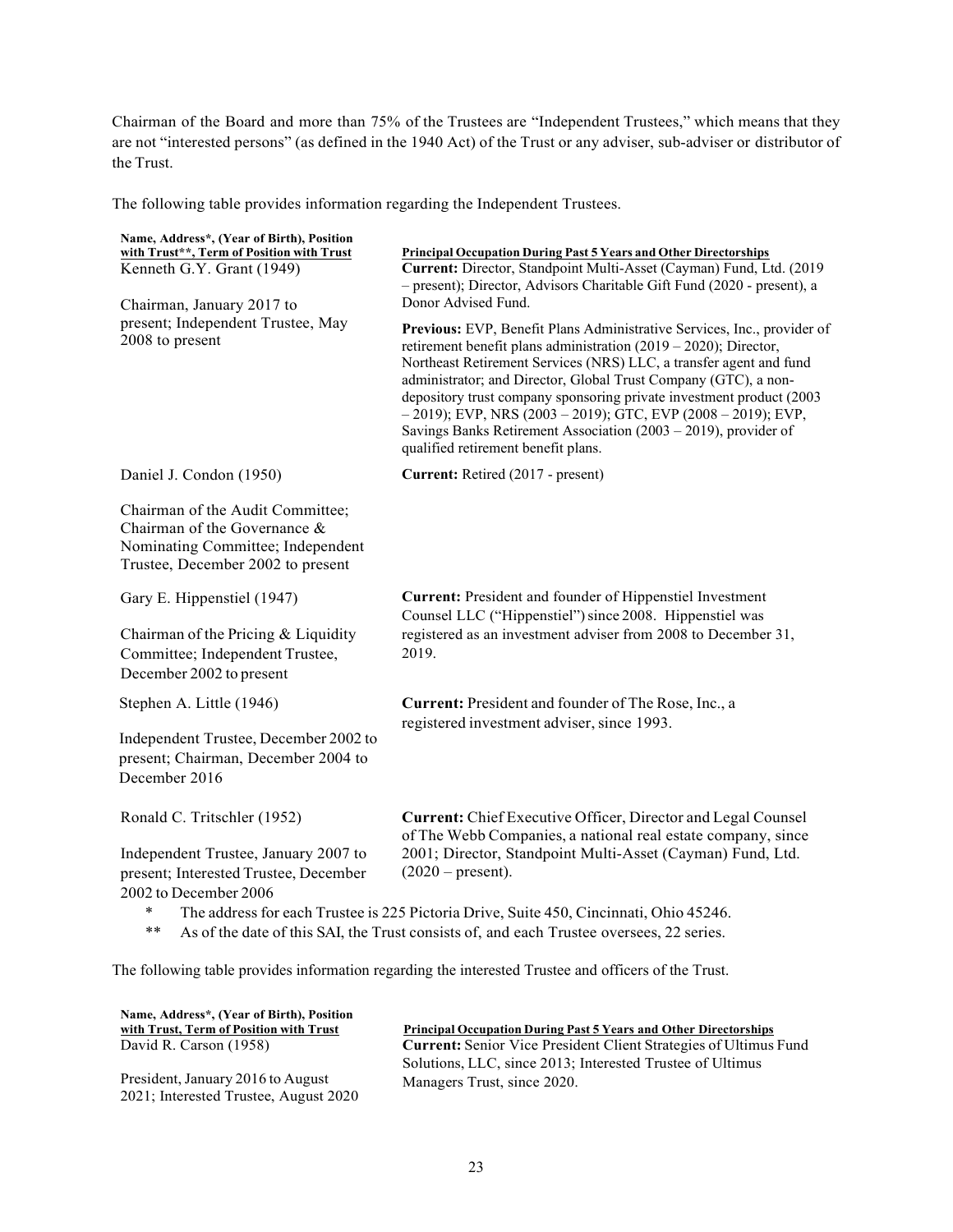| to present                                                                                                                                                                                                          |                                                                                                                                                                                                           |  |  |  |  |
|---------------------------------------------------------------------------------------------------------------------------------------------------------------------------------------------------------------------|-----------------------------------------------------------------------------------------------------------------------------------------------------------------------------------------------------------|--|--|--|--|
| Zachary P. Richmond (1980)                                                                                                                                                                                          | <b>Current:</b> Vice President, Director of Financial Administration<br>for Ultimus Fund Solutions, LLC, since 2015.                                                                                      |  |  |  |  |
| Treasurer and Chief Financial Officer,<br>November 2014 to present                                                                                                                                                  |                                                                                                                                                                                                           |  |  |  |  |
| Martin R. Dean (1963)                                                                                                                                                                                               | Current: Vice President, Director of Fund Compliance of Ultimus<br>Fund Solutions, LLC, since 2016.                                                                                                       |  |  |  |  |
| President, August 2021 to present;<br>Vice President, November 2020 to<br>August 2021; Chief Compliance<br>Officer, April 2021 to August 2021;<br>Assistant Chief Compliance Officer,<br>January 2016 to April 2021 |                                                                                                                                                                                                           |  |  |  |  |
| Gweneth K. Gosselink (1955)                                                                                                                                                                                         | Current: Assistant Vice President, Senior Compliance Officer of<br>Ultimus Fund Solutions, LLC, since 2019.                                                                                               |  |  |  |  |
| Chief Compliance Officer, August<br>2021 to present                                                                                                                                                                 | Previous: Chief Operating Officer and CCO at Miles Capital, Inc.<br>$(2013 - 2019).$<br><b>Current:</b> Assistant Vice President, Relationship Management for<br>Ultimus Fund Solutions, LLC, since 2015. |  |  |  |  |
| Stacey A. Havens (1965)                                                                                                                                                                                             |                                                                                                                                                                                                           |  |  |  |  |
| Relationship Manager, November 2009<br>to present                                                                                                                                                                   |                                                                                                                                                                                                           |  |  |  |  |
| Elisabeth A. Dahl (1962)                                                                                                                                                                                            | Current: Attorney, Ultimus Fund Solutions, LLC, since March 2016.                                                                                                                                         |  |  |  |  |
| Secretary, May 2017 to present; Assistant<br>Secretary, March 2016 to May 2017                                                                                                                                      |                                                                                                                                                                                                           |  |  |  |  |
| Carolyn E. Ford (1956)                                                                                                                                                                                              | Current: Paralegal, Ultimus Fund Solutions, LLC since March 2017.                                                                                                                                         |  |  |  |  |
| Assistant Secretary, March 2017 to present                                                                                                                                                                          |                                                                                                                                                                                                           |  |  |  |  |
| Stephen L. Preston (1966)                                                                                                                                                                                           | Current: Vice President and Chief Compliance Officer, Ultimus<br>Fund Solutions, LLC and Ultimus Fund Distributors, LLC, since                                                                            |  |  |  |  |
| AML Compliance Officer, May 2017<br>to present                                                                                                                                                                      | 2011.                                                                                                                                                                                                     |  |  |  |  |
| Kevin M. Traegner (1985)                                                                                                                                                                                            | Current: Manager, Financial Administration, Ultimus Fund<br>Solutions, LLC, since June 2016                                                                                                               |  |  |  |  |
| Assistant Treasurer, November 2020 to<br>present                                                                                                                                                                    |                                                                                                                                                                                                           |  |  |  |  |
| Lynn E. Wood (1946)                                                                                                                                                                                                 | Current: Managing Member, Buttonwood Compliance Partners,<br>LLC, since 2013.                                                                                                                             |  |  |  |  |
| Assistant Chief Compliance Officer,<br>April 2021 to present; Chief<br>Compliance Officer, October 2004 to<br>April 2021                                                                                            |                                                                                                                                                                                                           |  |  |  |  |
| *                                                                                                                                                                                                                   | The business address for each officer is 225 Pictoria Drive, Suite 450, Cincinnati, Ohio 45246.                                                                                                           |  |  |  |  |

In addition to the information provided above, below is a summary of the specific experience, qualifications, attributes or skills of each Trustee and the reason why he or she was selected to serve as Trustee:

**Stephen A. Little** – Mr. Little has been an Independent Trustee of the Trust since its inception in 2002. He previously served as trustee to three other registered investment companies. In 1993, he founded an investment advisory firm that provides discretionary investment advice and advice on socially responsible investing. Mr.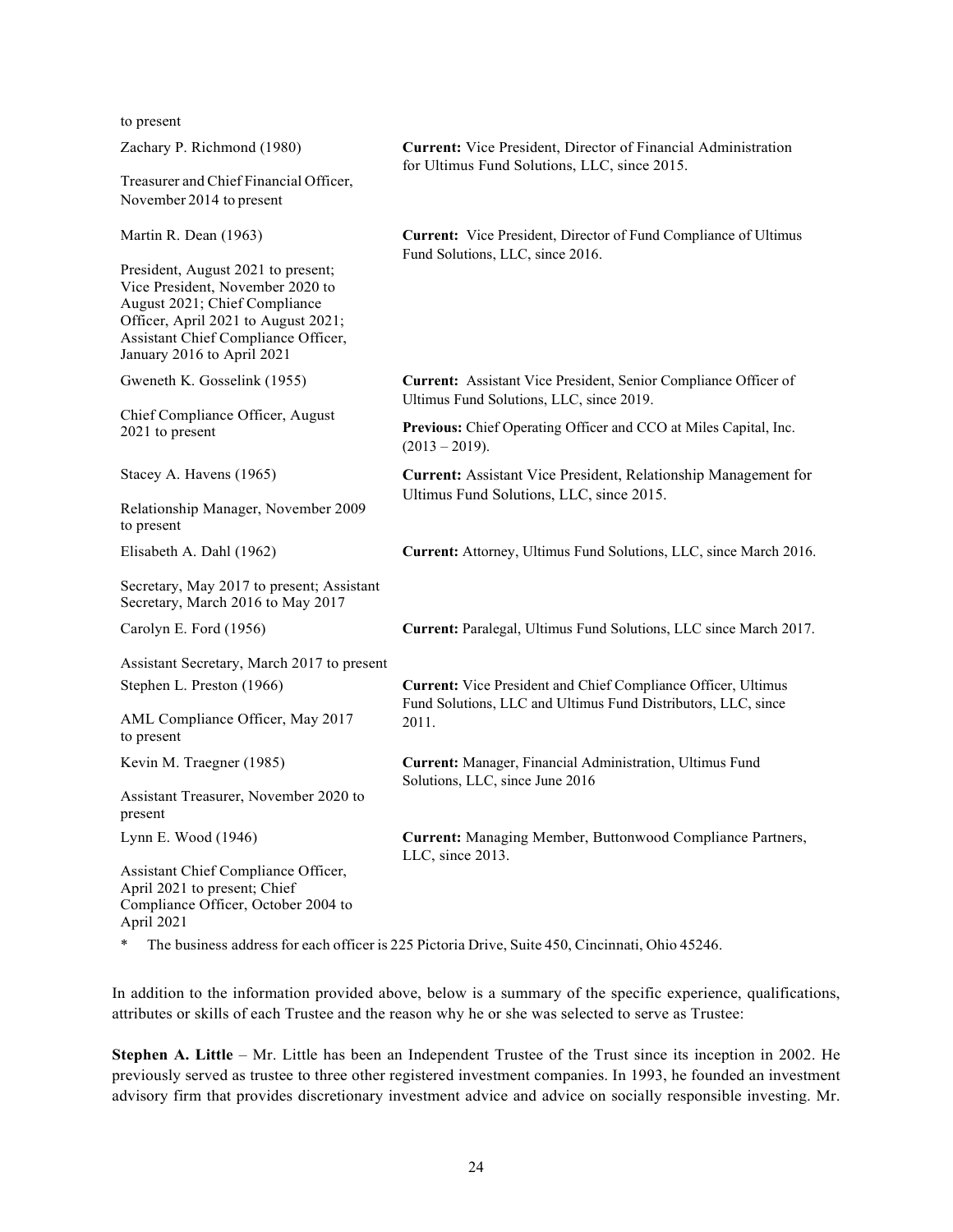Little previously held NASD Series 6, 7, and 22 licenses. Mr. Little received a B.A. from Wabash College and a M. Div. from Christian Theological Seminary. Prior to completing his education, Mr. Little served in the U.S. Marine Corps. Mr. Little was selected to serve as Trustee of the Trust based primarily on his experience in the investment management industry.

**Gary E. Hippenstiel** – Mr. Hippenstiel has served as a mutual fund trustee since 1995. He has been an Independent Trustee of the Trust since its inception in 2002, and he currently serves as Chairman of the Pricing & Liquidity Committee of the Board. He previously served as a trustee to three other registered investment companies and a variable insurance trust. In 2008, Mr. Hippenstiel founded an investment consulting firm and he also has served as Chairman of the investment committee for two family foundations. Prior to that, he served as Chief Investment Officer of Legacy Trust Company for 17 years, where he was responsible for establishing investment strategies and selecting and monitoring independent managers of trust accounts. Mr. Hippenstiel received a B.S. in Business Administration and an M.B.A. in Finance from the University of California, Berkeley. Mr. Hippenstiel was selected as Trustee based primarily on his experience in the investment management industry.

**Daniel J. Condon** – Mr. Condon has been an Independent Trustee of the Trust since its inception in 2002 and currently serves as Chairman of the Audit Committee and the Governance & Nominating Committee of the Board. He has also served as trustee of three other registered investment companies. From 1990 to 2002, he served as Vice President and General Manager of an international automotive equipment manufacturing company. From 2002 to 2017 he served as CEO of various multi-national companies. Mr. Condon received a B.S. in Mechanical Engineering from Illinois Institute of Technology and an M.B.A. from Eastern Illinois University. He also received his registered Professional Engineer license. Mr. Condon was selected as Trustee based on his over 22 years of international business experience.

**Ronald C. Tritschler** – Mr. Tritschler has been a Trustee of the Trust since its inception in 2002. He also has served as trustee of three other registered investment companies. From 1989 to 2021, he was a director, vice president and general counsel of a company that operates convenience stores. Since 2001, Mr. Tritschler has been CEO, director and general counsel of a national real estate company. He also is a director of First State Bank of the Southeast and its holding company, as well as a member of its Directors' Loan Committee, Audit Committee, and Personnel Committee. Mr. Tritschler is a Director of Mountain Valley Insurance Company, a Member of the Executive Board of The Lexington Chamber of Commerce, and a Member of the Hartland Executive Home Owners' Association. Mr. Tritschler has been a Director of Standpoint Multi-Asset (Cayman) Fund, Ltd. since 2020. Mr. Tritschler received a B.A. in Business Administration from Baldwin-Wallace College and his J.D. and M.B.A. from the University of Toledo. Mr. Tritschler was selected to serve as a Trustee based primarily on his substantial business and legal experience.

**Kenneth G.Y. Grant** – Mr. Grant, an Independent Trustee of the Trust since 2008, currently serves as Chairman of the Board. Mr. Grant has over 40 years of executive leadership experience, founding and leading multiple financial services firms. Previously, he was an Executive Vice President of a retirement benefit plan administrator, and a Director, Executive Vice President and Chief Officer Corporate Development for a trust company that sponsors private investment product. He was also a Director, Executive Vice President and Chief Officer Corporate Development for a firm administering more than US\$1 trillion in global pension, endowment, corporate, public and other commingled assets. He was also an Executive Vice President of a retirement association serving multiple employers. Mr. Grant is a member of the Presbytery of Boston, Presbyterian Church (USA), Chair of the Investment Committee of the Massachusetts Council of Churches and previously a member of the Board, Lift Up Africa. He is a member, Dean's Advisory Board, Boston University School of Theology and a Director, Oceana Palms Condominium Association, Inc. Mr. Grant has been a Director of Standpoint Multi-Asset (Cayman) Fund, Ltd. since 2019. He has a B.A. in Psychology from Syracuse University, a ThM in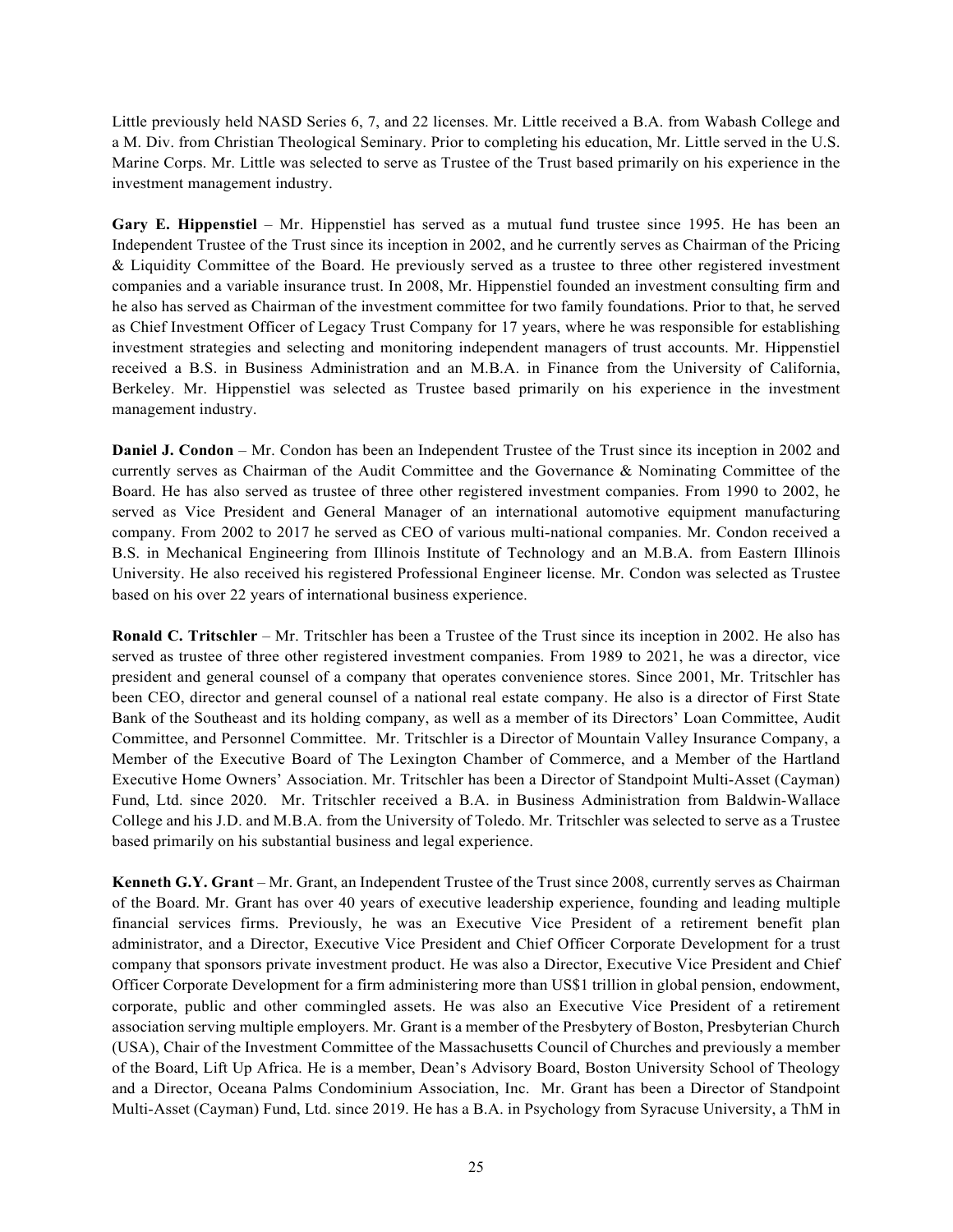Theology and Ethics from Boston University and a M.B.A. from Clark University. Mr. Grant was selected to serve as a Trustee based primarily on his experience in investment and trust product development and administration, and financial service and retirement plan management.

**David R. Carson** – Mr. Carson has been an Interested Trustee of the Trust since 2020, and served as President of the Trust from 2016 to 2021. Since 2013, Mr. Carson has been a Senior Vice President and Vice President of Client Strategies at Ultimus Fund Solutions, LLC, the Trust's current administrator. Mr. Carson served in other capacities, including chief compliance officer and chief operations officer, for other registered investment companies from 1994 to 2013.

Independent Trustees Messrs. Hippenstiel, Tritschler, Condon, and Little each have previous experience serving as trustees to other multi-series trusts, which means that they are familiar with issues relating to overseeing multiple advisers and multiple funds. Messrs. Hippenstiel, Little, and Grant have experience conducting due diligence on and evaluating investment advisers – Mr. Hippenstiel as the Chief Investment Officer of Legacy Trust, Mr. Little as the President of a registered investment adviser, and Mr. Grant as an officer of a trust company which sponsors collective investment trusts and manages limited liability investment corporations. This means that they are qualified to review annually each adviser's qualifications, including the qualification of the Adviser to serve as adviser to the Fund. Mr. Carson's experience as an officer of the Trust's administrator provides the Independent Trustees with insight into the operations of the service providers and their day to day administration of the Fund.

**RISK MANAGEMENT**. As part of its efforts to oversee risk management associated with the Trust, the Board has established the Audit Committee, the Pricing & Liquidity Committee, and the Governance & Nominating Committee as described below:

- The Audit Committee consists of Messrs. Condon, Little and Tritschler. The Audit Committee is responsible for overseeing the Trust's accounting and financial reporting policies and practices, internal controls and, as appropriate, the internal controls of certain service providers; overseeing the quality and objectivity of financial statements and the independent audits of the financial statements; and acting as a liaison between the independent auditors and the full Board. The Audit Committee met four times during the fiscal year ended September 30, 2021.
- The Pricing & Liquidity Committee is responsible for reviewing and approving fair valuation determinations. The Pricing & Liquidity Committee currently consists of Messrs. Grant, Hippenstiel, and Little, except that any one member of the Pricing & Liquidity Committee constitutes a quorum for purposes of reviewing and approving a fair value. In addition to meetings to approve fair valuations, the Pricing & Liquidity Committee met four times during the fiscal year ended September 30, 2021.
- The Governance & Nominating Committee currently consists of all of the independent Trustees. The Governance & Nominating Committee is responsible for overseeing the composition of the Board and qualifications and independence of its members, compensation, education and other governance matters, as well as succession of Board members. The Committee currently does not accept recommendations of nominees from shareholders. The Committee met four times during the fiscal year ended September 30, 2021.

The Audit Committee and the Pricing & Liquidity Committee meet at least quarterly, and each Committee reviews reports provided by administrative service providers, legal counsel and independent accountants. The Governance & Nominating Committee meets on an as needed basis. All Committees report directly to the full Board.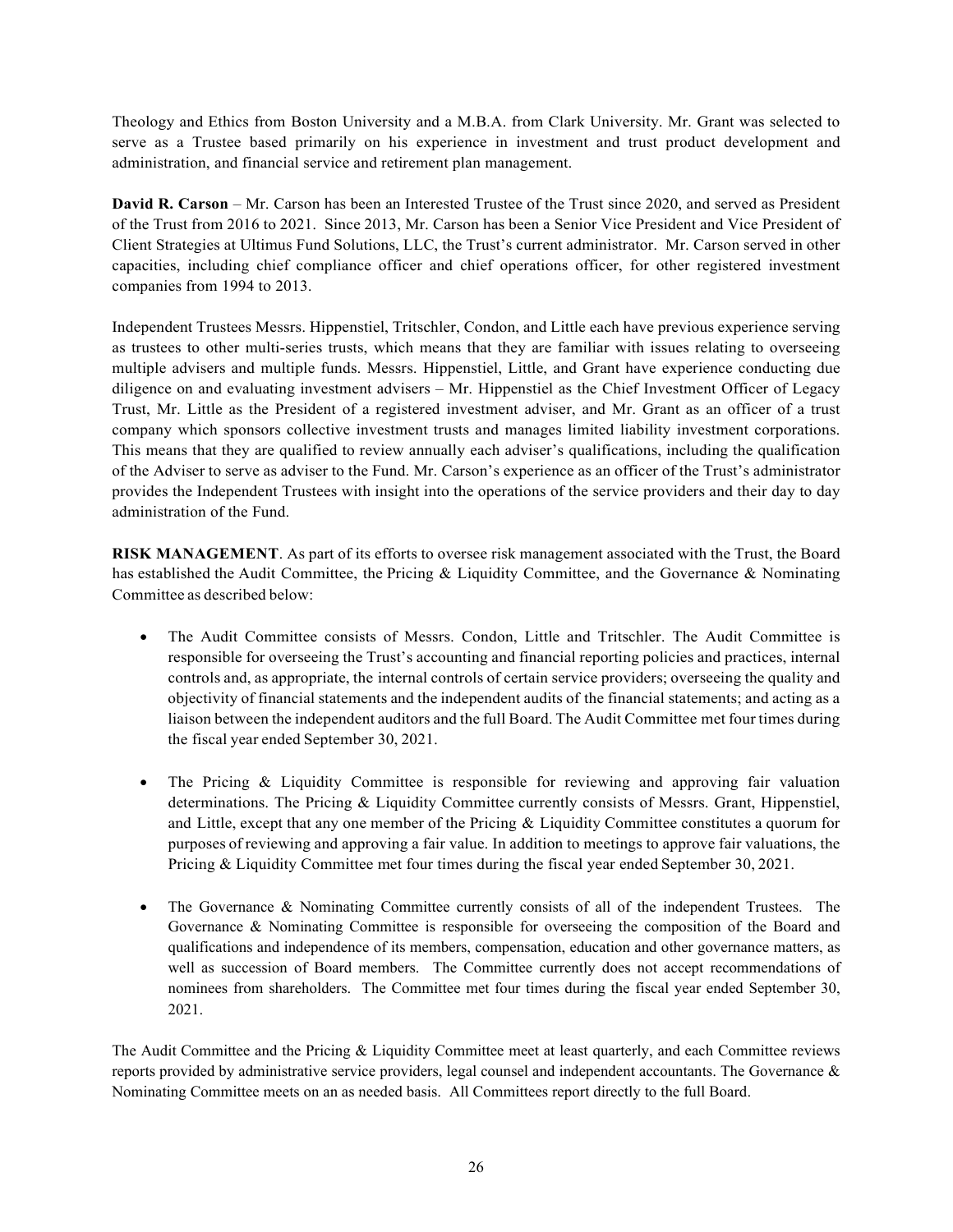The Independent Trustees have engaged independent legal counsel to provide advice on regulatory, compliance and other topics. This legal counsel also serves as counsel to the Trust. In addition, the Board has engaged on behalf of the Trust Northern Lights Compliance Services, LLC, which provides a Chief Compliance Officer ("CCO") who is responsible for overseeing compliance risks. The CCO is also an officer of the Trust and reports to the Board at least quarterly any material compliance items that have arisen, and annually she provides to the Board a comprehensive compliance report outlining the effectiveness of compliance policies and procedures of the Trust and its service providers. As part of the CCO's risk oversight function, the CCO seeks to understand the risks inherent in the operations of the Trust's series and their advisers and sub- advisers. Periodically the CCO provides reports to the Board that:

- Assess the quality of the information the CCO receives from internal and external sources;
- Assess how Trust personnel monitor and evaluate risks;
- Assess the quality of the Trust's risk management procedures and the effectiveness of the Trust's organizational structure in implementingthoseprocedures;
- Consider feedback from and provide feedback regarding critical risk issues to Trust and administrative and advisory personnel responsible for implementing risk management programs; and
- Consider economic, industry, and regulatory developments, and recommend changes to the Trust's compliance programs as necessary to meet new regulations or industry developments.

The Trustees, under normal circumstances, meet in-person on a quarterly basis, typically for two days of meetings. Trustees also participate in special meetings and conference calls as needed. In addition to Board meetings, Trustees also participate in teleconferences each quarter to review and discuss 15(c) materials and to interview advisers and sub-advisers whose contracts are up for renewal. Legal counsel to the Trust provides quarterly reports to the Board regarding regulatory developments. Beginning in March 2020, the Trustees have been permitted to conduct quarterly meetings telephonically or by video conference in accordance with relief granted by the U.S. Securities and Exchange Commission (the "SEC") to ease certain governance obligations in light of current travel concerns and restrictions related to the COVID-19 pandemic. The Trustees acknowledge that all actions that require a vote of the Trustees at an in-person meeting will be ratified at the next in-person meeting, as required by the SEC's relief. The Trustees held an in-person meeting in May 2021 and ratified prior actions taken pursuant to exemptive relief. The Trustees have since and may continue to rely on the SEC relief if needed, so long as it is available. On a quarterly basis, the Trustees review and discuss some or all of the following compliance and risk management reports relating to the series of the Trust:

- (1) FundPerformance/MorningstarReport/PortfolioManager'sCommentary
- (2) Code of Ethics review
- (3) NAV Errors, ifany
- (4) Distributor Compliance Reports
- (5) Timeliness of SEC Filings
- (6) Dividends and other Distributions
- (7) List of Brokers, Brokerage Commissions Paid and Average Commission Rate
- (8) Review of 12b-1 Payments
- (9) Multiple Class Expense Reports
- (10) Anti-Money Laundering/Customer Identification Reports
- (11) Administrator and CCO Compliance Reports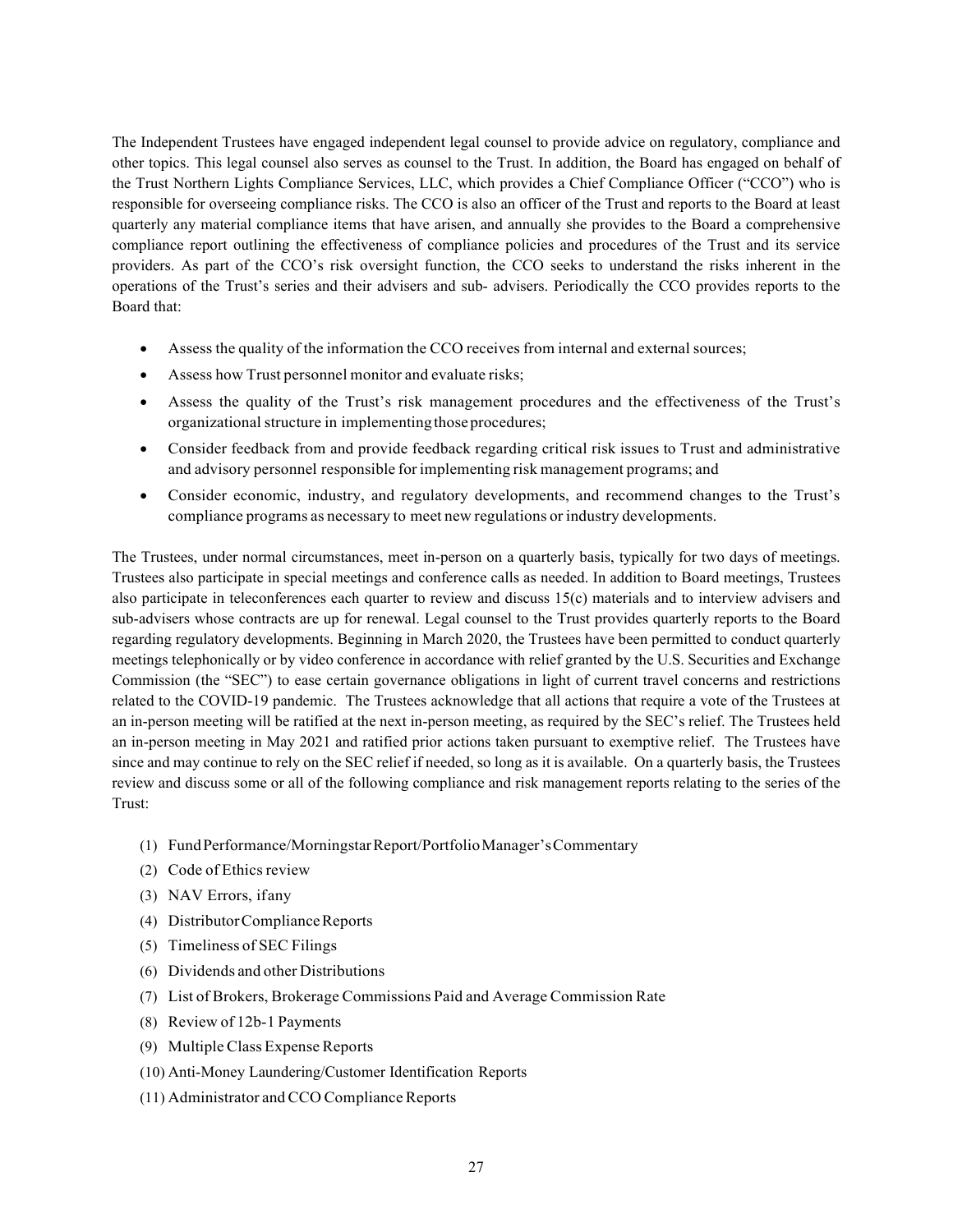### (12) Market TimingReports

The Board has not adopted a formal diversity policy. When soliciting future nominees for Trustee, the Board will make efforts to identify and solicit qualified minorities and women.

On an annual basis, the Trustees assess the Board's and their individual effectiveness in overseeing the Trust. Based upon its assessment, the Board determines whether additional risk assessment or monitoring processes are required with respect to the Trust or any of its serviceproviders.

Based on the qualifications of each of the Trust's Trustees and officers, the risk management practices adopted by the Board, including a regular review of several compliance and operational reports, and the committee structure adopted by the Board, the Trust believes that its leadership is appropriate.

The following table provides information regarding shares of the Fund and other portfolios of the Trust owned by each Trustee as of December 31,2021.

| <b>Trustee</b>       | <b>Dollar Range of the</b><br><b>Fund's Shares</b> | <b>Aggregate Dollar Range of</b><br><b>Shares of All Funds Within the</b><br>Trust* |
|----------------------|----------------------------------------------------|-------------------------------------------------------------------------------------|
| Kenneth Grant        | None                                               | $$50,001 - $100,000$                                                                |
| Daniel J. Condon     | None                                               | None                                                                                |
| Gary Hippenstiel     | None                                               | None                                                                                |
| Stephen Little       | None                                               | $$1 - $10,000$                                                                      |
| Ronald C. Tritschler | None                                               | None                                                                                |
| David R. Carson      | None                                               | None                                                                                |

\* As of the date of this SAI, the Trust consists of 22 series.

Set forth below is the compensation paid during the last fiscal year to the Trustees and compensated officers by the Fund on an individual basis and by the Trust on an aggregate basis. Trustees' and officers' fees and expenses are Trust expenses and the Fund incurs its share of such expenses, which are allocated among the series of the Trust in such manner as the Trustees determine to be fair and equitable.

| <b>Name and Position</b>                                                                                                  | Aggregate<br>Compensation<br>from the<br>Fund |              | <b>Pension or</b><br>Retirement<br><b>Benefits</b><br><b>Accrued as Part</b><br>of Fund<br><b>Expenses</b> |              | <b>Estimated</b><br>Annual<br><b>Benefits Upon</b><br>Retirement |               | Total<br>Compensation<br>from Trust <sup>1</sup> |
|---------------------------------------------------------------------------------------------------------------------------|-----------------------------------------------|--------------|------------------------------------------------------------------------------------------------------------|--------------|------------------------------------------------------------------|---------------|--------------------------------------------------|
| Kenneth G.Y. Grant, Independent Trustee and<br>Chairman of the Board                                                      | 3,096                                         | \$           | $\theta$                                                                                                   | D            | $\theta$                                                         | $\mathbf{\$}$ | 76,835                                           |
| Daniel J. Condon, Independent Trustee and Chairman<br>of the Audit Committee and the Governance &<br>Nominating Committee | \$2,946                                       | \$           | $\theta$                                                                                                   | \$           | $\theta$                                                         | \$            | 72,135                                           |
| Gary E. Hippenstiel, Independent Trustee and<br>Chairman of the Pricing & Liquidity Committee                             | \$2,905                                       | \$           | $\theta$                                                                                                   | \$           | $\theta$                                                         | \$            | 73,135                                           |
| Stephen A. Little, Independent Trustee                                                                                    | \$2,496                                       | \$           | $\theta$                                                                                                   | \$           | $\theta$                                                         | \$            | 62,000                                           |
| Ronald C. Tritschler, Independent Trustee                                                                                 | \$2,496                                       | $\mathbb{S}$ | $\theta$                                                                                                   | $\mathbf{s}$ | $\theta$                                                         | S             | 62,000                                           |
| David R. Carson, Interested Trustee                                                                                       | \$<br>$\theta$                                | \$           | $\theta$                                                                                                   | ъ            | $\theta$                                                         | \$            |                                                  |
| Lynn E. Wood, Former Chief Compliance Officer                                                                             | 5,000                                         | \$           | $\theta$                                                                                                   | \$           | $\theta$                                                         | $\mathbf{\$}$ | 117,925 <sup>2</sup>                             |

1 As of the date of this SAI, the Trust consists of 22 series.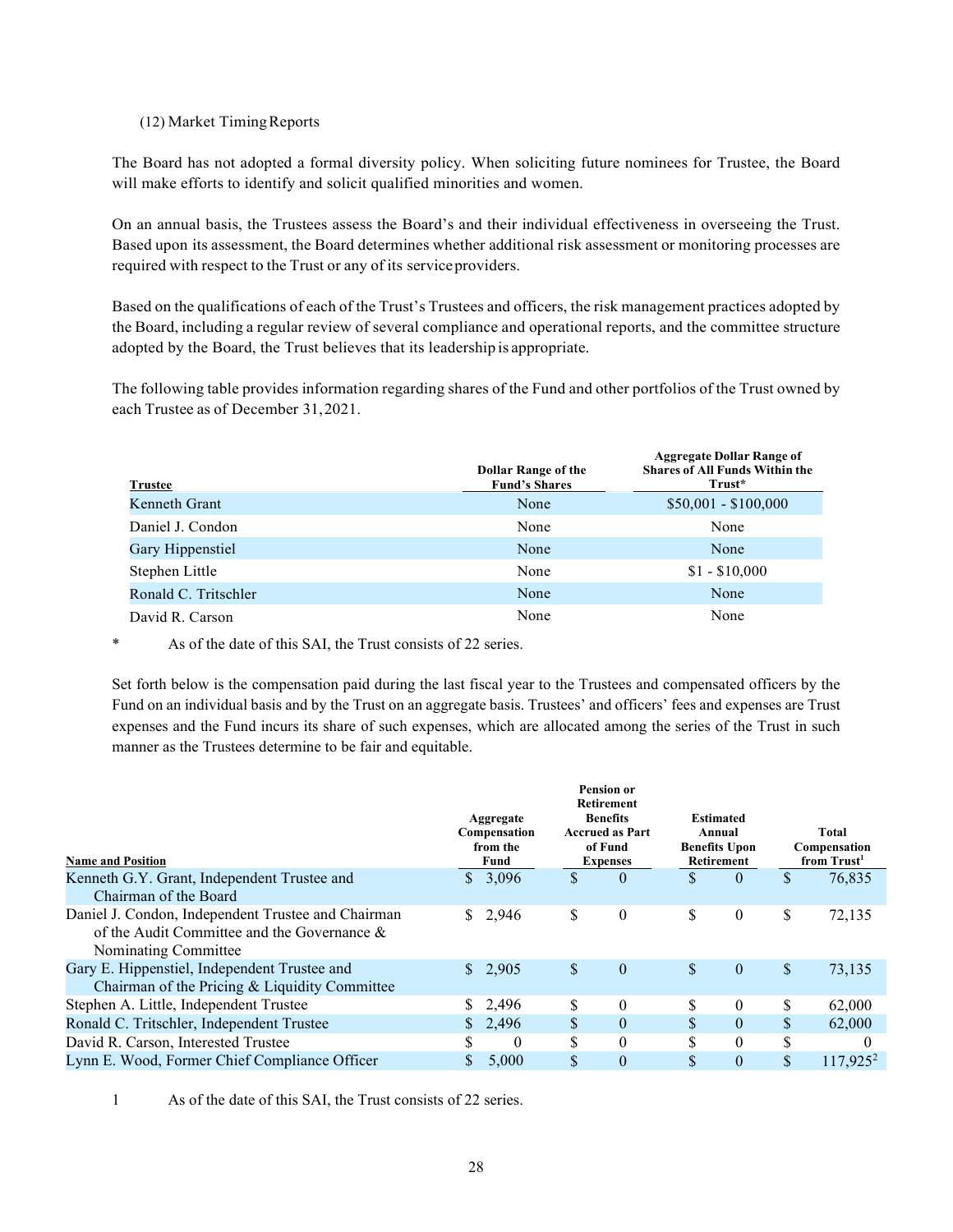2 In addition to the former CCO's salary listed in the table, the Trust accrued amounts to pay for the former CCO's expenses relating to compliance activities, including due diligence reviews of advisers to the series of the Trust, attendance at compliance seminars, etc. These expenses were allocated to each series of the Trust in such manner as the Trustees determine to be fair and equitable.

## **CONTROL PERSONS AND PRINCIPAL HOLDERS OF SECURITIES**

<span id="page-30-0"></span>A principal shareholder is any person who owns (either of record or beneficially) 5% or more of the outstanding shares of a fund. A person who beneficially owns, either directly or indirectly, more than 25% of the voting securities of a fund is presumed to be a control person of the fund. As a controlling shareholder, each of these persons could control the outcome of any proposal submitted to the shareholders for approval, including changes to the Fund's fundamental policies or the terms of the management agreement with the Adviser.

As of December 31, 2021, the following persons were principal shareholders of the Fund. Midwest Trust Company may be deemed to be a control person of the Fund:

| <b>Name and Address</b>       | % Ownership | <b>Type of Ownership</b> |
|-------------------------------|-------------|--------------------------|
| Midwest Trust Company         |             |                          |
| 5901 College Blvd., Suite 100 | 87.17%      | Record                   |
| Overland Park, KS 66211       |             |                          |
| Charles Schwab & Co., Inc.    |             |                          |
| 101 Montgomery St.            | 11.32%      | Record                   |
| San Francisco, CA 94104       |             |                          |

<span id="page-30-1"></span>As of December 31, 2021, the Trustees and Officers as a group owned less than 1% of the Fund.

# **PORTFOLIO TURNOVER**

The Fund may sell portfolio securities without regard to the length of time they have been held when, in the opinion of the Adviser, investment considerations warrant such action. The Fund's portfolio turnover rate is the percentage of its portfolio that is bought and sold to exchange for other securities and is expressed as a percentage of its total assets. A high rate of portfolio turnover (100% or more) generally leads to higher transaction costs and may result in a greater number of taxable transactions. For the fiscal year ended September 30, 2021, the Fund's portfolio turnover rate was 1,659%. For the fiscal year ended September 30, 2020, the Fund's portfolio turnover rate was 178%. The elevated portfolio turnover rate in the fiscal year ended September 30, 2021 is due to increased market volatility in 2021 compared to 2020. Portfolio turnover is a function of market volatility, primarily in the U.S. Treasury markets. The Adviser utilizes a systematic trading strategy as part of portfolio risk management. This risk management strategy also has potential to impact Fund returns, both positively and negatively.

# **ANTI-MONEY LAUNDERING COMPLIANCE PROGRAM**

<span id="page-30-2"></span>Customer identification and verification is part of the Fund's overall obligation to prevent money laundering under federal law. The Trust has, on behalf of the Fund, adopted an anti-money laundering compliance program designed to prevent the Fund from being used for money laundering or financing of terrorist activities (the "AML Compliance Program"). The Trust has delegated the responsibility to implement the AML Compliance Program to the Fund's transfer agent, Ultimus Fund Solutions, LLC, ("Ultimus") subject to oversight by the Trust's Chief Compliance Officer and, ultimately, by the Board.

When you open an account with the Fund, the Fund's transfer agent will request that you provide your name, physical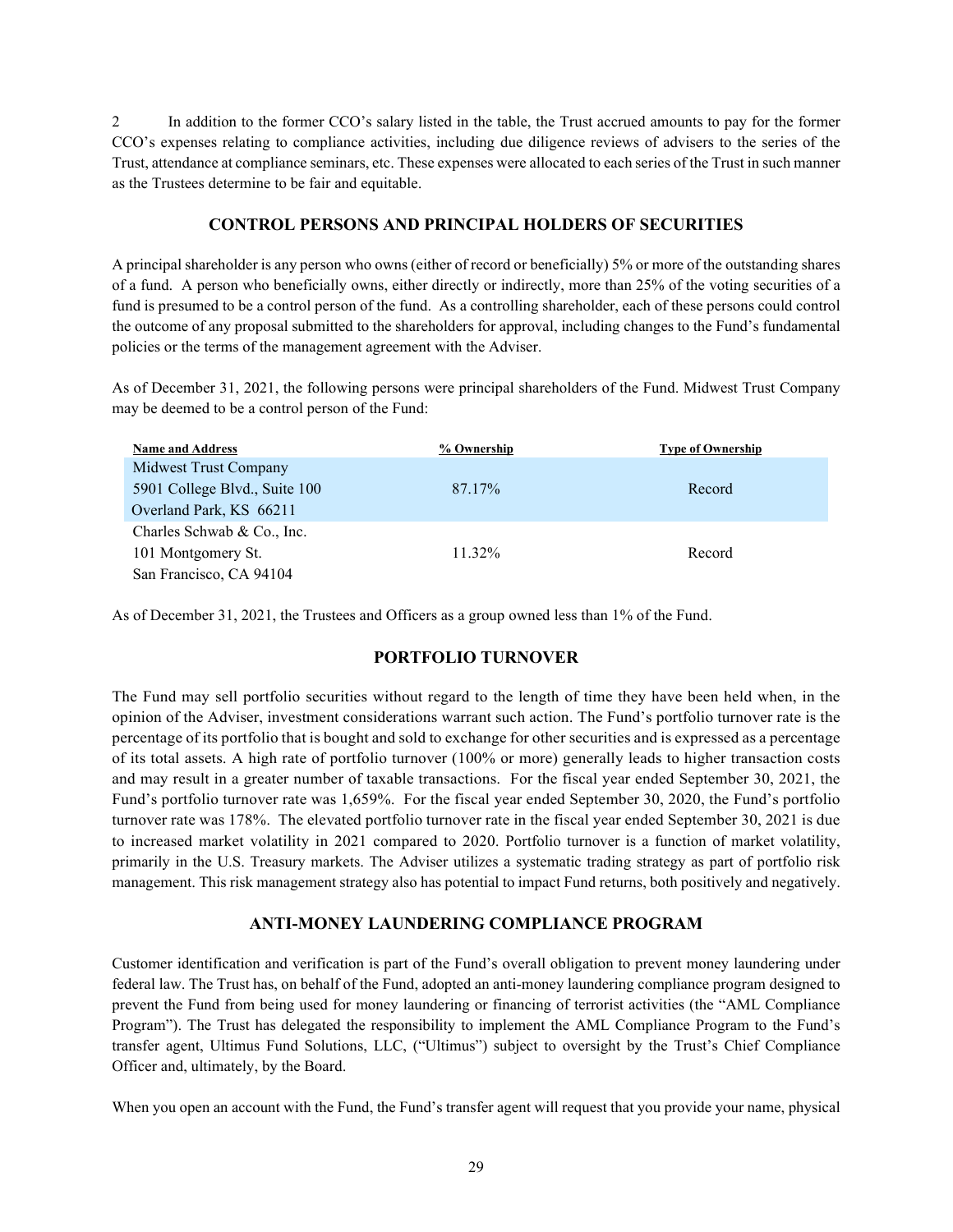address, date of birth, and Social Security number or tax identification number. You may also be asked for other information that, in the transfer agent's discretion, will allow the Fund to verify your identity. Entities are also required to provide additional documentation. This information will be verified to ensure the identity of all persons opening an account with the Fund. The Fund reserves the right to (i) refuse, cancel or rescind any purchase or exchange order, (ii) freeze any account and/or suspend account activities, or (iii) involuntarily redeem your account in cases of threatening conduct or suspected fraudulent or illegal activity. These actions will be taken when, in the sole discretion of the Fund's transfer agent, they are deemed to be in the best interest of the Fund, or in cases where the Fund is requested or compelled to do so by governmental or law enforcement authority.

# **PORTFOLIO TRANSACTIONS AND BROKERAGE**

<span id="page-31-0"></span>Subject to policies established by the Board, the Adviser is responsible for the Fund's portfolio decisions and the placing of the Fund's portfolio transactions. In placing portfolio transactions, the Adviser seeks the best qualitative execution for the Fund, taking into account such factors as price (including the applicable brokerage commission or dealer spread), the execution capability, financial responsibility and responsiveness of the broker or dealer and the brokerage and research services provided by the broker or dealer. The Adviser generally seeks favorable prices and commission rates that are reasonable in relation to the benefits received.

The Adviser is specifically authorized to select brokers or dealers who also provide brokerage and research services to the Fund and/or the other accounts over which the Adviser exercises investment discretion and to pay such brokers or dealers a commission in excess of the commission another broker or dealer would charge if the Adviser determines in good faith that the commission is reasonable in relation to the value of the brokerage and research services provided. The determination may be viewed in terms of a particular transaction or the Adviser's overall responsibilities with respect to the Trust and to other accounts over which it exercises investment discretion. Research services include supplemental research, securities and economic analyses, statistical services and information with respect to the availability of securities or purchasers or sellers of securities and analyses of reports concerning performance of accounts.

The research services and other information furnished by brokers through whom the Fund effects securities transactions may also be used by the Adviser in servicing all of its accounts. Similarly, research and information provided by brokers or dealers serving other clients may be useful to the Adviser in connection with its services to the Fund. Although research services and other information are useful to the Fund and the Adviser, it is not possible to place a dollar value on the research and other information received. During the fiscal year ended September 30, 2020, there were no brokerage transactions directed to brokers on the basis of research services provided by such brokers to the Fund.

Over-the-counter transactions may be placed with broker-dealers if the Adviser is able to obtain best execution (including commissions and price). Over-the-counter transactions may also be placed directly with principal market makers. Fixed income securities are normally purchased directly from the issuer, an underwriter or a market maker. Purchases include a concession paid by the issuer to the underwriter and the purchase price paid to a market maker may include the spread between the bid and asked prices.

The following table provides information regarding brokerage commissions paid by the Fund during the fiscal years indicated.

| <b>Fiscal Year Ended</b> | <b>Brokerage Commissions Paid</b> |
|--------------------------|-----------------------------------|
| September 30, 2021       |                                   |
| September 30, 2020       |                                   |
| September 30, 2019       | 450                               |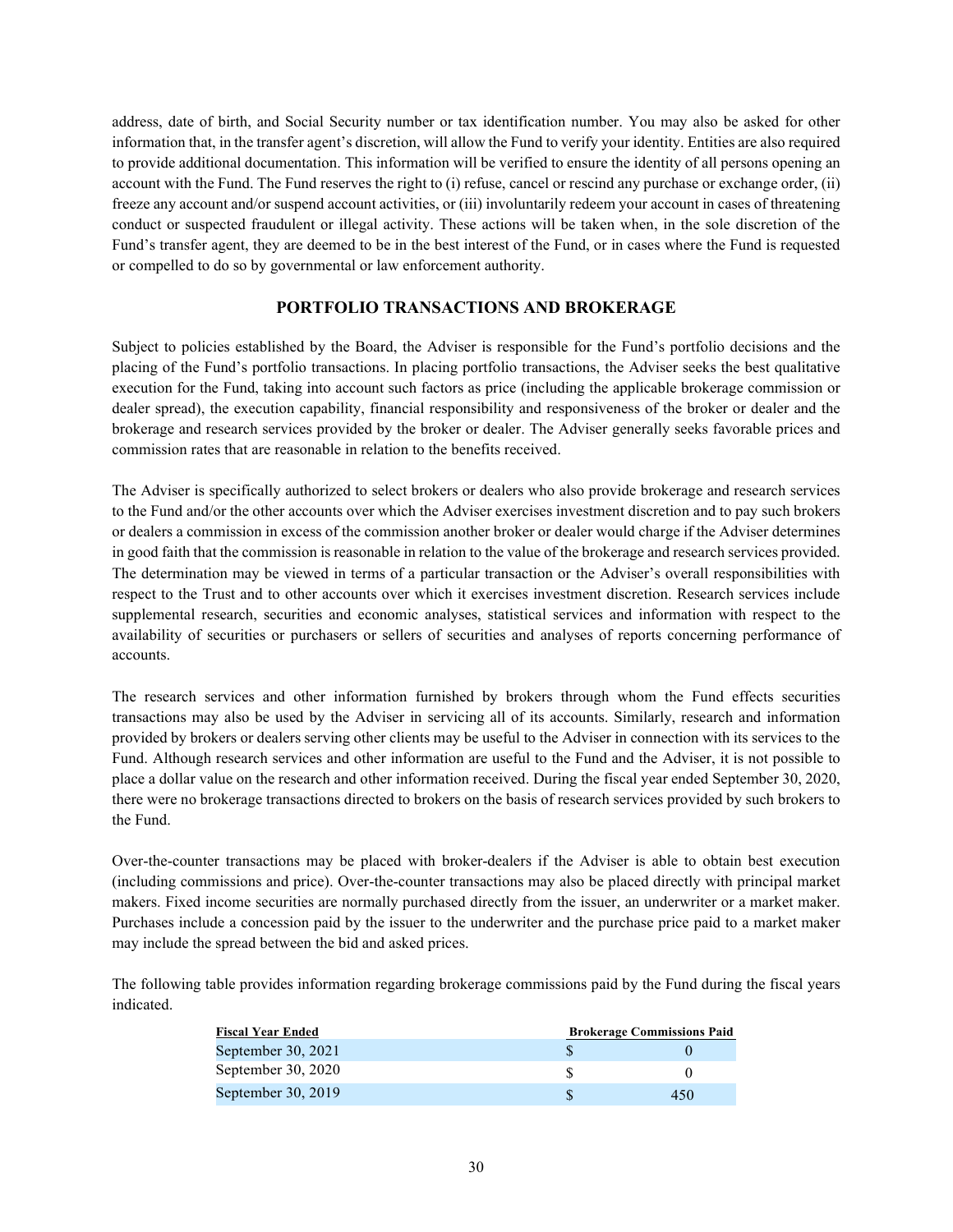The Trust and the Adviser have each adopted a Code of Ethics (the "Codes") pursuant to Rule 17j-1 of the 1940 Act, and the Adviser's Code of Ethics also conforms to Rule 204A-1 under the Investment Advisers Act of 1940, as amended. The personnel subject to the Codes are permitted to invest in securities, including securities that may be purchased or held by the Fund. You may obtain a copy of the Codes from the Fund or the Adviser, free of charge, by calling the Fund at 1-877-627-8504. You may also obtain copies of the Trust's Code from documents filed with the SEC and available on the SEC's web site at [www.sec.gov.](http://www.sec.gov/)

## **DISCLOSURE OF PORTFOLIO HOLDINGS**

<span id="page-32-0"></span>The Fund's Trustees have adopted policies with respect to the disclosure of the Fund's portfolio holdings. These policies generally prohibit the disclosure of information about the Fund's portfolio to third parties prior to the day after the information is posted to a public website which may be the SEC's EDGAR system. As described below, the policies allow for disclosure of non-public portfolio information to third parties only if there is a legitimate business purpose for the disclosure. In addition, the policies require that the party receiving the portfolio holdings information execute a non-disclosure agreement that includes a prohibition on trading based on the information, unless the party is already subject to a duty of confidentiality (as determined by the Trust's Chief Compliance Officer). Any arrangement to disclose non-public information about the Fund's portfolio must be approved by the Trust's Chief Compliance Officer. The Trust and the Adviser are prohibited from receiving compensation or other consideration in connection with disclosing information about the Fund's portfolio to third parties.

Under the Trust's policies, the Adviser is permitted to include Fund portfolio information that has already been made public through the Fund's website or SEC filing in marketing literature and other communications to shareholders or other parties, provided, that, in the case of portfolio information made public solely through the Fund's website, the information is disclosed no earlier than the day after the date of posting to the website.

The Fund releases non-public portfolio holdings information to certain third-party service providers on a daily basis in order for those parties to perform their duties on behalf of the Fund. These service providers include the Adviser, Distributor, Transfer Agent, Fund Accounting Agent, Administrator and Custodian. The Fund also periodically discloses portfolio holdings information on a confidential basis to other parties that provide services to the Fund, such as the Fund's auditors, legal counsel, proxy voting services (if applicable), printers, brokers and pricing services. The lag between the date of the information and the date on which the information is disclosed will vary based on the nature of the services provided by the party to whom the information is disclosed. For example, the information may be provided to the Fund's auditors within days after the end of the Fund's fiscal year in connection with the Fund's annual audit, while the information may be given to legal counsel at any time. Fund service providers are required to keep this information confidential and are prohibited from trading based on the information or otherwise using the information except as necessary in providing services to the Fund.

<span id="page-32-1"></span>The Fund may also disclose non-public portfolio holdings information to rating and ranking organizations, such as Morningstar Inc. and Lipper Inc., in connection with those firms' research on and classification of the Fund and in order to gather information about how the Fund's attributes (such as performance, volatility and expenses) compare to peer funds. In these instances, information about the Fund's portfolio would be supplied within approximately 25 days after the end of the month. In addition, any such ratings organization would be required to keep the Fund's portfolio information confidential and would be prohibited from trading based on the information or otherwise using the information except as necessary.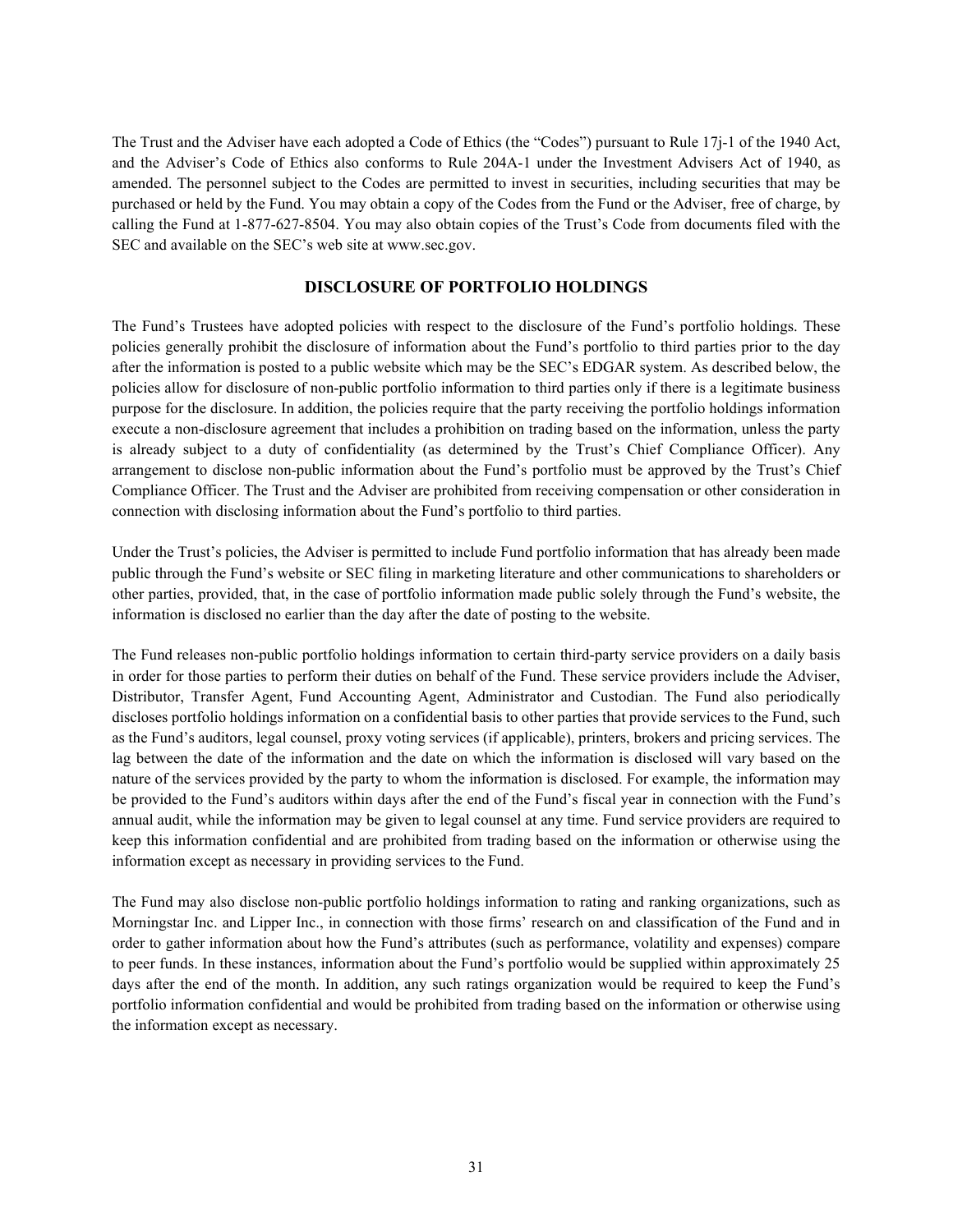#### **DISTRIBUTION PLAN**

The Trust, with respect to the Fund, has adopted a Distribution Plan (the "Plan") pursuant to Rule 12b-1 under the 1940 Act. The Plan was approved by a majority of the Board, including a majority of the Trustees who are not interested persons of the Trust or the Fund, and who have no direct or indirect financial interest in the operation of the Plan or in any other Rule 12b-1 agreement, cast in person at a meeting on June 13, 2005 called for the purpose of, among other things, voting on such Plan.

The Plan provides that the Fund will pay the Adviser and/or any registered securities dealer, financial institution or any other person (a "Recipient") a shareholder servicing fee aggregating to 0.25% of the average daily net assets of the Fund in connection with the promotion and distribution of Fund shares or the provision of personal services to shareholders, including, but not necessarily limited to, advertising, compensation to underwriters, dealers and selling personnel, the printing and mailing of prospectuses to other than current Fund shareholders, the printing and mailing of sales literature and servicing shareholder accounts. The Fund and/or the Adviser may pay all or a portion of these fees to any Recipient who renders assistance in distributing or promoting the sale of shares, or who provides certain shareholder services, pursuant to a written agreement. The Plan is a compensation plan, which means that compensation is provided regardless of 12b-1 expenses actually incurred. It is anticipated that the Plan will benefit the Fund's shareholders because an effective sales program typically is necessary in order for the Fund to reach and maintain a sufficient size to achieve efficiently its investment objectives and to realize economies of scale. The Trustees also expect that the Plan will significantly enhance the Fund's ability to distribute its shares. The Fund has not implemented the Plan, although the Fund may do so at any time upon 60 days' notice to shareholders.

## **PROXY VOTING POLICY**

<span id="page-33-0"></span>The Trust and the Fund's Adviser each have adopted proxy voting policies and procedures reasonably designed to ensure that proxies are voted in shareholders' best interests. As a brief summary, the Trust's policy delegates responsibility regarding proxy voting to the Adviser, subject to the Adviser's proxy voting policy and the supervision of the Board. The Adviser's policy provides that generally the Adviser will vote with management for routine corporate proposals unless such a vote is not in the shareholders' best interests. Non-routine votes are reviewed on a case-by-case basis.

The Trust's policy provides that, if a conflict of interest between the Adviser or its affiliates and the Fund arises with respect to any proxy, the Adviser must disclose the conflict to the Board and vote the proxy in accordance with the Board's instructions. The Board shall make the proxy voting decision that in its judgment, after reviewing the recommendation of the Adviser, is most consistent with the Adviser's proxy voting policies and in the best interests of the Fund's shareholders. When the Board is required to make a proxy voting decision, only the Trustees without a conflict of interest with regard to the security in question or the matter to be voted upon shall be permitted to participate in the decision of how the Fund's vote will be cast.

<span id="page-33-1"></span>You may obtain a copy of the Trust's and the Adviser's proxy voting policy by calling Shareholder Services at 1-877- 627-8504, or by writing to Ultimus Fund Solutions, LLC, the Fund's transfer agent, at 225 Pictoria Drive, Suite 450, Cincinnati, Ohio 45246, Attn: Unified Series Trust Chief Compliance Officer. A copy of the policies will be mailed to you within three days of receipt of your request. You also may obtain a copy of the policies from Fund documents filed with the SEC, which are available on the SEC's web site. A copy of the votes cast by the Fund with respect to portfolio securities during the most recent 12-month period ended June 30th, will be filed by the Fund with the SEC on Form N-PX. The Fund's proxy voting record will be available to shareholders free of charge upon request by calling or writing the Fund as described above or from the SEC's web site.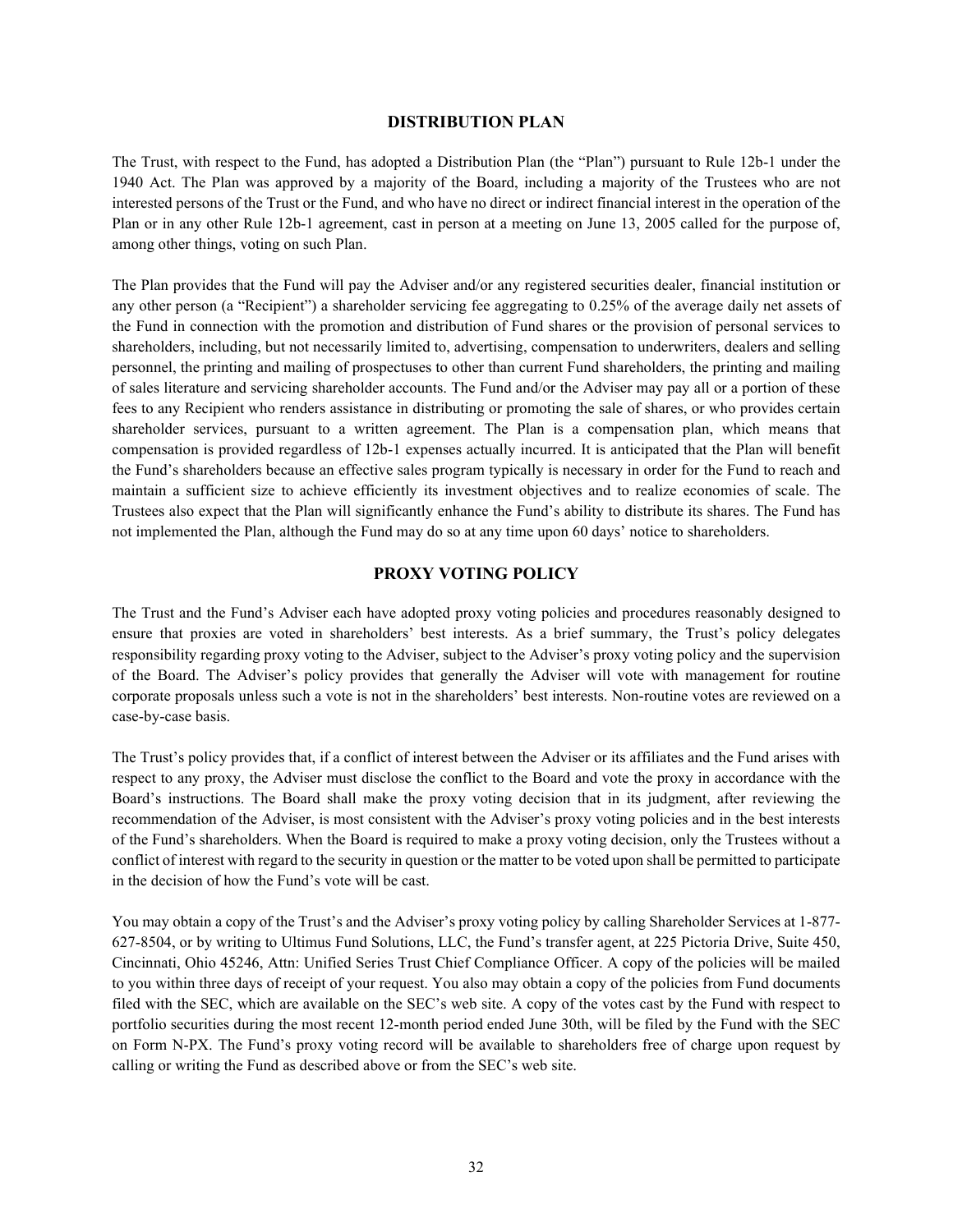### **DETERMINATION OF NET ASSET VALUE**

The net asset value ("NAV") of the shares of the Fund is determined as of the close of trading (normally 4:00 p.m., Eastern Time) on each day the NYSE is open for trading. The NYSE is closed on Saturdays, Sundays and the following holidays: New Year's Day, Martin Luther King, Jr. Day, Presidents' Day, Good Friday, Memorial Day, Juneteenth National Independence Day, Independence Day, Labor Day, Thanksgiving and Christmas. For a description of the methods used to determine the NAV (share price), see "Determination of Net Asset Value" in the Prospectus. The Fund's NAV per share is computed by dividing the value of the securities held by the Fund plus any cash or other assets (including interest and dividends accrued but not yet received) minus all liabilities (including accrued expenses) by the total number of shares in the Fund outstanding at such time.

Equity securities generally are valued by using market quotations. Equity securities traded on a securities exchange for which a last-quoted sales price is readily available are generally valued at the last quoted sale price as reported by the primary exchange on which the securities are listed. Lacking a last sale price, an exchange traded security is generally valued by the pricing service at its last bid price. Securities listed on the NASDAQ National Market System are generally valued by a pricing service at the NASDAQ Official Closing Price, which may differ from the last sales price reported.

Options traded on major exchanges are valued at the last quoted sales price on their primary exchange. If there is no reported sale on the valuation date, such options are valued at the mean of the last bid and ask prices.

Fixed income securities for which market quotations are readily available are generally valued based upon the mean of the last bid and ask prices as provided by an independent pricing service. If market quotations are not readily available, the pricing service may use electronic data processing techniques and/or a computerized matrix system based on yield spreads relating to securities with similar characteristics to determine prices for normal institutionalsize trading units of debt securities without regard to sale or bid prices to determine valuations. In determining the value of a bond or other fixed income security, matrix pricing takes into consideration recent transactions, yield, liquidity, risk, credit quality, coupon, maturity and type of issue, and any other factors or market data as the independent pricing service deems relevant for the security being priced and for other securities with similar characteristics.

If management or the Adviser considers a valuation unreliable due to market or other events (including events that occur after the close of trading but before the calculation of the NAV), the Fund will value its securities at their fair value, as of the close of the regular trading on the NYSE, as determined in good faith by the Adviser, in conformity with guidelines adopted by and subject to review of the Board. The Trust maintains a pricing review committee that will review any fair value provided by the Adviser, subject to the ultimate review and approval of the Pricing & Liquidity Committee of the Board. Any one member of the Pricing & Liquidity Committee constitutes a quorum for purposes of reviewing and approving a fair value. The full Pricing & Liquidity Committee will review all fair valued securities on a quarterly basis.

<span id="page-34-0"></span>Short-term investments in fixed income securities with maturities of less than 60 days when acquired, or which subsequently are within 60 days of maturity, are valued at their market value as determined by an independent thirdparty pricing agent, unless it is determined that such practice does not approximate fair market value.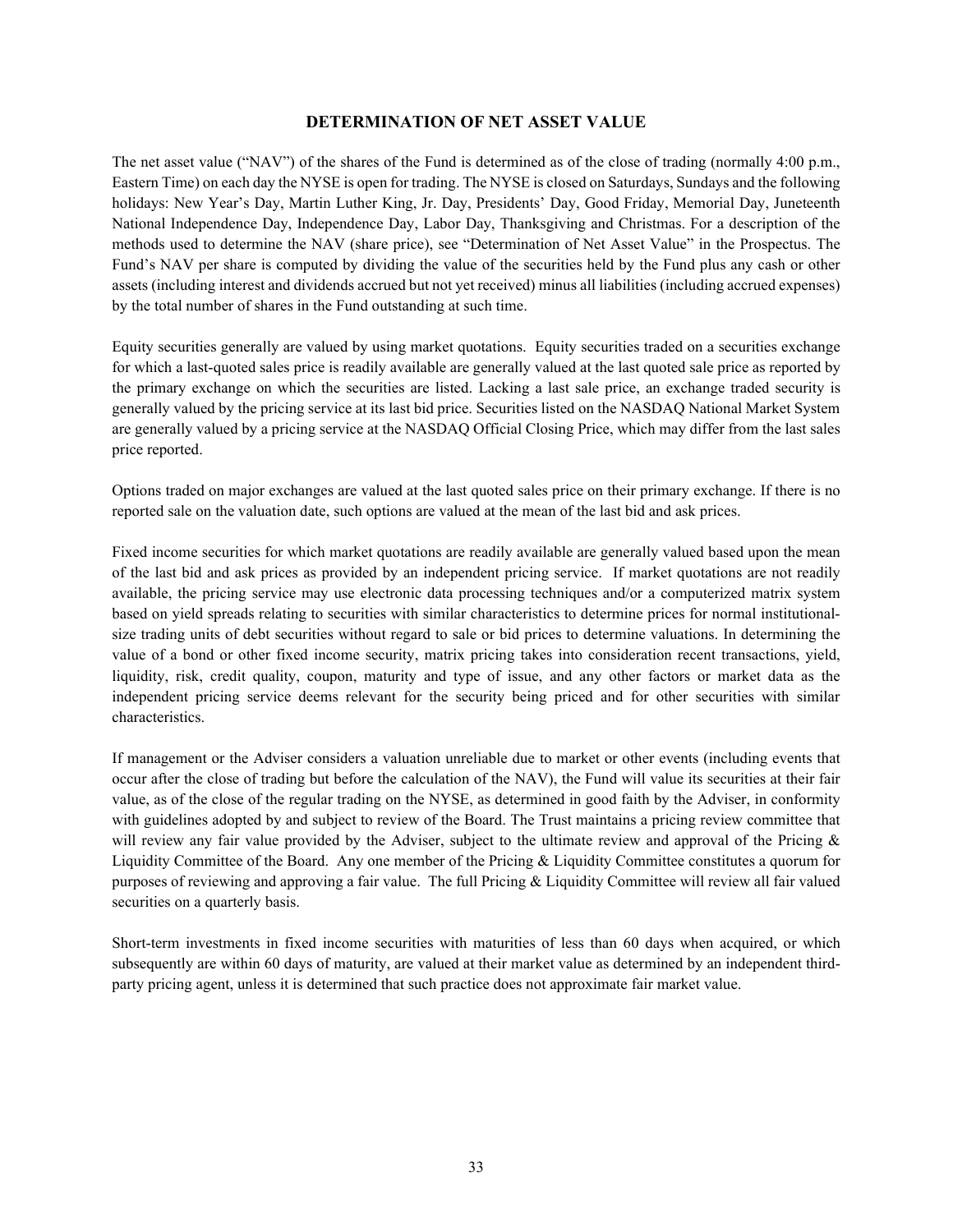### **REDEMPTION IN-KIND**

The Fund does not intend to redeem shares in any form except cash. However, if the amount you are redeeming is over the lesser of \$250,000 or 1% of the Fund's NAV, pursuant to an election filed by the Trust under Rule 18f-1 of the 1940 Act, the Fund has the right to redeem your shares by giving you the amount that exceeds the lesser of \$250,000 or 1% of the Fund's NAV in securities instead of cash. In the event that an in-kind distribution is made, a shareholder may incur additional expenses, such as the payment of brokerage commissions, on the sale or other disposition of the securities received from the Fund.

## **STATUS AND TAXATION OF THE FUND**

<span id="page-35-0"></span>The Fund was organized as a series of a business trust, and intends to continue to qualify for treatment as a regulated investment company (a "RIC") under the Internal Revenue Code of 1986, as amended (the "Code") in each taxable year. There can be no assurance that it actually will so qualify. If the Fund qualifies as a RIC, its dividend and capital gain distributions generally are subject only to a single level of taxation, to the shareholders. This differs from distributions of a regular business corporation which, in general, are taxed first as taxable income of the distributing corporation, and then again as dividend income of the shareholder.

Redemption of Fund shares generally will result in a taxable gain or loss to the redeeming shareholder, depending on whether the redemption proceeds are more or less than the shareholder's adjusted basis for the redeemed shares.

If the Fund does qualify as a RIC but (in a particular calendar year) distributes less than 98% of its ordinary income and 98.2% of its capital gain net income (as the Code defines each such term), the Fund would be subject to an excise tax. The excise tax, if applicable, is 4% of the excess of the amount required to have been distributed over the amount actually distributed for the applicable year. If the Fund does not qualify as a RIC, its income will be subject to taxation as a regular business corporation, without reduction by dividends paid to shareholders of the Fund.

To continue to qualify for treatment as a RIC under Subchapter M of the Code, the Fund must, among other requirements:

- Derive at least 90% of its gross income each taxable year from dividends, interest, payments with respect to securities loans, gains from the sale or other disposition of stock or securities or foreign currencies, and certain other income (including gains from options, futures, or forward contracts derived with respect to the RIC's business of investing in stock, securities, or foreign currencies) (the "Income Requirement");
- Diversify its investments in securities within certain statutory limits; and
- Distribute annually to its shareholders at least 90% of its investment company taxable income (generally, taxable net investment income less net capital gain) (the "Distribution Requirement").

The Fund may acquire zero coupon bonds or other securities issued with original issue discount (including pay-inkind securities). If it does so, the Fund will have to include in its income its share of the original issue discount that accrues on the securities during the taxable year, even if the Fund receives no corresponding payment on the securities during the year. Because the Fund annually must distribute (a) 98% of its ordinary income in order to avoid imposition of a 4% excise tax, and (b) 90% of its investment company taxable income, including any original issue discount, to satisfy the Distribution Requirement, the Fund may be required in a particular year to distribute as a dividend an amount that is greater than the total amount of cash it actually receives. Those distributions would be made from the Fund's cash, if any, or from the sales of portfolio securities, if necessary. The Fund might realize capital gains or losses from any such sales, which would increase or decrease the Fund's investment company taxable income and/or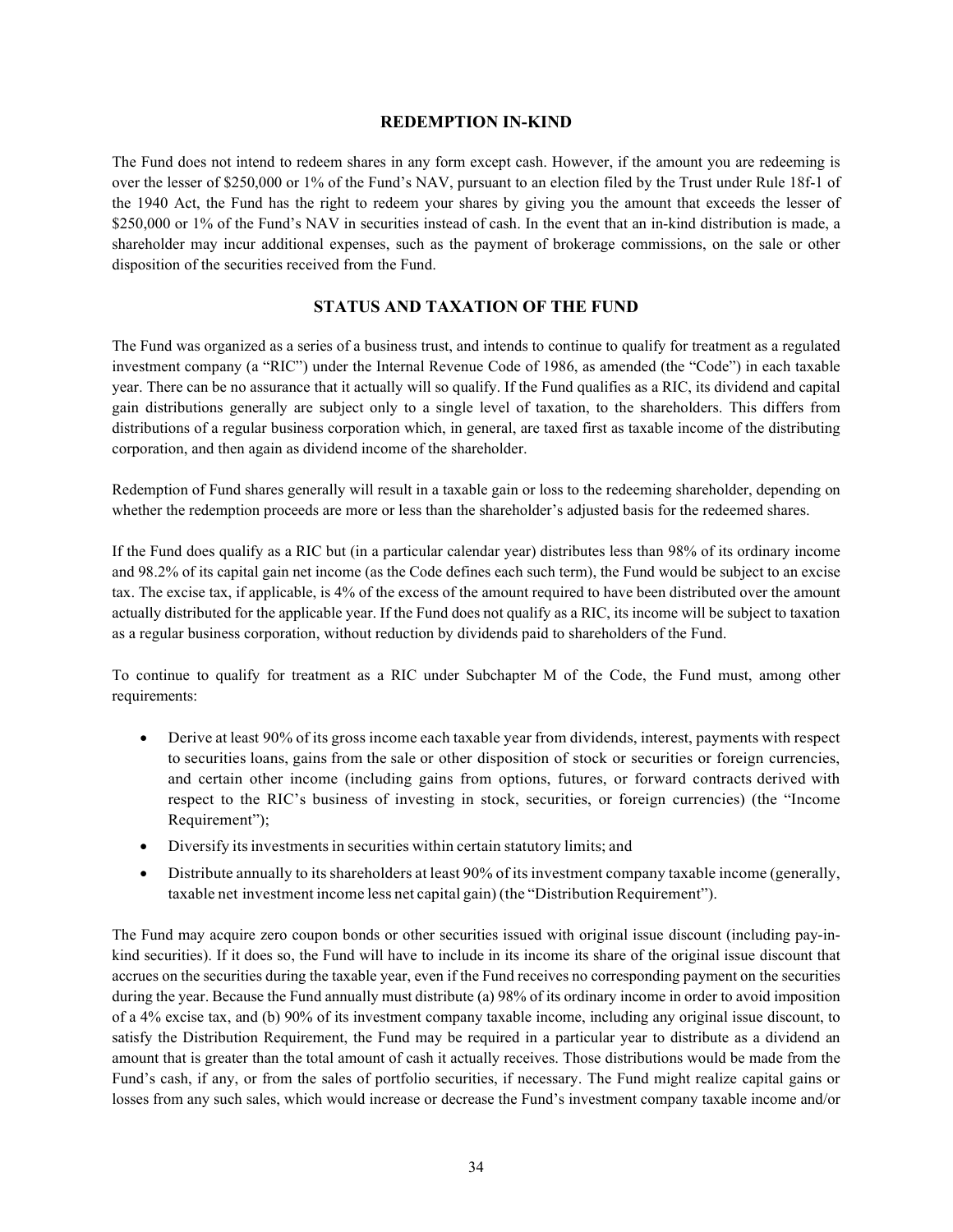net capital gain (the excess of net long-term capital gain over net short-term capital loss).

Hedging strategies, to reduce risk in various ways, are subject to complex rules that determine for federal income tax purposes, the character and time for recognition of gains and losses the Fund realizes in connection with the hedge. The Fund's income from options, futures, and forward contracts, if any, in each case derived with respect to its business of investing in stock, securities, or foreign currencies, should qualify as allowable income for the Fund under the Income Requirement.

The Fund's net realized capital gains from securities transactions will be distributed only after reducing such gains by the amount of any available capital loss carryforwards. Net capital losses recognized in taxable years of the Fund beginning after December 31, 2010 may be carried forward indefinitely to offset any capital gains. As of September 30, 2021, the Fund had no short-term and long-term capital loss carryforwards.

Capital losses and specified gains realized after October 31, and net investment losses realized after December 31 of the Fund's fiscal year may be deferred and treated as occurring on the first business day of the following fiscal year for tax purposes. For the fiscal year ended September 30, 2021, the Fund did not defer any late year gains or losses.

Based on the number of shareholders, the Fund could be considered to be a personal holding company (a "PHC") under the Internal Revenue Code. An entity is considered a PHC if: (1) at least 60% of its income is derived from certain types of passive income (e.g., interest, dividends, rents and royalties) and (2) at any time during the last half of the taxable year more than 50% in value of its outstanding stock is owned directly or indirectly by or for not more than 5 individuals. If the Fund is deemed a PHC, its undistributed personal holding company income ("UPHCI") will be taxed at 20%. UPHCI is computed by making certain adjustments to taxable income, including a downward adjustment for distributions made to shareholders during the taxable year.

The tax on UPHCI is in addition to any other tax imposed on the Fund and/or its distributions. Under the Code, a regulated investment company, such as the Fund, that is also a PHC is also taxed on any undistributed investment company taxable income at the highest corporate rate under the Code.

Fund distributions received by your qualified retirement plan, such as a 401(k) plan or IRA, are generally tax-deferred; this means that you are not required to report Fund distributions on your income tax return when paid to your plan, but, rather, when your plan makes payments to you or your beneficiary. Special rules apply to payouts from Roth and Education IRAs.

The portion of the dividends the Fund pays (other than capital gain distributions) that does not exceed the aggregate dividends it receives from U.S. corporations will be eligible for the dividends received deduction allowed to corporations.

If you are a non-retirement plan holder, the Fund will send you a Form 1099 each year that tells you the amount of distributions you received for the prior calendar year, the tax status of those distributions, and a list of reportable sale transactions. Generally, the Fund's distributions are taxable to you in the year you received them. However, any dividends that are declared in October, November or December but paid in January are taxable as if received in December of the year they are declared. Investors should be careful to consider the tax consequences of buying shares shortly before a distribution. The price of shares purchased at that time may reflect the amount of the anticipated distribution. However, any such distribution will be taxable to the purchaser of the shares and may result in a decline in the share value by the amount of the distribution.

If shares of the Fund are purchased within 30 days before or after redeeming other shares of the Fund at a loss, all or a portion of that loss will not be deductible and will increase the basis of the newly purchased shares. If shares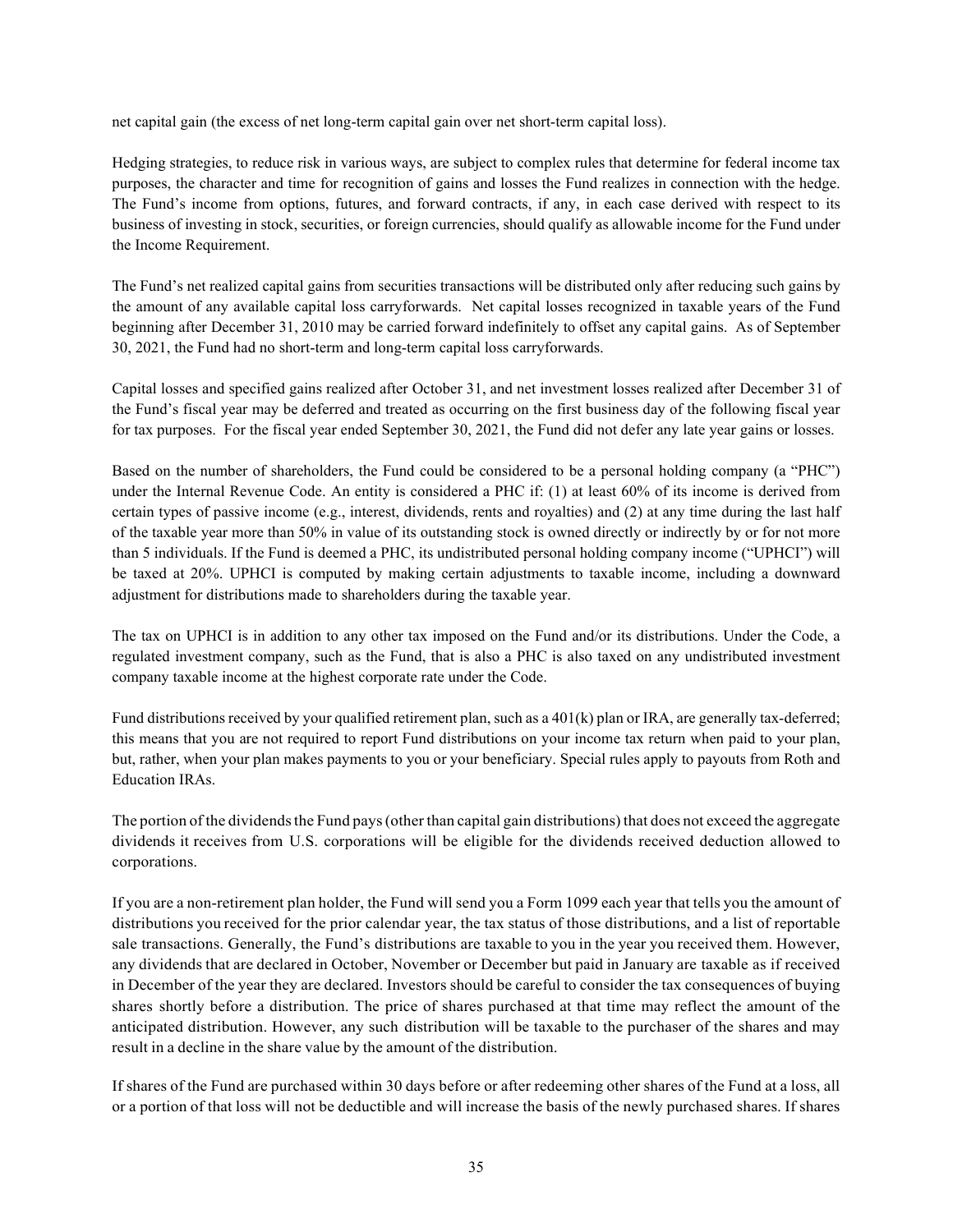of the Fund are sold at a loss after being held by a shareholder for six-months or less, the loss will be treated as long-term, instead of short-term, capital loss to the extent of any capital gain distributions received on the shares.

The foregoing is only a summary of some of the important federal income tax considerations affecting the Fund and its shareholders and is not intended as a substitute for careful tax planning. **Accordingly, prospective investors should consult their own tax professionals for more detailed information regarding the above and for information regarding federal,state, local and foreign taxes.**

## **CUSTODIAN**

<span id="page-37-0"></span>Huntington National Bank, located at 41 South High Street, Columbus, Ohio 43215, is Custodian of the Fund's investments. The Custodian acts as the Fund's depository, safekeeps its portfolio securities, collects all income and other payments with respect thereto, disburses funds at the Fund's request and maintains records in connection with its duties. A Trustee of the Trust is a member of management of the Custodian.

## **FUND SERVICES**

<span id="page-37-1"></span>Ultimus, located at 225 Pictoria Drive, Suite 450, Cincinnati, Ohio 45246, acts as the Fund's transfer agent, fund accountant, administrator and dividend disbursing agent. One Trustee and certain officers of the Trust are officers, employees, and/or members of management of Ultimus, the parent company of the Distributor.

Ultimus maintains the records of each shareholder's account, answers shareholders' inquiries concerning their accounts, processes purchases and redemptions of the Fund's shares, acts as dividend and distribution disbursing agent and performs other transfer agent and shareholder service functions. In addition, Ultimus provides the Fund with fund accounting services, which includes certain monthly reports, record keeping and other management-related services. Ultimus also provides the Fund with administrative services, including all regulatory reporting and necessary office equipment, personnel and facilities.

The following tables set forth the amounts paid by the Fund to Ultimus for its transfer agency, fund accounting and fund administration services for the fiscal years indicated. The amounts given include reimbursement for various outof-pocket expenses, and may include amounts paid to various third parties as compensation for sub-transfer agency services.

|                            |  | <b>Fiscal Year Ended</b><br>September 30,<br>2019 |  |        |  | <b>Fiscal Year Ended</b><br>September 30,<br>2020 |  | <b>Fiscal Year Ended</b><br>September 30,<br>2021 |  |
|----------------------------|--|---------------------------------------------------|--|--------|--|---------------------------------------------------|--|---------------------------------------------------|--|
| <b>Transfer Agent Fees</b> |  | 12,000                                            |  | 12,000 |  | 12,000                                            |  |                                                   |  |
| Fund Accounting Fees       |  | 28,647                                            |  | 27,794 |  | 23,826                                            |  |                                                   |  |
| <b>Administration Fees</b> |  | 30,000                                            |  | 29,500 |  | 25,230                                            |  |                                                   |  |

<span id="page-37-2"></span>Northern Lights Compliance Services, LLC ("NLCS"), an affiliate of Ultimus, provides a Chief Compliance Officer to the Trust, as well as related compliance services, pursuant to a consulting agreement between NLCS and the Trust. Under the terms of such agreement, NLCS receives fees from the Fund. Prior to April 1, 2001, Ultimus provided certain compliance services and Buttonwood Compliance Partners, LLC ("Buttonwood") provided a Chief Compliance Officer to the Trust. For the fiscal year ended September 30, 2021, NLCS and Ultimus together received fees in the amount of \$12,001 from the Fund which included certain amounts paid to Buttonwood.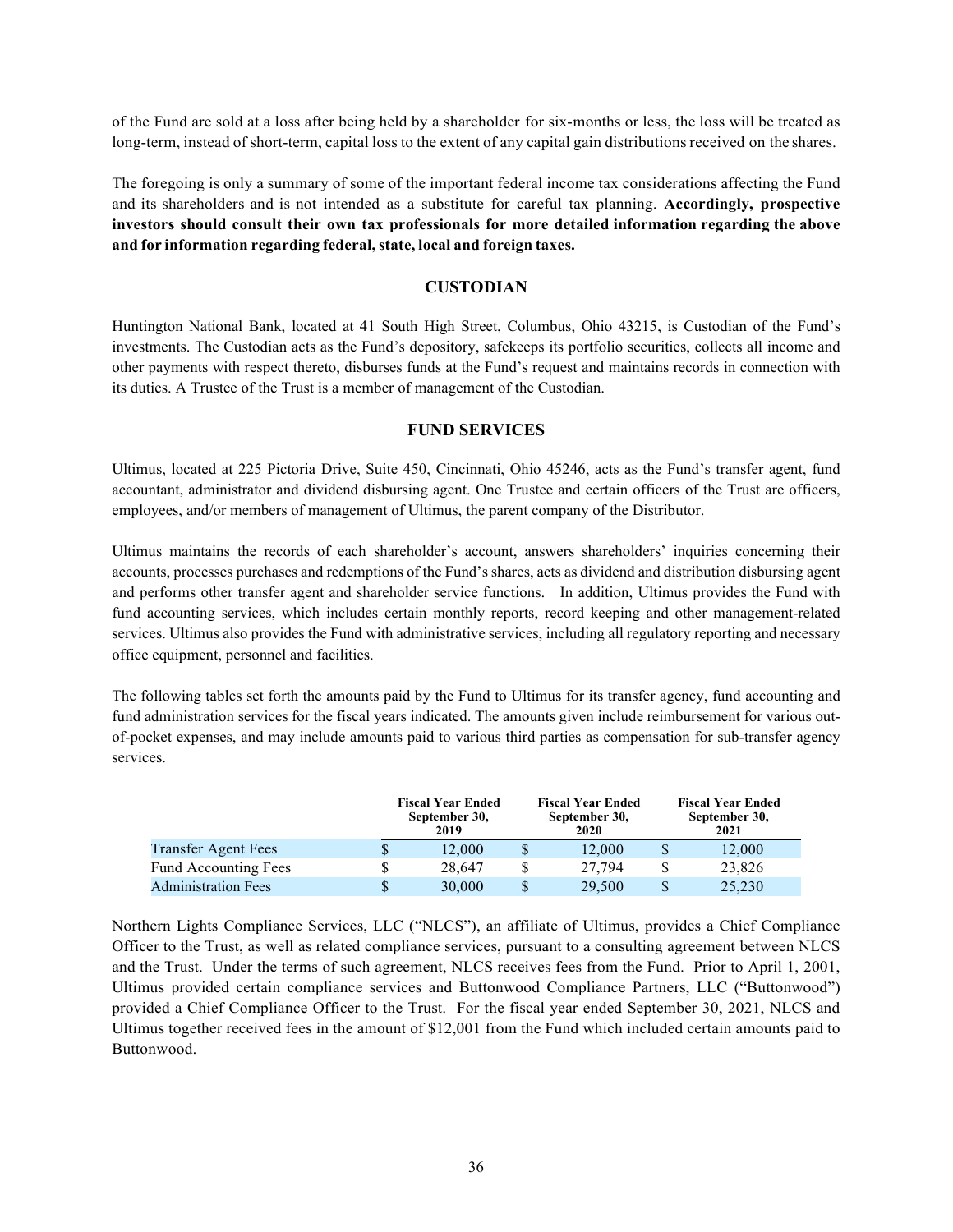### **INDEPENDENT REGISTERED PUBLIC ACCOUNTING FIRM**

The firm of Cohen & Company, Ltd., located at 151 N. Franklin Street, Suite 575, Chicago, Illinois 60606, has been selected as the Independent Registered Public Accounting Firm for the Fund for the fiscal year ending September 30, 2022. Cohen & Company, Ltd. will perform an annual audit of the Fund's financial statements and will provide financial, tax and accounting services as requested.

## **DISTRIBUTOR**

<span id="page-38-0"></span>Ultimus Fund Distributors, LLC, (the "Distributor"), located at 225 Pictoria Drive, Suite 450, Cincinnati, Ohio 45246, is the exclusive agent for distribution of shares of the Fund. An officer of the Trust is an officer of the Distributor, and may be deemed to be an affiliate of the Distributor. The Distributor is a wholly-owned subsidiary of Ultimus.

The Distributor is obligated to sell the shares of the Fund on a best efforts basis only against purchase orders for the shares. Shares of the Fund are offered to the public on a continuous basis.

# **FINANCIAL STATEMENTS**

<span id="page-38-1"></span>The financial statements of the Fund and the report of the Independent Registered Public Accounting Firm required to be included in this SAI are incorporated herein by reference to the Fund's Annual Report to Shareholders for the fiscal year ended September 30, 2021. (File No. 811-21237). The Annual Report may be obtained, without charge, by calling Shareholder Services at 1-877-627-8504.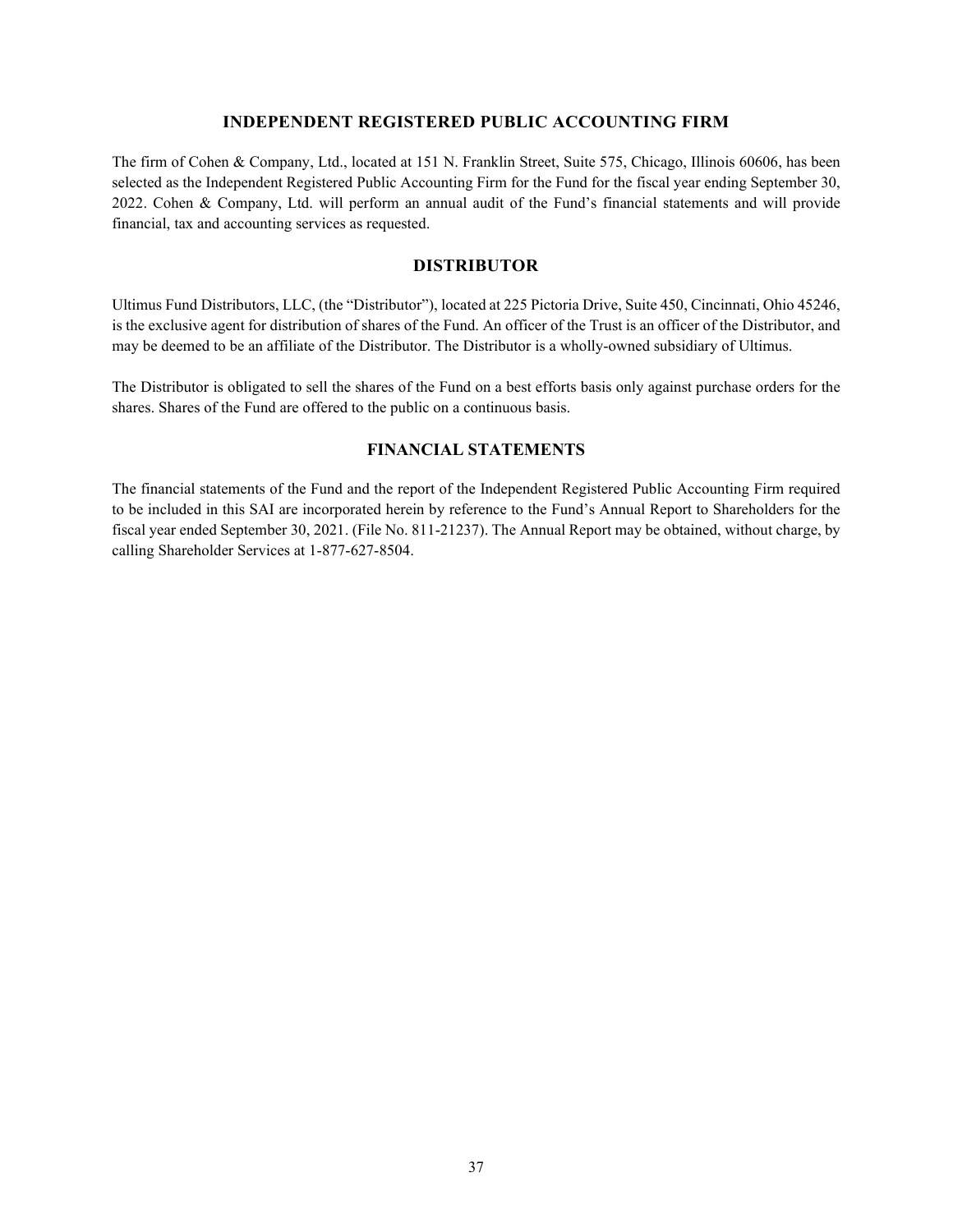## **APPENDIX**

### <span id="page-39-0"></span>**Standard & Poor's Corporate Bond Rating Definitions**

**AAA-**Debt rated "AAA" has the highest rating assigned by S&P. Capacity to pay interest and repay principal is extremely strong.

**AA-**Debt rated "AA" has a very strong capacity to pay interest and repay principal and differs from the higherrated issues only in small degree.

**A-**Debt rated "A" has a strong capacity to pay interest and repay principal, although it is somewhat more susceptible to the adverse effects of changes in circumstances and economic conditions than debt in higher-rated categories.

**BBB-**Debt rated "BBB" is regarded as having an adequate capacity to pay interest and repay principal. Whereas it normally exhibits adequate protection parameters, adverse economic conditions or changing circumstances are more likely to lead to a weakened capacity to pay interest and repay principal for debt in this category than in higher-rated categories.

**BB, B, CCC, CC-**Debt rated "BB", "B", "CCC", and "CC" is regarded, on balance, as predominantly speculative with respect to capacity to pay interest and repay principal in accordance with the terms of the obligation. "BB" indicates the lowest degree of speculation and "CC" the highest degree of speculation. While such debt will likely have some quality and protective characteristics, these are outweighed by large uncertainties of major risk exposures to adverse conditions.

**CI-**The rating "CI" is reserved for income bonds on which no interest is being paid.

**D-**Debt rated "D" is in default, and payment of interest and/or repayment of principal is in arrears.

### **Moody's Investors Service, Inc. Corporate Bond Rating Definitions**

**Aaa-**Bonds which are rated "Aaa" are judged to be of the best quality. They carry the smallest degree of investment risk and are generally referred to as "gilt edged." Interest payments are protected by a large or an exceptionally stable margin and principal is secure. While the various protective elements are likely to change, such changes as can be visualized are most unlikely to impair the fundamentally strong position of such issues.

**Aa-**Bonds which are rated "Aa" are judged to be of high quality by all standards. Together with the Aaa group, they comprise what are generally known as high-grade bonds. They are rated lower than the best bonds because margins of protection may not be as large as in Aaa securities or fluctuation of protective elements may be of greater amplitude or there may be other elements present that make the long-term risks appear somewhat larger than in Aaa securities.

**A-**Bonds which are rated "A" possess many favorable investment attributes and are to be considered as upper medium-grade obligations. Factors giving security to principal and interest are considered adequate but elements may be present which suggest a susceptibility to impairment sometime in the nearfuture.

**Baa-**Bonds which are rated "Baa" are considered as medium-grade obligations (i.e., they are neither highly protected nor poorly secured).Interest payments and principal security appear adequate for the present but certain protective elements may be lacking or may be characteristically unreliable over any great length of time. Such bonds lack outstanding investment characteristics and, in fact, have speculative characteristics as well.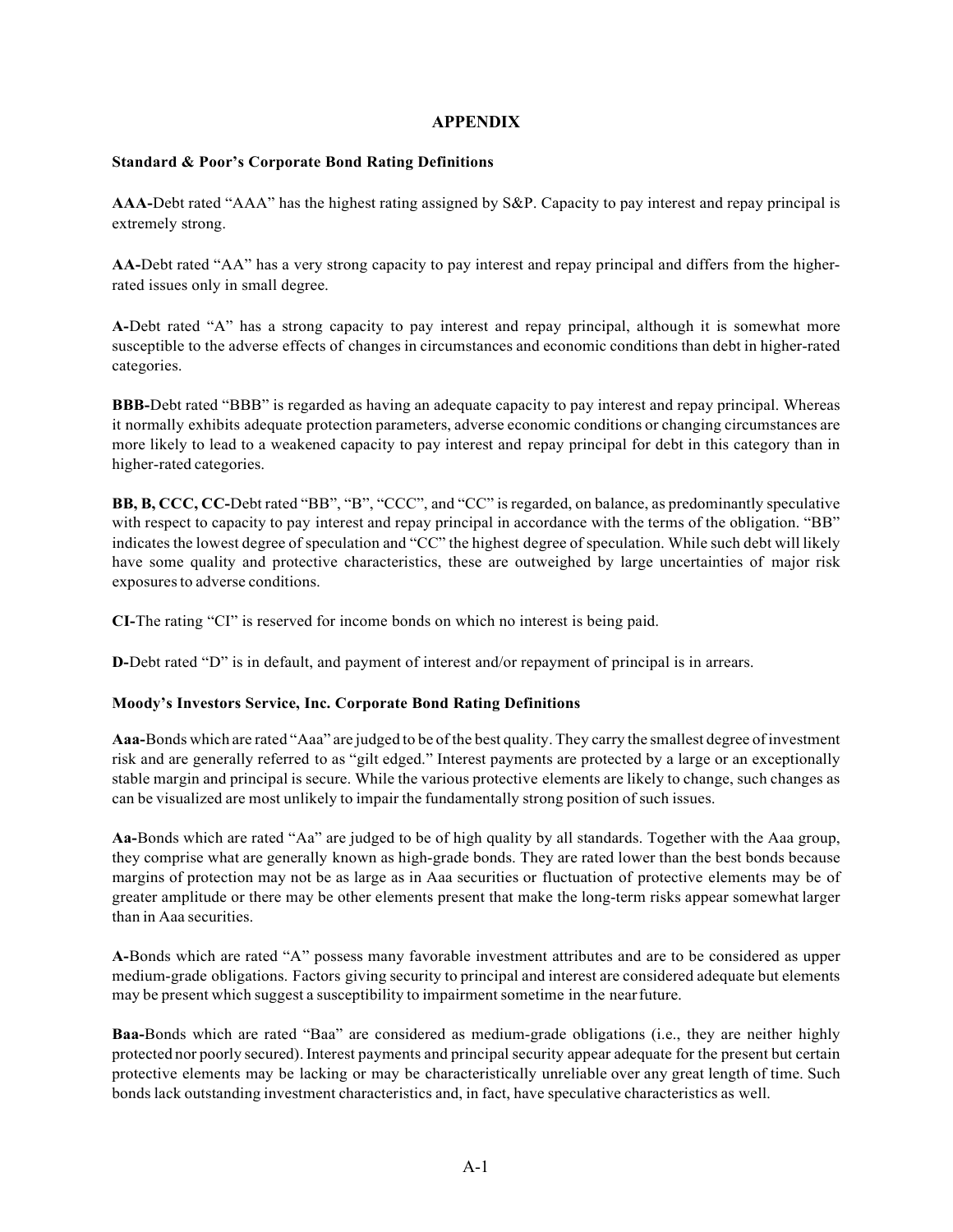**Ba-**Bonds which are "Ba" are judged to have speculative elements; their future cannot be considered well assured. Often the protection of interest and principal payments may be very moderate and thereby not well safeguarded during both good and bad times over the future. Uncertainty of position characterizes bonds in this class.

**B-**Bonds which are rated "B" generally lack characteristics of a desirable investment. Assurance of interest and principal payments or of maintenance of other terms of the contract over any long period of time may be small.

**Caa-**Bonds which are rated "Caa" are of poor standing. Such issues may be in default or there may be present elements of danger with respect to principal orinterest.

**Ca-**Bonds which are "Ca" represent obligations which are speculative in a high degree. Such issues are often in default or have other marked shortcomings.

**C-**Bonds which are rated "C" are the lowest rated class of bonds, and issues so rated can be regarded as having extremely poor prospects of ever attaining any real investment standing.

## **Fitch Investors Service, Inc. Bond Rating Definitions**

**AAA-**Bonds considered to be investment grade and of the highest credit quality. The obligor has an exceptionally strong ability to pay interest and repay principal, which is unlikely to be affected by reasonably foreseeable events.

**AA-**Bonds considered to be investment grade and of very high credit quality. The obligor's ability to pay interest and repay principal is very strong, although not quite as strong as bonds rated "AAA." Because bonds rated in the "AAA" and "AA" categories are not significantly vulnerable to foreseeable future developments, short-term debt of these issuers is generally rated " $F-1+$ ."

**A-**Bonds considered to be investment grade and of high credit quality. The obligor's ability to pay interest and repay principal is considered strong, but may be more vulnerable to adverse changes in economic conditions and circumstances than bonds with higher ratings.

**BBB-**Bonds considered to be investment grade and of satisfactory credit quality. The obligor's ability to pay interest and repay principal is considered to be adequate. Adverse changes in economic conditions and circumstances, however, are more likely to have adverse impact on these bonds, and therefore impair timely payment. The likelihood that the ratings of these bonds will fall below investment grade is higher than for bonds with higherratings.

**BB-**Bonds are considered speculative. The obligor's ability to pay interest and repay principal may be affected over time by adverse economic changes. However, business and financial alternatives can be identified which could assist the obligor in satisfying its debt service requirements.

**B-**Bonds are considered highly speculative. While bonds in this class are currently meeting debt service requirements, the probability of continued timely payment of principal and interest reflects the obligor's limited margin of safety and the need for reasonable business and economic activity throughout the life of the issue.

**CCC-**Bonds have certain identifiable characteristics which, if not remedied, may lead to default. The ability to meet obligations requires an advantageous business and economic environment.

**CC-**Bonds are minimally protected. Default in payment of interest and/or principal seems probable over time.

**C-**Bonds are in imminent default in payment of interest or principal.